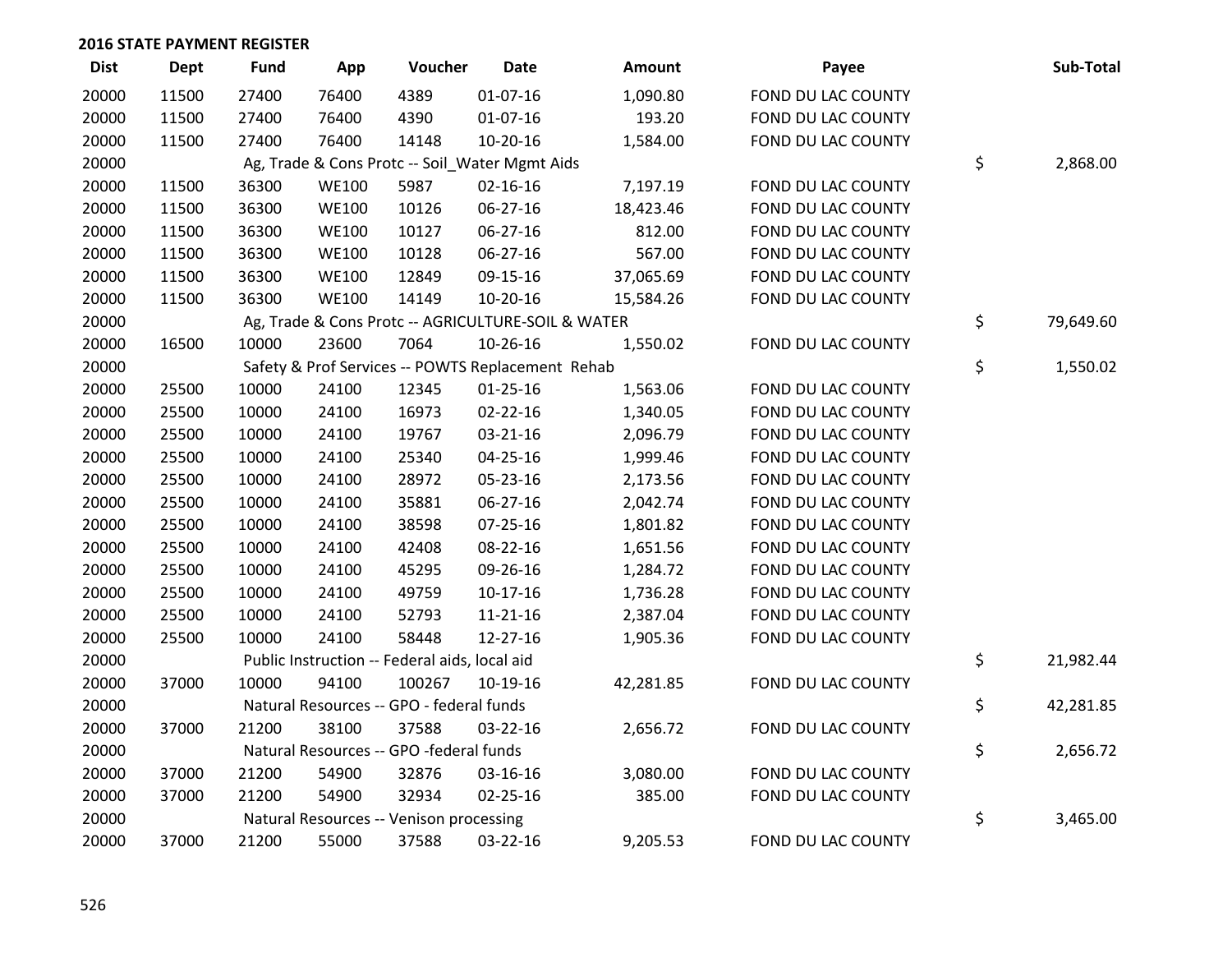| <b>Dist</b> | <b>Dept</b> | <b>Fund</b> | App          | Voucher                                             | <b>Date</b>    | Amount       | Payee                 | Sub-Total          |
|-------------|-------------|-------------|--------------|-----------------------------------------------------|----------------|--------------|-----------------------|--------------------|
| 20000       |             |             |              | Natural Resources -- Enf A - boating enforcement    |                |              |                       | \$<br>9,205.53     |
| 20000       | 37000       | 21200       | 55300        | 32934                                               | $02 - 25 - 16$ | 1,115.91     | FOND DU LAC COUNTY    |                    |
| 20000       |             |             |              | Natural Resources -- Wildlife damage claims & abat  |                |              |                       | \$<br>1,115.91     |
| 20000       | 37000       | 21200       | 56300        | 39912                                               | 03-30-16       | 4,740.82     | FOND DU LAC COUNTY    |                    |
| 20000       |             |             |              | Natural Resources -- ResAids - county cons aids     |                |              |                       | \$<br>4,740.82     |
| 20000       | 37000       | 21200       | 58900        | 102250                                              | 11-18-16       | 26.62        | FOND DU LAC COUNTY    |                    |
| 20000       |             |             |              | Natural Resources -- Resource aids - distribution o |                |              |                       | \$<br>26.62        |
| 20000       | 37000       | 36300       | <b>TA100</b> | 100265                                              | 10-19-16       | 15,000.00    | FOND DU LAC COUNTY    |                    |
| 20000       |             |             |              | Natural Resources -- LAND ACQUISITION               |                |              |                       | \$<br>15,000.00    |
| 20000       | 39500       | 21100       | 18500        | 16633                                               | 09-01-16       | 5,034.94     | FOND DU LAC COUNTY    |                    |
| 20000       | 39500       | 21100       | 18500        | 31115                                               | 09-29-16       | 4,258.67     | FOND DU LAC COUNTY    |                    |
| 20000       | 39500       | 21100       | 18500        | 31131                                               | 09-29-16       | 3,600.37     | FOND DU LAC COUNTY    |                    |
| 20000       | 39500       | 21100       | 18500        | 58829                                               | 12-05-16       | 4,673.05     | FOND DU LAC COUNTY    |                    |
| 20000       | 39500       | 21100       | 18500        | 58881                                               | 12-05-16       | 4,939.00     | FOND DU LAC COUNTY    |                    |
| 20000       | 39500       | 21100       | 18500        | 58882                                               | 12-05-16       | 4,185.37     | FOND DU LAC COUNTY    |                    |
| 20000       | 39500       | 21100       | 18500        | 60560                                               | 12-13-16       | 6,891.45     | FOND DU LAC COUNTY    |                    |
| 20000       | 39500       | 21100       | 18500        | 60627                                               | 12-13-16       | 7,065.62     | FOND DU LAC COUNTY    |                    |
| 20000       | 39500       | 21100       | 18500        | 60629                                               | 12-13-16       | 4,799.17     | FOND DU LAC COUNTY    |                    |
| 20000       |             |             |              | Transportation -- Hwy Sfty Loc Aid Ffd              |                |              |                       | \$<br>45,447.64    |
| 20000       | 39500       | 21100       | 19000        | 129                                                 | 07-05-16       | 1,024,256.06 | FOND DU LAC COUNTY    |                    |
| 20000       | 39500       | 21100       | 19000        | 29083                                               | 10-03-16       | 512,128.03   | FOND DU LAC COUNTY    |                    |
| 20000       |             |             |              | Transportation -- Trans Aids To Co.-Sf              |                |              |                       | \$<br>1,536,384.09 |
| 20000       | 39500       | 21100       | 16800        | 88020                                               | 05-06-16       | 240,773.00   | COUNTY OF FOND DU LAC |                    |
| 20000       |             |             |              | Transportation -- Eldly&Disa Co/Aid Sf              |                |              |                       | \$<br>240,773.00   |
| 20000       | 39500       | 21100       | 18500        | 70601                                               | $01 - 11 - 16$ | 1,775.38     | TREAS FOND DU LAC CO  |                    |
| 20000       | 39500       | 21100       | 18500        | 71702                                               | $01 - 22 - 16$ | 5,441.70     | TREAS FOND DU LAC CO  |                    |
| 20000       | 39500       | 21100       | 18500        | 74297                                               | 02-19-16       | 3,364.80     | TREAS FOND DU LAC CO  |                    |
| 20000       | 39500       | 21100       | 18500        | 76757                                               | 03-18-16       | 3,689.05     | TREAS FOND DU LAC CO  |                    |
| 20000       | 39500       | 21100       | 18500        | 79738                                               | $04 - 21 - 16$ | 878.76       | TREAS FOND DU LAC CO  |                    |
| 20000       | 39500       | 21100       | 18500        | 79738                                               | $04 - 21 - 16$ | 4,033.68     | TREAS FOND DU LAC CO  |                    |
| 20000       | 39500       | 21100       | 18500        | 80643                                               | 05-02-16       | 5,458.18     | TREAS FOND DU LAC CO  |                    |
| 20000       | 39500       | 21100       | 18500        | 82597                                               | 05-23-16       | 3,236.80     | TREAS FOND DU LAC CO  |                    |
| 20000       | 39500       | 21100       | 18500        | 82597                                               | 05-23-16       | 3,591.68     | TREAS FOND DU LAC CO  |                    |
| 20000       | 39500       | 21100       | 18500        | 82597                                               | 05-23-16       | 5,616.24     | TREAS FOND DU LAC CO  |                    |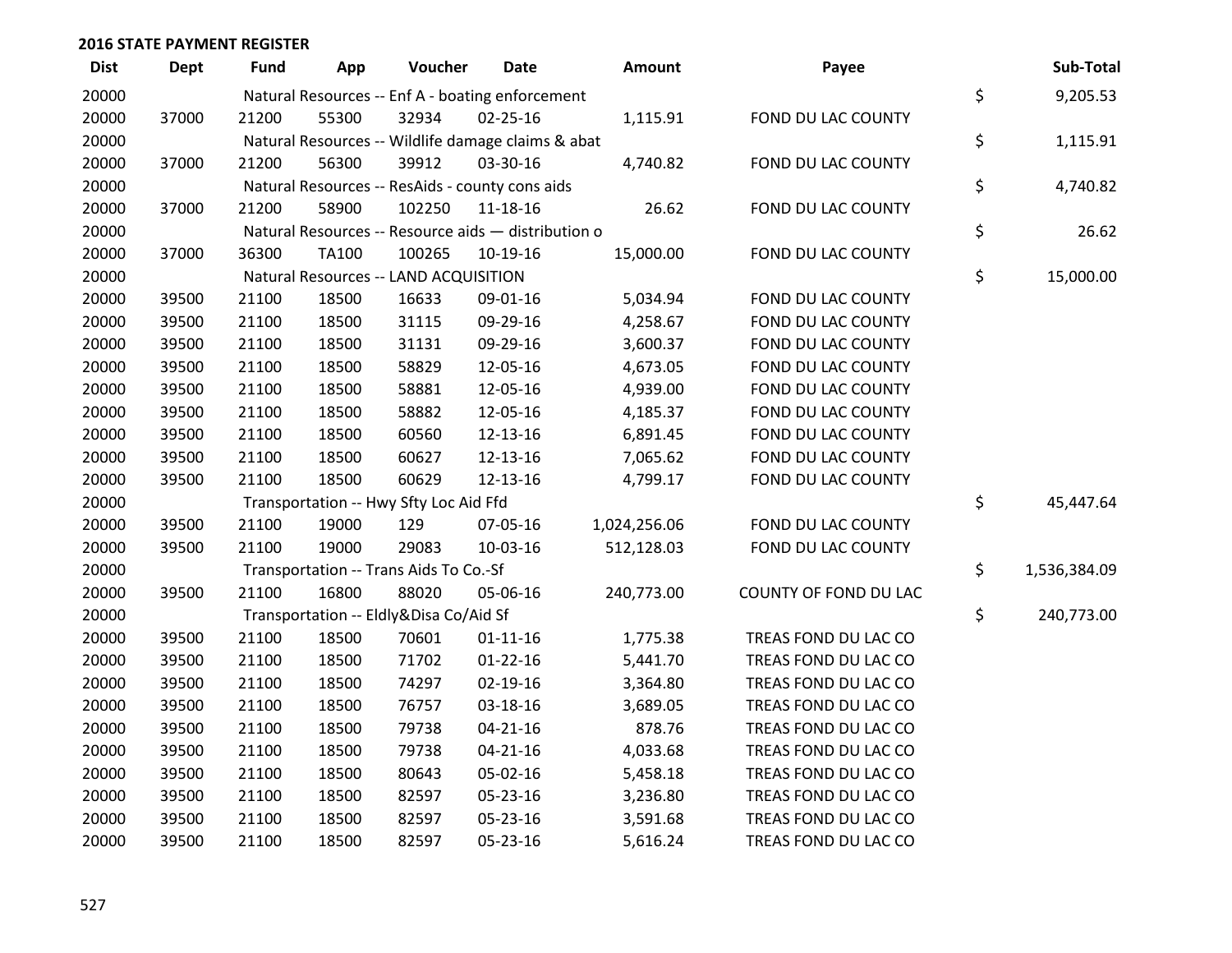| <b>Dist</b> | Dept  | <b>Fund</b> | App   | Voucher                                           | <b>Date</b>    | Amount       | Payee                 | Sub-Total        |
|-------------|-------|-------------|-------|---------------------------------------------------|----------------|--------------|-----------------------|------------------|
| 20000       | 39500 | 21100       | 18500 | 84255                                             | 06-13-16       | 3,411.00     | TREAS FOND DU LAC CO  |                  |
| 20000       | 39500 | 21100       | 18500 | 84255                                             | 06-13-16       | 4,264.08     | TREAS FOND DU LAC CO  |                  |
| 20000       | 39500 | 21100       | 18500 | 84664                                             | 06-16-16       | 861.12       | TREAS FOND DU LAC CO  |                  |
| 20000       | 39500 | 21100       | 18500 | 86810                                             | 07-08-16       | 3,603.68     | TREAS FOND DU LAC CO  |                  |
| 20000       | 39500 | 21100       | 18500 | 86810                                             | 07-08-16       | 5,749.28     | TREAS FOND DU LAC CO  |                  |
| 20000       | 39500 | 21100       | 18500 | 87592                                             | $07-14-16$     | 4,952.48     | TREAS FOND DU LAC CO  |                  |
| 20000       |       |             |       | Transportation -- Hwy Sfty Loc Aid Ffd            |                |              |                       | \$<br>59,927.91  |
| 20000       | 39500 | 21100       | 19000 | 74020                                             | $01 - 04 - 16$ | 512,128.03   | COUNTY OF FOND DU LAC |                  |
| 20000       |       |             |       | Transportation -- Trans Aids To Co.-Sf            |                |              |                       | \$<br>512,128.03 |
| 20000       | 41000 | 10000       | 11600 | 92337                                             | 11-29-16       | 205,480.00   | FOND DU LAC COUNTY    |                  |
| 20000       |       |             |       | Corrections -- Reimbursing counties for proba     |                |              |                       | \$<br>205,480.00 |
| 20000       | 41000 | 10000       | 31300 | 20987                                             | $01-19-16$     | 88,080.00    | FOND DU LAC COUNTY    |                  |
| 20000       | 41000 | 10000       | 31300 | 26718                                             | $02 - 16 - 16$ | 38,793.00    | FOND DU LAC COUNTY    |                  |
| 20000       | 41000 | 10000       | 31300 | 34399                                             | 03-09-16       | 1,812.00     | FOND DU LAC COUNTY    |                  |
| 20000       |       |             |       | Corrections -- Community youth and family aid     |                |              |                       | \$<br>128,685.00 |
| 20000       | 43500 | 10000       | 10700 | 28398                                             | 02-19-16       | 1,609.08     | FOND DU LAC COUNTY    |                  |
| 20000       | 43500 | 10000       | 10700 | 39414                                             | $04 - 15 - 16$ | 504.09       | FOND DU LAC COUNTY    |                  |
| 20000       | 43500 | 10000       | 10700 | 60075                                             | $07-12-16$     | 85.37        | FOND DU LAC COUNTY    |                  |
| 20000       | 43500 | 10000       | 10700 | 68266                                             | $08 - 15 - 16$ | 717.81       | FOND DU LAC COUNTY    |                  |
| 20000       | 43500 | 10000       | 10700 | 92444                                             | 12-05-16       | 56.01        | FOND DU LAC COUNTY    |                  |
| 20000       | 43500 | 10000       | 10700 | 92445                                             | 12-05-16       | 51.31        | FOND DU LAC COUNTY    |                  |
| 20000       | 43500 | 10000       | 10700 | 92468                                             | 12-05-16       | 697.22       | FOND DU LAC COUNTY    |                  |
| 20000       | 43500 | 10000       | 10700 | 92469                                             | 12-05-16       | 118.78       | FOND DU LAC COUNTY    |                  |
| 20000       |       |             |       | Health Services -- Public health dispensaries and |                |              |                       | \$<br>3,839.67   |
| 20000       | 43500 | 10000       | 41400 | 50148                                             | 06-03-16       | 231,728.00   | FOND DU LAC COUNTY    |                  |
| 20000       |       |             |       | Health Services -- Income maintenance             |                |              |                       | \$<br>231,728.00 |
| 20000       | 43500 | 10000       | 00000 | 90613                                             | $01-02-16$     | 100,744.00   | FOND DU LAC CO        |                  |
| 20000       | 43500 | 10000       | 00000 | 90614                                             | $01 - 04 - 16$ | 142,896.00   | FOND DU LAC CO        |                  |
| 20000       | 43500 | 10000       | 00000 | 90616                                             | $02 - 01 - 16$ | 792,724.00   | FOND DU LAC CO        |                  |
| 20000       | 43500 | 10000       | 00000 | 90618                                             | 03-01-16       | 950,764.00   | FOND DU LAC CO        |                  |
| 20000       | 43500 | 10000       | 00000 | 90622                                             | 04-01-16       | 1,652,699.00 | FOND DU LAC CO        |                  |
| 20000       | 43500 | 10000       | 00000 | 90624                                             | 05-02-16       | 1,340,471.00 | FOND DU LAC CO        |                  |
| 20000       | 43500 | 10000       | 00000 | 90625                                             | 05-03-16       | 135,559.00   | FOND DU LAC CO        |                  |
| 20000       | 43500 | 10000       | 00000 | 90627                                             | 06-01-16       | 711,312.00   | FOND DU LAC CO        |                  |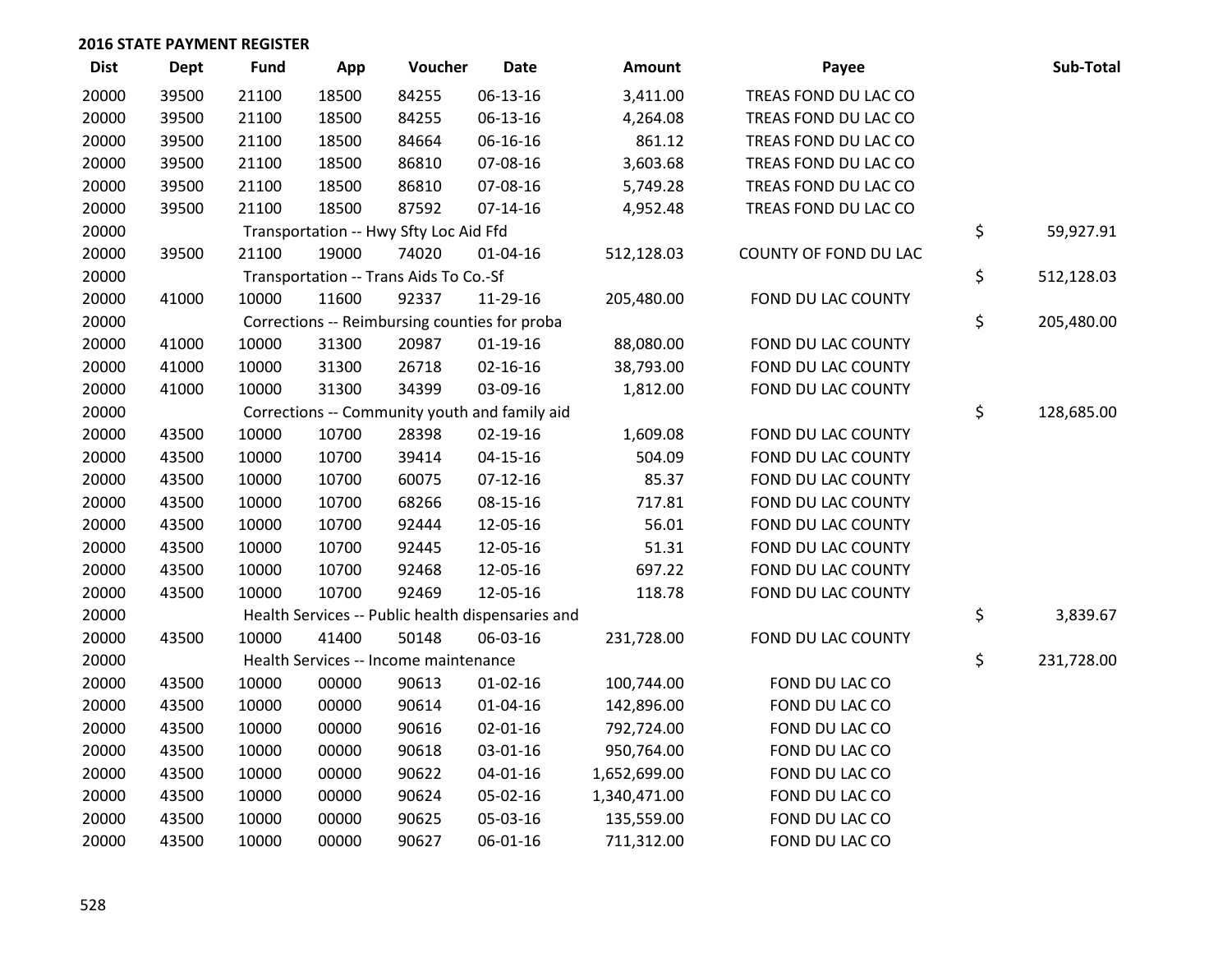| <b>Dist</b> | <b>Dept</b> | Fund  | App   | Voucher                                           | <b>Date</b>    | <b>Amount</b> | Payee              | Sub-Total           |
|-------------|-------------|-------|-------|---------------------------------------------------|----------------|---------------|--------------------|---------------------|
| 20000       | 43500       | 10000 | 00000 | 90628                                             | 06-29-16       | 11,888.00     | FOND DU LAC CO     |                     |
| 20000       | 43500       | 10000 | 00000 | 90700                                             | 07-01-16       | 698,917.00    | FOND DU LAC CO     |                     |
| 20000       | 43500       | 10000 | 00000 | 90701                                             | 08-01-16       | 2,350,364.00  | FOND DU LAC CO     |                     |
| 20000       | 43500       | 10000 | 00000 | 90702                                             | 09-01-16       | 693,058.00    | FOND DU LAC CO     |                     |
| 20000       | 43500       | 10000 | 00000 | 90704                                             | $10 - 01 - 16$ | 1,470,318.00  | FOND DU LAC CO     |                     |
| 20000       | 43500       | 10000 | 00000 | 90705                                             | 11-01-16       | 892,393.00    | FOND DU LAC CO     |                     |
| 20000       | 43500       | 10000 | 00000 | 90706                                             | 12-01-16       | 567,825.00    | FOND DU LAC CO     |                     |
| 20000       |             |       |       | Health Services -- State/Fed Aids                 |                |               |                    | \$<br>12,511,932.00 |
| 20000       | 45500       | 10000 | 22100 | 14311                                             | $07 - 22 - 16$ | 4,000.00      | FOND DU LAC COUNTY |                     |
| 20000       |             |       |       | Justice -- Crime laboratories, DNA                |                |               |                    | \$<br>4,000.00      |
| 20000       | 45500       | 10000 | 23100 | 17674                                             | $10-12-16$     | 16,960.00     | FOND DU LAC COUNTY |                     |
| 20000       |             |       |       | Justice -- Law enforcement train, local           |                |               |                    | \$<br>16,960.00     |
| 20000       | 45500       | 10000 | 25100 | 15229                                             | 08-10-16       | 39,327.20     | FOND DU LAC COUNTY |                     |
| 20000       | 45500       | 10000 | 25100 | 19287                                             | $11 - 14 - 16$ | 18,093.65     | FOND DU LAC COUNTY |                     |
| 20000       |             |       |       | Justice -- Federal aid, local assistance          |                |               |                    | \$<br>57,420.85     |
| 20000       | 45500       | 10000 | 27100 | 5839                                              | 02-05-16       | 24,077.07     | FOND DU LAC COUNTY |                     |
| 20000       | 45500       | 10000 | 27100 | 13766                                             | $07-13-16$     | 13,235.00     | FOND DU LAC COUNTY |                     |
| 20000       | 45500       | 10000 | 27100 | 14757                                             | 08-04-16       | 8,029.00      | FOND DU LAC COUNTY |                     |
| 20000       | 45500       | 10000 | 27100 | 18826                                             | 11-08-16       | 7,559.00      | FOND DU LAC COUNTY |                     |
| 20000       |             |       |       | Justice -- Alt prosecution alcohol drugs          |                |               |                    | \$<br>52,900.07     |
| 20000       | 45500       | 10000 | 53200 | 7595                                              | 03-14-16       | 40,193.69     | FOND DU LAC COUNTY |                     |
| 20000       | 45500       | 10000 | 53200 | 14425                                             | 07-22-16       | 26,287.55     | FOND DU LAC COUNTY |                     |
| 20000       |             |       |       | Justice -- Crime victim witness assist            |                |               |                    | \$<br>66,481.24     |
| 20000       | 46500       | 10000 | 30800 | 14931                                             | 09-08-16       | 7,816.51      | FOND DU LAC COUNTY |                     |
| 20000       |             |       |       | Military Affairs -- Emergency response equipment  |                |               |                    | \$<br>7,816.51      |
| 20000       | 46500       | 10000 | 33700 | 12923                                             | 07-20-16       | 13,737.50     | FOND DU LAC COUNTY |                     |
| 20000       | 46500       | 10000 | 33700 | 18600                                             | 12-06-16       | 13,737.50     | FOND DU LAC COUNTY |                     |
| 20000       |             |       |       | Military Affairs -- Local emer planning grants    |                |               |                    | \$<br>27,475.00     |
| 20000       | 46500       | 10000 | 34200 | 5034                                              | $01-27-16$     | 33,362.30     | FOND DU LAC COUNTY |                     |
| 20000       | 46500       | 10000 | 34200 | 5584                                              | 02-04-16       | 14,038.00     | FOND DU LAC COUNTY |                     |
| 20000       | 46500       | 10000 | 34200 | 13862                                             | 08-16-16       | 33,306.53     | FOND DU LAC COUNTY |                     |
| 20000       | 46500       | 10000 | 34200 | 15533                                             | 09-26-16       | 13,394.64     | FOND DU LAC COUNTY |                     |
| 20000       | 46500       | 10000 | 34200 | 18669                                             | 12-06-16       | 33,306.53     | FOND DU LAC COUNTY |                     |
| 20000       |             |       |       | Military Affairs -- Federal aid, local assistance |                |               |                    | \$<br>127,408.00    |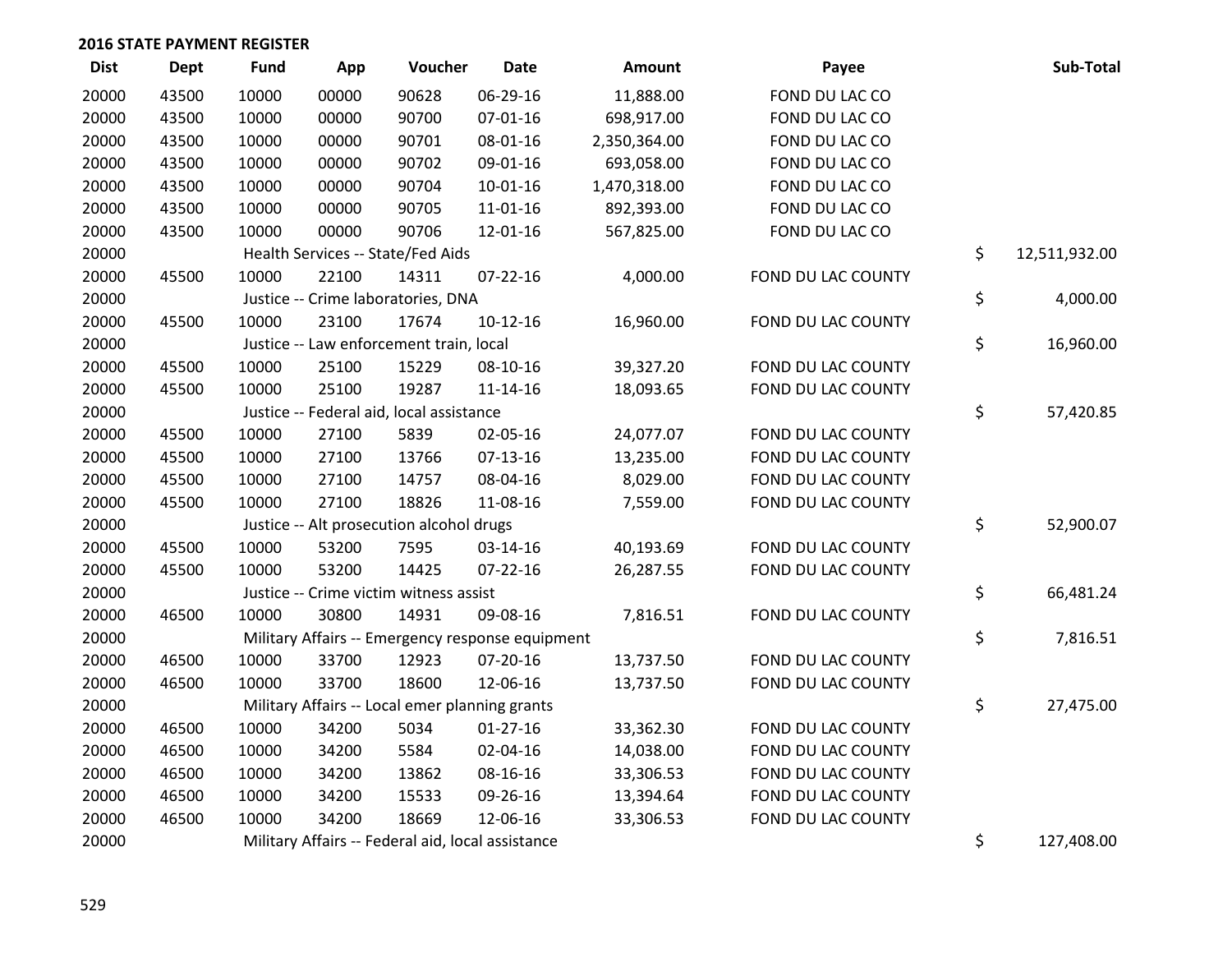| <b>Dist</b> | Dept  | <b>Fund</b> | App   | Voucher                                         | <b>Date</b>    | <b>Amount</b> | Payee              | Sub-Total        |
|-------------|-------|-------------|-------|-------------------------------------------------|----------------|---------------|--------------------|------------------|
| 20000       | 48500 | 15200       | 12700 | 7768                                            | 03-04-16       | 650.00        | FOND DU LAC COUNTY |                  |
| 20000       | 48500 | 15200       | 12700 | 13964                                           | 06-30-16       | 636.13        | FOND DU LAC COUNTY |                  |
| 20000       |       |             |       | Veterans Affairs -- Grants to counties          |                |               |                    | \$<br>1,286.13   |
| 20000       | 48500 | 58200       | 26700 | 7768                                            | 03-04-16       | 2,925.00      | FOND DU LAC COUNTY |                  |
| 20000       | 48500 | 58200       | 26700 | 13964                                           | 06-30-16       | 2,862.58      | FOND DU LAC COUNTY |                  |
| 20000       | 48500 | 58300       | 37000 | 7768                                            | 03-04-16       | 2,925.00      | FOND DU LAC COUNTY |                  |
| 20000       | 48500 | 58300       | 37000 | 13964                                           | 06-30-16       | 2,862.57      | FOND DU LAC COUNTY |                  |
| 20000       |       |             |       | Veterans Affairs -- County grants               |                |               |                    | \$<br>11,575.15  |
| 20000       | 50500 | 10000       | 15500 | 11483                                           | $02 - 16 - 16$ | 23,435.00     | FOND DU LAC COUNTY |                  |
| 20000       | 50500 | 10000       | 15500 | 12779                                           | 03-01-16       | 9,553.00      | FOND DU LAC COUNTY |                  |
| 20000       | 50500 | 10000       | 15500 | 15226                                           | 03-29-16       | 9,343.00      | FOND DU LAC COUNTY |                  |
| 20000       | 50500 | 10000       | 15500 | 17637                                           | 04-28-16       | 10,665.00     | FOND DU LAC COUNTY |                  |
| 20000       | 50500 | 10000       | 15500 | 17645                                           | 04-28-16       | 9,762.00      | FOND DU LAC COUNTY |                  |
| 20000       | 50500 | 10000       | 15500 | 20735                                           | 05-31-16       | 7,115.00      | FOND DU LAC COUNTY |                  |
| 20000       | 50500 | 10000       | 15500 | 24389                                           | $07-15-16$     | 8,479.00      | FOND DU LAC COUNTY |                  |
| 20000       | 50500 | 10000       | 15500 | 26061                                           | 07-29-16       | 17,970.00     | FOND DU LAC COUNTY |                  |
| 20000       | 50500 | 10000       | 15500 | 28773                                           | 08-30-16       | 11,530.00     | FOND DU LAC COUNTY |                  |
| 20000       | 50500 | 10000       | 15500 | 31014                                           | 09-28-16       | 3,516.00      | FOND DU LAC COUNTY |                  |
| 20000       | 50500 | 10000       | 15500 | 35172                                           | $11 - 15 - 16$ | 11,213.00     | FOND DU LAC COUNTY |                  |
| 20000       | 50500 | 10000       | 15500 | 36184                                           | 11-29-16       | 7,752.00      | FOND DU LAC COUNTY |                  |
| 20000       | 50500 | 10000       | 15500 | 38760                                           | 12-28-16       | 9,008.00      | FOND DU LAC COUNTY |                  |
| 20000       |       |             |       | Administration -- Federal aid, local assistance |                |               |                    | \$<br>139,341.00 |
| 20000       | 50500 | 23500       | 37100 | 11483                                           | $02 - 16 - 16$ | 19,405.00     | FOND DU LAC COUNTY |                  |
| 20000       | 50500 | 23500       | 37100 | 12779                                           | 03-01-16       | 7,555.00      | FOND DU LAC COUNTY |                  |
| 20000       | 50500 | 23500       | 37100 | 15226                                           | 03-29-16       | 6,797.00      | FOND DU LAC COUNTY |                  |
| 20000       | 50500 | 23500       | 37100 | 17637                                           | 04-28-16       | 6,191.00      | FOND DU LAC COUNTY |                  |
| 20000       | 50500 | 23500       | 37100 | 17645                                           | 04-28-16       | 6,804.00      | FOND DU LAC COUNTY |                  |
| 20000       | 50500 | 23500       | 37100 | 20735                                           | 05-31-16       | 5,706.00      | FOND DU LAC COUNTY |                  |
| 20000       | 50500 | 23500       | 37100 | 24389                                           | $07 - 15 - 16$ | 955.00        | FOND DU LAC COUNTY |                  |
| 20000       | 50500 | 23500       | 37100 | 26061                                           | 07-29-16       | 12,171.00     | FOND DU LAC COUNTY |                  |
| 20000       | 50500 | 23500       | 37100 | 28773                                           | 08-30-16       | 3,948.00      | FOND DU LAC COUNTY |                  |
| 20000       | 50500 | 23500       | 37100 | 31014                                           | 09-28-16       | 6,837.00      | FOND DU LAC COUNTY |                  |
| 20000       | 50500 | 23500       | 37100 | 35172                                           | $11 - 15 - 16$ | 16,589.00     | FOND DU LAC COUNTY |                  |
| 20000       | 50500 | 23500       | 37100 | 36184                                           | 11-29-16       | 5,669.00      | FOND DU LAC COUNTY |                  |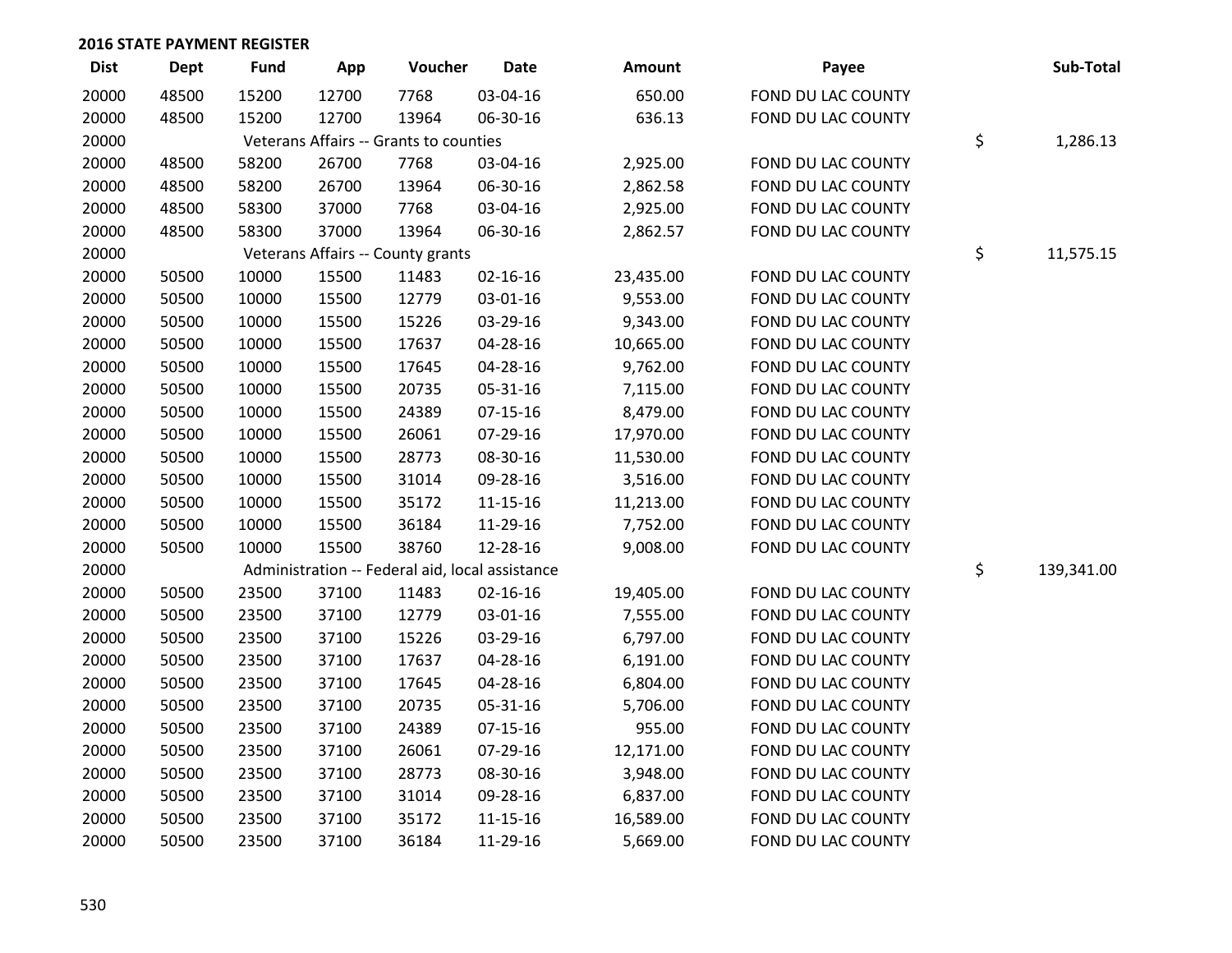| <b>Dist</b> | <b>Dept</b> | Fund  | App                                  | Voucher                                             | <b>Date</b>    | <b>Amount</b> | Payee              | Sub-Total           |
|-------------|-------------|-------|--------------------------------------|-----------------------------------------------------|----------------|---------------|--------------------|---------------------|
| 20000       | 50500       | 23500 | 37100                                | 38760                                               | 12-28-16       | 6,345.00      | FOND DU LAC COUNTY |                     |
| 20000       |             |       |                                      | Administration -- Low-income assistance grants      |                |               |                    | \$<br>104,972.00    |
| 20000       | 50500       | 26900 | 16600                                | 13212                                               | 03-23-16       | 1,000.00      | FOND DU LAC COUNTY |                     |
| 20000       | 50500       | 26900 | 16600                                | 18237                                               | 05-10-16       | 25,000.00     | FOND DU LAC COUNTY |                     |
| 20000       |             |       | Administration -- Land               |                                                     |                |               |                    | \$<br>26,000.00     |
| 20000       | 83500       | 10000 | 10500                                | 5843                                                | $07 - 25 - 16$ | 441,512.01    | FOND DU LAC COUNTY |                     |
| 20000       | 83500       | 10000 | 10500                                | 13363                                               | $11 - 21 - 16$ | 1,037,479.50  | FOND DU LAC COUNTY |                     |
| 20000       |             |       |                                      | Revenue -- County and Municipal Aid                 |                |               |                    | \$<br>1,478,991.51  |
| 20000       | 83500       | 10000 | 10900                                | 7212                                                | 07-25-16       | 212,683.00    | FOND DU LAC COUNTY |                     |
| 20000       |             |       |                                      | Revenue -- State Aid, Tax Exempt Proprty            |                |               |                    | \$<br>212,683.00    |
| 20000       | 83500       | 10000 | 11000                                | 13363                                               | $11 - 21 - 16$ | 1,229,621.38  | FOND DU LAC COUNTY |                     |
| 20000       |             |       |                                      | Revenue -- Public Utility Distribution              |                |               |                    | \$<br>1,229,621.38  |
| 20000       | 83500       | 10000 | 30200                                | 5021                                                | 07-25-16       | 2,497,688.05  | FOND DU LAC COUNTY |                     |
| 20000       | 83500       | 10000 | 30200                                | 5165                                                | $07 - 25 - 16$ | 12,261,575.79 | FOND DU LAC COUNTY |                     |
| 20000       |             |       |                                      | Revenue -- School Lvy Tx/First Dollar Cr            |                |               |                    | \$<br>14,759,263.84 |
| 20000       | 83500       | 52100 | 36300                                | 3424                                                | 03-28-16       | 2,888,914.59  | FOND DU LAC COUNTY |                     |
| 20000       |             |       |                                      | Revenue -- Lottery & Gaming Credit                  |                |               |                    | \$<br>2,888,914.59  |
| 20000       |             |       | <b>District Total Appropriations</b> |                                                     |                |               |                    | \$<br>36,873,978.12 |
| 20002       | 16500       | 10000 | 22500                                | 3851                                                | $06 - 27 - 16$ | 3,709.66      | TOWN OF ALTO       |                     |
| 20002       |             |       |                                      | Safety & Prof Services -- Fire dues distribution    |                |               |                    | \$<br>3,709.66      |
| 20002       | 37000       | 10000 | 50300                                | 29128                                               | $02 - 12 - 16$ | 23,044.14     | TOWN OF ALTO       |                     |
| 20002       |             |       |                                      | Natural Resources -- Aids in lieu of taxes - gener  |                |               |                    | \$<br>23,044.14     |
| 20002       | 37000       | 27400 | 67000                                | 55559                                               | $05 - 27 - 16$ | 900.77        | TOWN OF ALTO       |                     |
| 20002       |             |       |                                      | Natural Resources -- Fin asst for responsible units |                |               |                    | \$<br>900.77        |
| 20002       | 39500       | 21100 | 19100                                | 695                                                 | 07-05-16       | 22,752.16     | TOWN OF ALTO       |                     |
| 20002       | 39500       | 21100 | 19100                                | 29767                                               | 10-03-16       | 22,752.18     | TOWN OF ALTO       |                     |
| 20002       | 39500       | 21100 | 19100                                | 76514                                               | $01 - 04 - 16$ | 22,752.16     | TOWN OF ALTO       |                     |
| 20002       | 39500       | 21100 | 19100                                | 84514                                               | 04-04-16       | 22,752.16     | TOWN OF ALTO       |                     |
| 20002       |             |       |                                      | Transportation -- Trns Aids To Mnc.-Sf              |                |               |                    | \$<br>91,008.66     |
| 20002       | 83500       | 10000 | 10500                                | 5811                                                | $07 - 25 - 16$ | 4,778.21      | TOWN OF ALTO       |                     |
| 20002       | 83500       | 10000 | 10500                                | 13331                                               | $11 - 21 - 16$ | 23,982.61     | TOWN OF ALTO       |                     |
| 20002       |             |       |                                      | Revenue -- County and Municipal Aid                 |                |               |                    | \$<br>28,760.82     |
| 20002       | 83500       | 10000 | 10900                                | 7753                                                | $07 - 25 - 16$ | 289.00        | TOWN OF ALTO       |                     |
| 20002       |             |       |                                      | Revenue -- State Aid, Tax Exempt Proprty            |                |               |                    | \$<br>289.00        |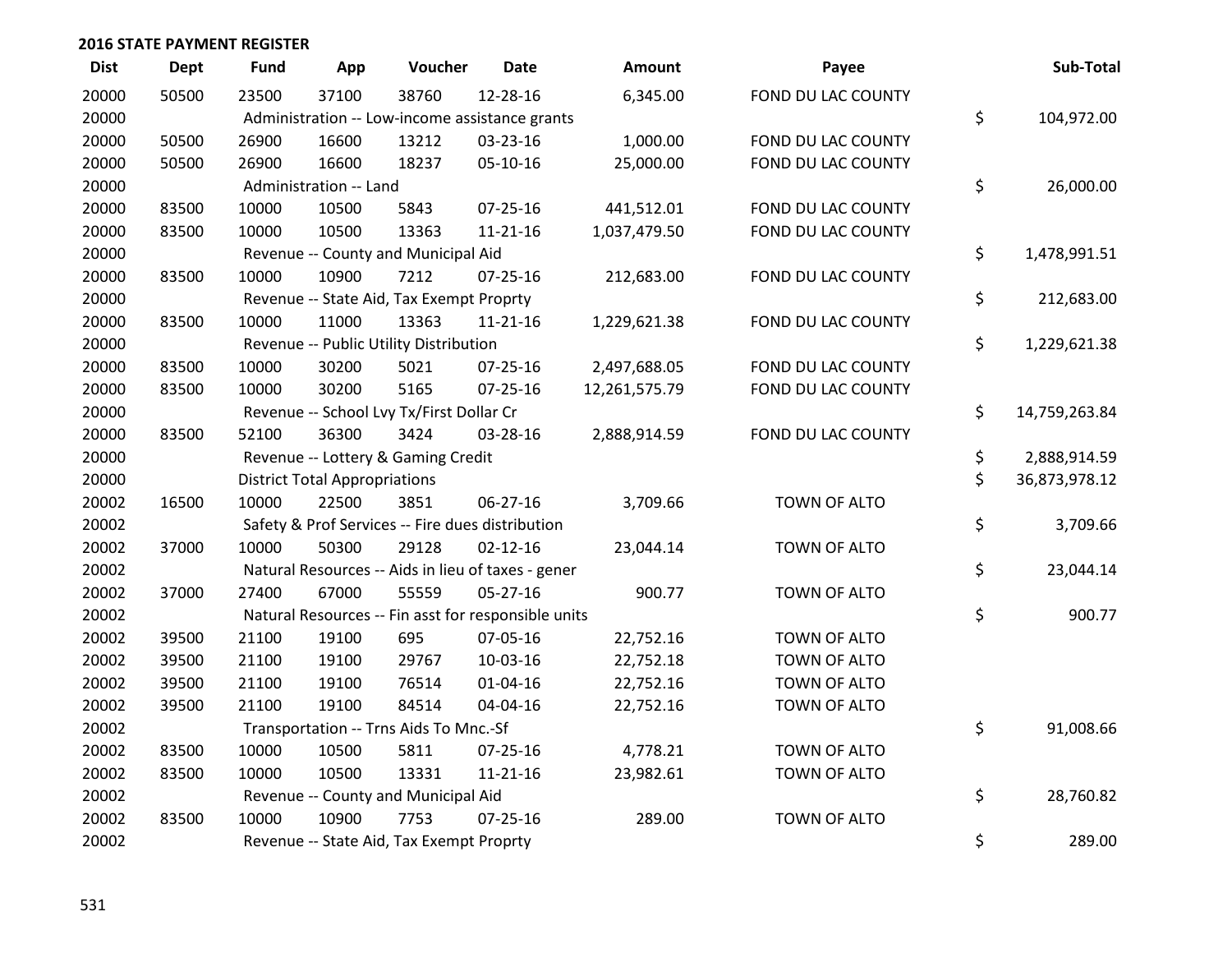| <b>Dist</b> | <b>Dept</b> | <b>Fund</b> | App                                  | Voucher                                             | <b>Date</b>    | <b>Amount</b> | Payee                  | Sub-Total        |
|-------------|-------------|-------------|--------------------------------------|-----------------------------------------------------|----------------|---------------|------------------------|------------------|
| 20002       | 83500       | 10000       | 11000                                | 13331                                               | $11 - 21 - 16$ | 11,763.27     | TOWN OF ALTO           |                  |
| 20002       |             |             |                                      | Revenue -- Public Utility Distribution              |                |               |                        | \$<br>11,763.27  |
| 20002       |             |             | <b>District Total Appropriations</b> |                                                     |                |               |                        | \$<br>159,476.32 |
| 20004       | 16500       | 10000       | 22500                                | 3852                                                | 08-31-16       | 6,045.18      | <b>TOWN OF ASHFORD</b> |                  |
| 20004       |             |             |                                      | Safety & Prof Services -- Fire dues distribution    |                |               |                        | \$<br>6,045.18   |
| 20004       | 37000       | 10000       | 50300                                | 28880                                               | $02 - 12 - 16$ | 5,723.11      | <b>TOWN OF ASHFORD</b> |                  |
| 20004       | 37000       | 10000       | 50300                                | 45602                                               | $04 - 21 - 16$ | 5.00          | <b>TOWN OF ASHFORD</b> |                  |
| 20004       |             |             |                                      | Natural Resources -- Aids in lieu of taxes - gener  |                |               |                        | \$<br>5,728.11   |
| 20004       | 37000       | 21200       | 16600                                | 63288                                               | 06-20-16       | 99.07         | <b>TOWN OF ASHFORD</b> |                  |
| 20004       |             |             |                                      | Natural Resources -- Gen program ops-state funds-FR |                |               |                        | \$<br>99.07      |
| 20004       | 37000       | 21200       | 57100                                | 63288                                               | 06-20-16       | 44.52         | <b>TOWN OF ASHFORD</b> |                  |
| 20004       |             |             |                                      | Natural Resources -- ResAids - cnty forst, cl & mfl |                |               |                        | \$<br>44.52      |
| 20004       | 37000       | 27400       | 67000                                | 55711                                               | $05 - 27 - 16$ | 1,231.08      | <b>TOWN OF ASHFORD</b> |                  |
| 20004       |             |             |                                      | Natural Resources -- Fin asst for responsible units |                |               |                        | \$<br>1,231.08   |
| 20004       | 39500       | 21100       | 19100                                | 696                                                 | 07-05-16       | 34,268.62     | <b>TOWN OF ASHFORD</b> |                  |
| 20004       | 39500       | 21100       | 19100                                | 29768                                               | 10-03-16       | 34,268.64     | <b>TOWN OF ASHFORD</b> |                  |
| 20004       | 39500       | 21100       | 19100                                | 76515                                               | $01 - 04 - 16$ | 34,268.62     | TOWN OF ASHFORD        |                  |
| 20004       | 39500       | 21100       | 19100                                | 84515                                               | 04-04-16       | 34,268.62     | <b>TOWN OF ASHFORD</b> |                  |
| 20004       |             |             |                                      | Transportation -- Trns Aids To Mnc.-Sf              |                |               |                        | \$<br>137,074.50 |
| 20004       | 83500       | 10000       | 10500                                | 5812                                                | 07-25-16       | 5,868.94      | <b>TOWN OF ASHFORD</b> |                  |
| 20004       | 83500       | 10000       | 10500                                | 13332                                               | $11 - 21 - 16$ | 32,293.08     | <b>TOWN OF ASHFORD</b> |                  |
| 20004       |             |             |                                      | Revenue -- County and Municipal Aid                 |                |               |                        | \$<br>38,162.02  |
| 20004       | 83500       | 10000       | 10900                                | 7754                                                | $07 - 25 - 16$ | 111.00        | <b>TOWN OF ASHFORD</b> |                  |
| 20004       |             |             |                                      | Revenue -- State Aid, Tax Exempt Proprty            |                |               |                        | \$<br>111.00     |
| 20004       | 83500       | 10000       | 11000                                | 13332                                               | $11 - 21 - 16$ | 947.05        | <b>TOWN OF ASHFORD</b> |                  |
| 20004       |             |             |                                      | Revenue -- Public Utility Distribution              |                |               |                        | \$<br>947.05     |
| 20004       | 83500       | 52100       | 36300                                | 3043                                                | 03-29-16       | 4,640.69      | <b>TOWN OF ASHFORD</b> |                  |
| 20004       |             |             |                                      | Revenue -- Lottery & Gaming Credit                  |                |               |                        | \$<br>4,640.69   |
| 20004       |             |             | <b>District Total Appropriations</b> |                                                     |                |               |                        | \$<br>194,083.22 |
| 20006       | 16500       | 10000       | 22500                                | 5174                                                | 07-07-16       | 8,927.42      | <b>TOWN OF AUBURN</b>  |                  |
| 20006       |             |             |                                      | Safety & Prof Services -- Fire dues distribution    |                |               |                        | \$<br>8,927.42   |
| 20006       | 37000       | 10000       | 50300                                | 29013                                               | $02 - 12 - 16$ | 4,085.11      | <b>TOWN OF AUBURN</b>  |                  |
| 20006       | 37000       | 10000       | 50300                                | 29014                                               | $02 - 12 - 16$ | 2,075.70      | <b>TOWN OF AUBURN</b>  |                  |
| 20006       |             |             |                                      | Natural Resources -- Aids in lieu of taxes - gener  |                |               |                        | \$<br>6,160.81   |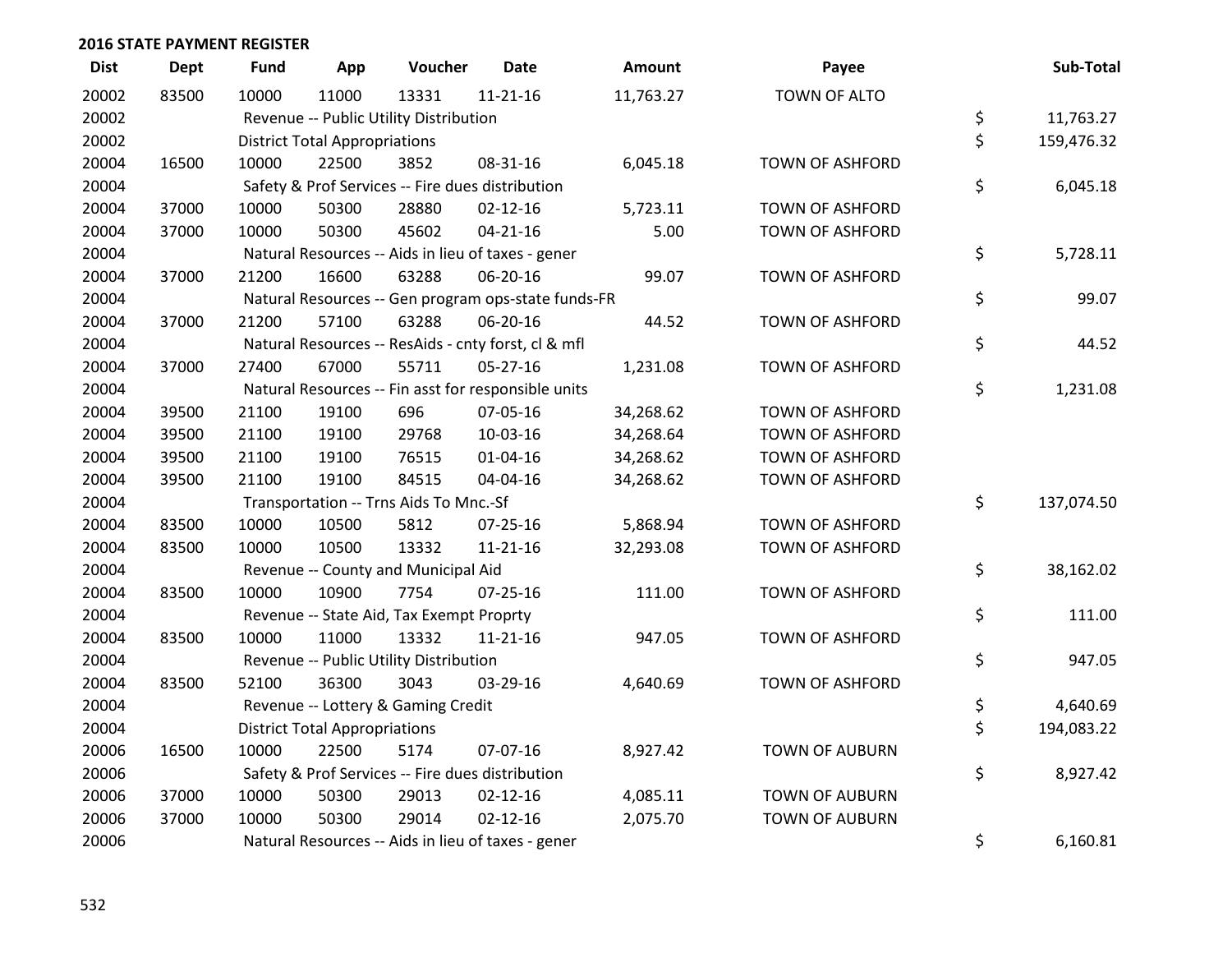| <b>Dist</b> | <b>Dept</b> | <b>Fund</b> | App                                  | Voucher                                             | <b>Date</b>    | <b>Amount</b> | Payee                 | Sub-Total        |
|-------------|-------------|-------------|--------------------------------------|-----------------------------------------------------|----------------|---------------|-----------------------|------------------|
| 20006       | 37000       | 21200       | 16600                                | 63289                                               | 06-20-16       | 165.73        | <b>TOWN OF AUBURN</b> |                  |
| 20006       |             |             |                                      | Natural Resources -- Gen program ops-state funds-FR |                |               |                       | \$<br>165.73     |
| 20006       | 37000       | 21200       | 57100                                | 63289                                               | 06-20-16       | 74.47         | <b>TOWN OF AUBURN</b> |                  |
| 20006       |             |             |                                      | Natural Resources -- ResAids - cnty forst, cl & mfl |                |               |                       | \$<br>74.47      |
| 20006       | 37000       | 21200       | 57900                                | 45973                                               | $04 - 21 - 16$ | 22.40         | <b>TOWN OF AUBURN</b> |                  |
| 20006       | 37000       | 21200       | 57900                                | 45974                                               | $04 - 21 - 16$ | 6,631.66      | <b>TOWN OF AUBURN</b> |                  |
| 20006       |             |             |                                      | Natural Resources -- Aids in lieu of taxes - sum s  |                |               |                       | \$<br>6,654.06   |
| 20006       | 37000       | 27400       | 67000                                | 55557                                               | 05-27-16       | 7,336.10      | <b>TOWN OF AUBURN</b> |                  |
| 20006       |             |             |                                      | Natural Resources -- Fin asst for responsible units |                |               |                       | \$<br>7,336.10   |
| 20006       | 39500       | 21100       | 19100                                | 697                                                 | 07-05-16       | 24,585.33     | <b>TOWN OF AUBURN</b> |                  |
| 20006       | 39500       | 21100       | 19100                                | 29769                                               | 10-03-16       | 24,585.33     | <b>TOWN OF AUBURN</b> |                  |
| 20006       | 39500       | 21100       | 19100                                | 76516                                               | $01 - 04 - 16$ | 24,585.33     | <b>TOWN OF AUBURN</b> |                  |
| 20006       | 39500       | 21100       | 19100                                | 84516                                               | 04-04-16       | 24,585.33     | <b>TOWN OF AUBURN</b> |                  |
| 20006       |             |             |                                      | Transportation -- Trns Aids To Mnc.-Sf              |                |               |                       | \$<br>98,341.32  |
| 20006       | 83500       | 10000       | 10500                                | 5813                                                | 07-25-16       | 5,005.57      | <b>TOWN OF AUBURN</b> |                  |
| 20006       | 83500       | 10000       | 10500                                | 13333                                               | $11 - 21 - 16$ | 24,184.39     | <b>TOWN OF AUBURN</b> |                  |
| 20006       |             |             |                                      | Revenue -- County and Municipal Aid                 |                |               |                       | \$<br>29,189.96  |
| 20006       | 83500       | 10000       | 10900                                | 7755                                                | 07-25-16       | 77.00         | <b>TOWN OF AUBURN</b> |                  |
| 20006       |             |             |                                      | Revenue -- State Aid, Tax Exempt Proprty            |                |               |                       | \$<br>77.00      |
| 20006       | 83500       | 10000       | 11000                                | 13333                                               | $11 - 21 - 16$ | 6,155.78      | <b>TOWN OF AUBURN</b> |                  |
| 20006       |             |             |                                      | Revenue -- Public Utility Distribution              |                |               |                       | \$<br>6,155.78   |
| 20006       | 83500       | 10000       | 50100                                | 2510                                                | $01-29-16$     | 1,181.08      | <b>TOWN OF AUBURN</b> |                  |
| 20006       |             |             |                                      | Revenue -- Payments for municipal svcs              |                |               |                       | \$<br>1,181.08   |
| 20006       |             |             | <b>District Total Appropriations</b> |                                                     |                |               |                       | \$<br>164,263.73 |
| 20008       | 16500       | 10000       | 22500                                | 3853                                                | 06-27-16       | 6,255.76      | <b>TOWN OF BYRON</b>  |                  |
| 20008       |             |             |                                      | Safety & Prof Services -- Fire dues distribution    |                |               |                       | \$<br>6,255.76   |
| 20008       | 37000       | 10000       | 50300                                | 45767                                               | $04 - 21 - 16$ | 12.67         | <b>TOWN OF BYRON</b>  |                  |
| 20008       |             |             |                                      | Natural Resources -- Aids in lieu of taxes - gener  |                |               |                       | \$<br>12.67      |
| 20008       | 37000       | 21200       | 16600                                | 63290                                               | 06-20-16       | 59.24         | <b>TOWN OF BYRON</b>  |                  |
| 20008       |             |             |                                      | Natural Resources -- Gen program ops-state funds-FR |                |               |                       | \$<br>59.24      |
| 20008       | 37000       | 21200       | 57100                                | 63290                                               | 06-20-16       | 26.62         | <b>TOWN OF BYRON</b>  |                  |
| 20008       |             |             |                                      | Natural Resources -- ResAids - cnty forst, cl & mfl |                |               |                       | \$<br>26.62      |
| 20008       | 37000       | 27400       | 67000                                | 56223                                               | 05-27-16       | 3,406.23      | <b>TOWN OF BYRON</b>  |                  |
| 20008       |             |             |                                      | Natural Resources -- Fin asst for responsible units |                |               |                       | \$<br>3,406.23   |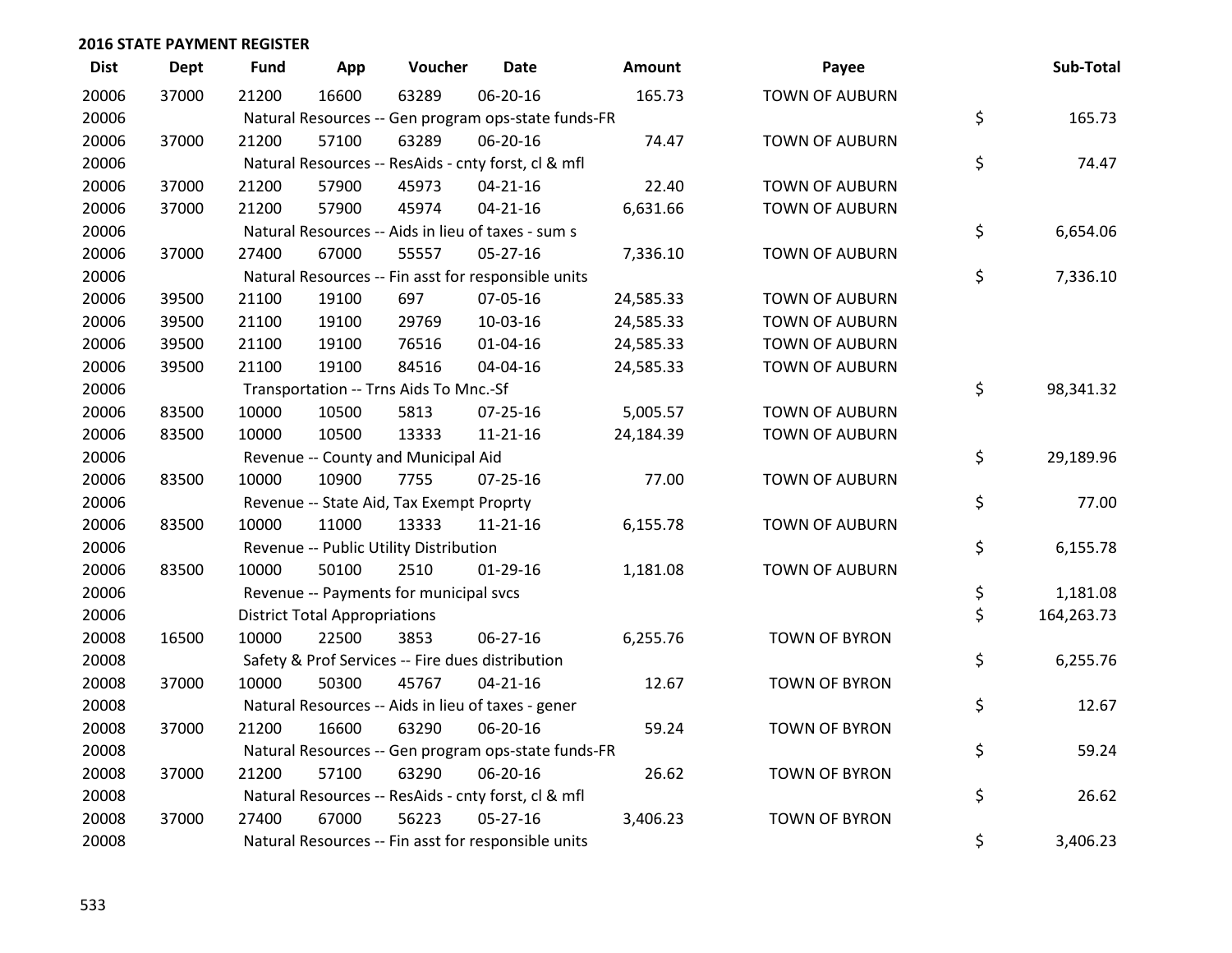| <b>Dist</b> | Dept  | <b>Fund</b> | App                                  | Voucher                                          | <b>Date</b>                                         | Amount    | Payee                | Sub-Total        |
|-------------|-------|-------------|--------------------------------------|--------------------------------------------------|-----------------------------------------------------|-----------|----------------------|------------------|
| 20008       | 39500 | 21100       | 19100                                | 698                                              | 07-05-16                                            | 24,034.83 | <b>TOWN OF BYRON</b> |                  |
| 20008       | 39500 | 21100       | 19100                                | 29770                                            | 10-03-16                                            | 24,034.83 | <b>TOWN OF BYRON</b> |                  |
| 20008       | 39500 | 21100       | 19100                                | 76517                                            | $01 - 04 - 16$                                      | 24,034.83 | <b>TOWN OF BYRON</b> |                  |
| 20008       | 39500 | 21100       | 19100                                | 84517                                            | 04-04-16                                            | 24,034.83 | <b>TOWN OF BYRON</b> |                  |
| 20008       |       |             |                                      | Transportation -- Trns Aids To Mnc.-Sf           |                                                     |           |                      | \$<br>96,139.32  |
| 20008       | 83500 | 10000       | 10500                                | 5814                                             | $07 - 25 - 16$                                      | 13,792.67 | <b>TOWN OF BYRON</b> |                  |
| 20008       | 83500 | 10000       | 10500                                | 13334                                            | $11 - 21 - 16$                                      | 27,612.33 | <b>TOWN OF BYRON</b> |                  |
| 20008       |       |             |                                      | Revenue -- County and Municipal Aid              |                                                     |           |                      | \$<br>41,405.00  |
| 20008       | 83500 | 10000       | 10900                                | 7756                                             | 07-25-16                                            | 182.00    | <b>TOWN OF BYRON</b> |                  |
| 20008       |       |             |                                      | Revenue -- State Aid, Tax Exempt Proprty         |                                                     |           |                      | \$<br>182.00     |
| 20008       | 83500 | 10000       | 11000                                | 13334                                            | $11 - 21 - 16$                                      | 50,813.51 | <b>TOWN OF BYRON</b> |                  |
| 20008       |       |             |                                      | Revenue -- Public Utility Distribution           |                                                     |           |                      | \$<br>50,813.51  |
| 20008       |       |             | <b>District Total Appropriations</b> |                                                  |                                                     |           |                      | \$<br>198,300.35 |
| 20010       | 16500 | 10000       | 22500                                | 3854                                             | 06-27-16                                            | 7,012.93  | TOWN OF CALUMET      |                  |
| 20010       |       |             |                                      | Safety & Prof Services -- Fire dues distribution |                                                     |           |                      | \$<br>7,012.93   |
| 20010       | 37000 | 21200       | 16600                                | 63291                                            | 06-20-16                                            | 226.76    | TOWN OF CALUMET      |                  |
| 20010       |       |             |                                      |                                                  | Natural Resources -- Gen program ops-state funds-FR |           |                      | \$<br>226.76     |
| 20010       | 37000 | 21200       | 57100                                | 63291                                            | 06-20-16                                            | 105.49    | TOWN OF CALUMET      |                  |
| 20010       |       |             |                                      |                                                  | Natural Resources -- ResAids - cnty forst, cl & mfl |           |                      | \$<br>105.49     |
| 20010       | 37000 | 21200       | 57900                                | 45550                                            | $04 - 21 - 16$                                      | 3.61      | TOWN OF CALUMET      |                  |
| 20010       |       |             |                                      |                                                  | Natural Resources -- Aids in lieu of taxes - sum s  |           |                      | \$<br>3.61       |
| 20010       | 37000 | 27400       | 67000                                | 55955                                            | 05-27-16                                            | 4,943.32  | TOWN OF CALUMET      |                  |
| 20010       |       |             |                                      |                                                  | Natural Resources -- Fin asst for responsible units |           |                      | \$<br>4,943.32   |
| 20010       | 37000 | 27400       | 67300                                | 55955                                            | 05-27-16                                            | 392.85    | TOWN OF CALUMET      |                  |
| 20010       |       |             |                                      |                                                  | Natural Resources -- Recycling consolidation grants |           |                      | \$<br>392.85     |
| 20010       | 39500 | 21100       | 19100                                | 699                                              | 07-05-16                                            | 16,581.06 | TOWN OF CALUMET      |                  |
| 20010       | 39500 | 21100       | 19100                                | 29771                                            | 10-03-16                                            | 16,581.06 | TOWN OF CALUMET      |                  |
| 20010       | 39500 | 21100       | 19100                                | 76518                                            | $01 - 04 - 16$                                      | 16,581.06 | TOWN OF CALUMET      |                  |
| 20010       | 39500 | 21100       | 19100                                | 84518                                            | 04-04-16                                            | 16,581.06 | TOWN OF CALUMET      |                  |
| 20010       |       |             |                                      | Transportation -- Trns Aids To Mnc.-Sf           |                                                     |           |                      | \$<br>66,324.24  |
| 20010       | 83500 | 10000       | 10500                                | 5815                                             | $07 - 25 - 16$                                      | 21,746.29 | TOWN OF CALUMET      |                  |
| 20010       | 83500 | 10000       | 10500                                | 13335                                            | $11 - 21 - 16$                                      | 20,245.14 | TOWN OF CALUMET      |                  |
| 20010       |       |             |                                      | Revenue -- County and Municipal Aid              |                                                     |           |                      | \$<br>41,991.43  |
| 20010       | 83500 | 10000       | 10900                                | 7757                                             | 07-25-16                                            | 97.00     | TOWN OF CALUMET      |                  |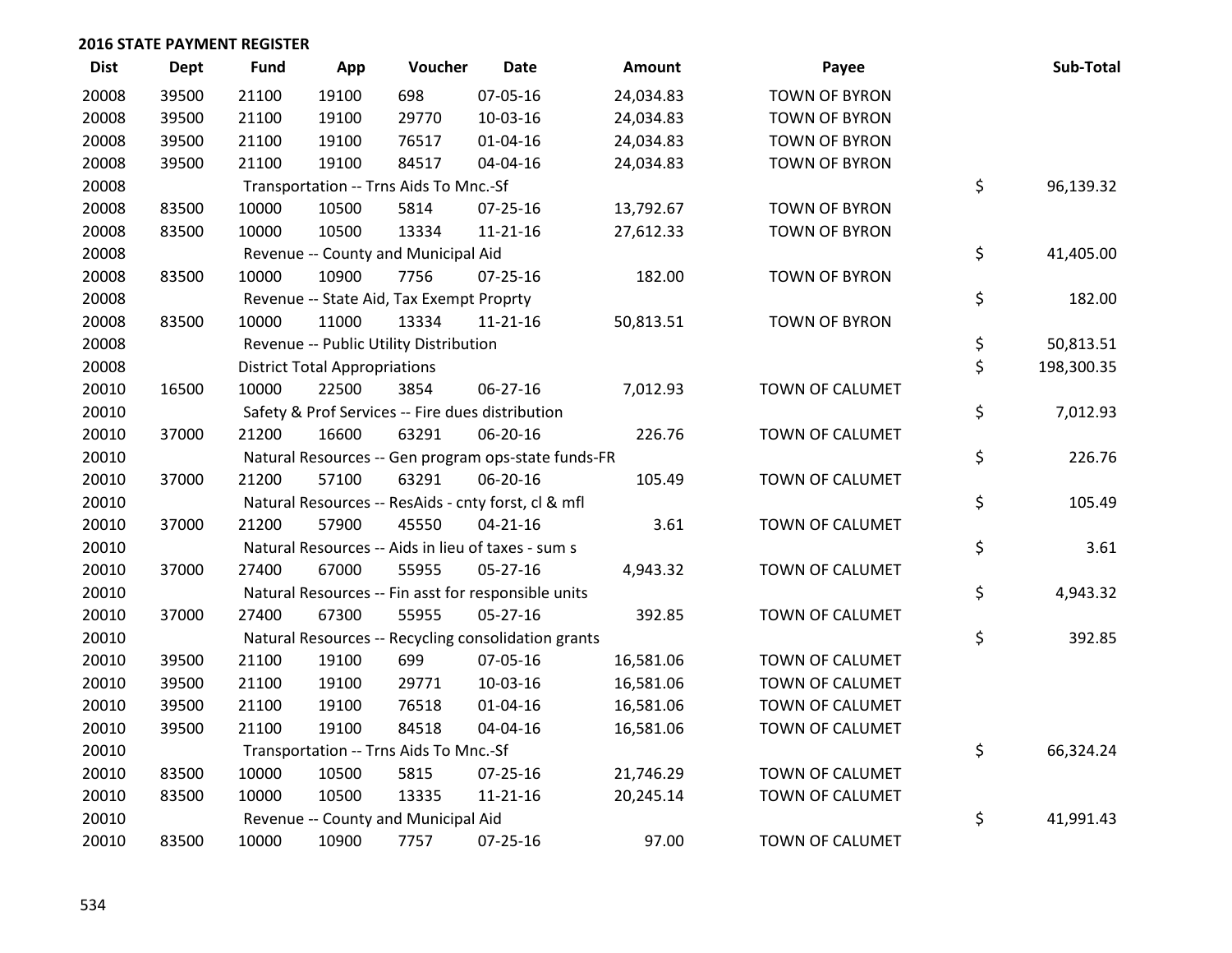| <b>Dist</b> | <b>Dept</b> | <b>Fund</b> | App                                  | Voucher                                             | Date           | <b>Amount</b> | Payee               | Sub-Total        |
|-------------|-------------|-------------|--------------------------------------|-----------------------------------------------------|----------------|---------------|---------------------|------------------|
| 20010       |             |             |                                      | Revenue -- State Aid, Tax Exempt Proprty            |                |               |                     | \$<br>97.00      |
| 20010       | 83500       | 10000       | 11000                                | 13335                                               | $11 - 21 - 16$ | 103,054.14    | TOWN OF CALUMET     |                  |
| 20010       |             |             |                                      | Revenue -- Public Utility Distribution              |                |               |                     | \$<br>103,054.14 |
| 20010       |             |             | <b>District Total Appropriations</b> |                                                     |                |               |                     | \$<br>224,151.77 |
| 20012       | 16500       | 10000       | 22500                                | 3855                                                | 06-27-16       | 3,839.19      | <b>TOWN OF EDEN</b> |                  |
| 20012       |             |             |                                      | Safety & Prof Services -- Fire dues distribution    |                |               |                     | \$<br>3,839.19   |
| 20012       | 37000       | 10000       | 50300                                | 29009                                               | $02 - 12 - 16$ | 8,749.59      | <b>TOWN OF EDEN</b> |                  |
| 20012       |             |             |                                      | Natural Resources -- Aids in lieu of taxes - gener  |                |               |                     | \$<br>8,749.59   |
| 20012       | 37000       | 21200       | 16600                                | 63292                                               | 06-20-16       | 117.37        | <b>TOWN OF EDEN</b> |                  |
| 20012       |             |             |                                      | Natural Resources -- Gen program ops-state funds-FR |                |               |                     | \$<br>117.37     |
| 20012       | 37000       | 21200       | 57100                                | 63292                                               | 06-20-16       | 52.74         | <b>TOWN OF EDEN</b> |                  |
| 20012       |             |             |                                      | Natural Resources -- ResAids - cnty forst, cl & mfl |                |               |                     | \$<br>52.74      |
| 20012       | 37000       | 27400       | 67000                                | 56396                                               | $05 - 27 - 16$ | 2,455.06      | <b>TOWN OF EDEN</b> |                  |
| 20012       |             |             |                                      | Natural Resources -- Fin asst for responsible units |                |               |                     | \$<br>2,455.06   |
| 20012       | 39500       | 21100       | 19100                                | 700                                                 | 07-05-16       | 21,563.08     | <b>TOWN OF EDEN</b> |                  |
| 20012       | 39500       | 21100       | 19100                                | 29772                                               | 10-03-16       | 21,563.10     | <b>TOWN OF EDEN</b> |                  |
| 20012       | 39500       | 21100       | 19100                                | 76519                                               | 01-04-16       | 21,563.08     | <b>TOWN OF EDEN</b> |                  |
| 20012       | 39500       | 21100       | 19100                                | 84519                                               | 04-04-16       | 21,563.08     | TOWN OF EDEN        |                  |
| 20012       |             |             |                                      | Transportation -- Trns Aids To Mnc.-Sf              |                |               |                     | \$<br>86,252.34  |
| 20012       | 83500       | 10000       | 10500                                | 5816                                                | 07-25-16       | 11,033.18     | <b>TOWN OF EDEN</b> |                  |
| 20012       | 83500       | 10000       | 10500                                | 13336                                               | $11 - 21 - 16$ | 13,104.43     | <b>TOWN OF EDEN</b> |                  |
| 20012       |             |             |                                      | Revenue -- County and Municipal Aid                 |                |               |                     | \$<br>24,137.61  |
| 20012       | 83500       | 10000       | 10900                                | 7758                                                | $07 - 25 - 16$ | 353.00        | <b>TOWN OF EDEN</b> |                  |
| 20012       |             |             |                                      | Revenue -- State Aid, Tax Exempt Proprty            |                |               |                     | \$<br>353.00     |
| 20012       | 83500       | 10000       | 11000                                | 13336                                               | $11 - 21 - 16$ | 51,791.72     | <b>TOWN OF EDEN</b> |                  |
| 20012       |             |             |                                      | Revenue -- Public Utility Distribution              |                |               |                     | \$<br>51,791.72  |
| 20012       |             |             | <b>District Total Appropriations</b> |                                                     |                |               |                     | \$<br>177,748.62 |
| 20014       | 16500       | 10000       | 22500                                | 3856                                                | 06-27-16       | 4,838.53      | TOWN OF ELDORADO    |                  |
| 20014       |             |             |                                      | Safety & Prof Services -- Fire dues distribution    |                |               |                     | \$<br>4,838.53   |
| 20014       | 37000       | 10000       | 50300                                | 29158                                               | $02 - 12 - 16$ | 309.35        | TOWN OF ELDORADO    |                  |
| 20014       | 37000       | 10000       | 50300                                | 29159                                               | $02 - 12 - 16$ | 8,065.97      | TOWN OF ELDORADO    |                  |
| 20014       | 37000       | 10000       | 50300                                | 46408                                               | $04 - 21 - 16$ | 1,938.14      | TOWN OF ELDORADO    |                  |
| 20014       |             |             |                                      | Natural Resources -- Aids in lieu of taxes - gener  |                |               |                     | \$<br>10,313.46  |
| 20014       | 37000       | 21200       | 16600                                | 63293                                               | 06-20-16       | 78.37         | TOWN OF ELDORADO    |                  |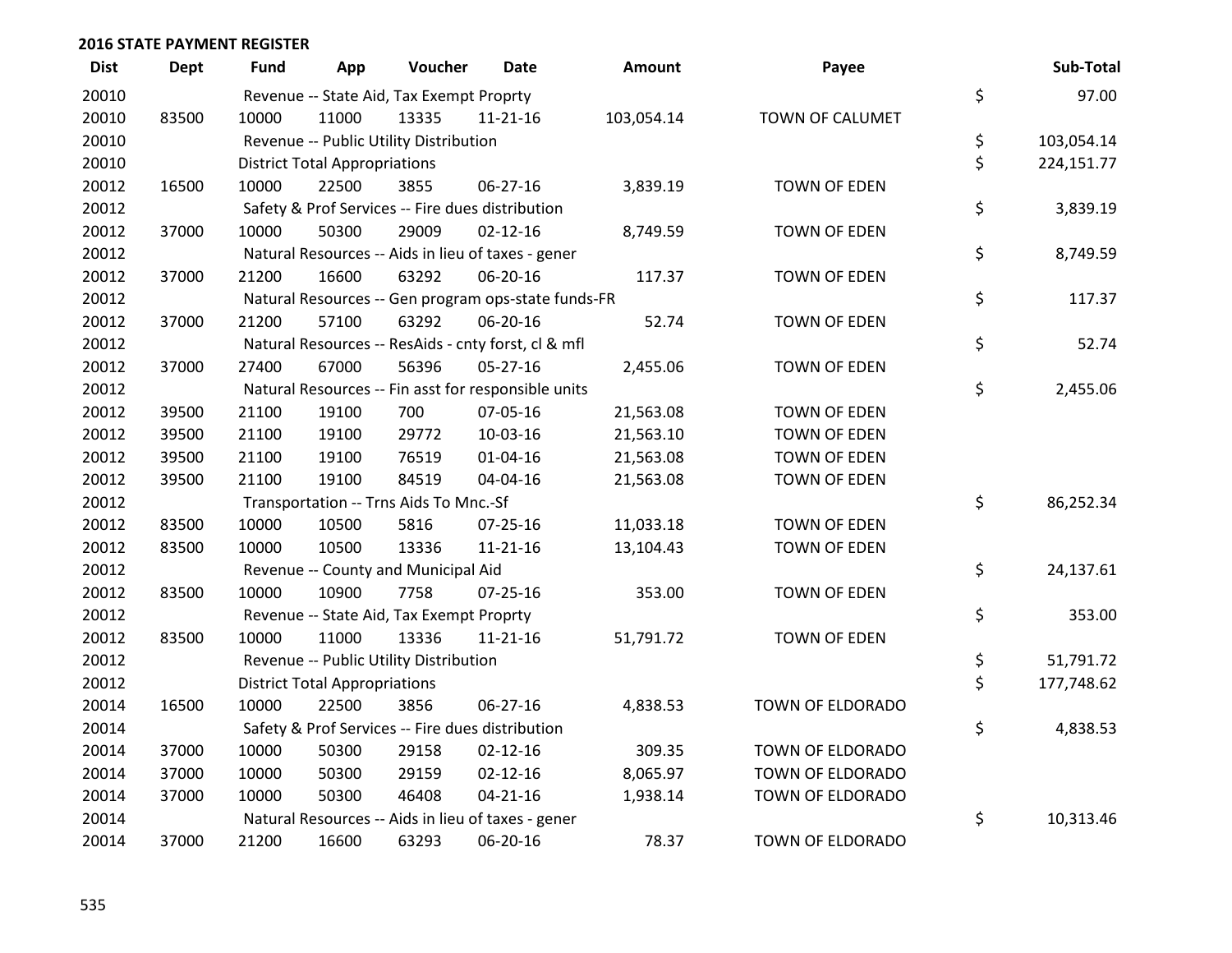| <b>Dist</b> | <b>Dept</b> | Fund  | App                                  | Voucher                                             | <b>Date</b>    | Amount    | Payee                 | Sub-Total        |
|-------------|-------------|-------|--------------------------------------|-----------------------------------------------------|----------------|-----------|-----------------------|------------------|
| 20014       |             |       |                                      | Natural Resources -- Gen program ops-state funds-FR |                |           |                       | \$<br>78.37      |
| 20014       | 37000       | 21200 | 57100                                | 63293                                               | 06-20-16       | 35.22     | TOWN OF ELDORADO      |                  |
| 20014       |             |       |                                      | Natural Resources -- ResAids - cnty forst, cl & mfl |                |           |                       | \$<br>35.22      |
| 20014       | 37000       | 21200 | 57900                                | 46407                                               | $04 - 21 - 16$ | 2,529.71  | TOWN OF ELDORADO      |                  |
| 20014       |             |       |                                      | Natural Resources -- Aids in lieu of taxes - sum s  |                |           |                       | \$<br>2,529.71   |
| 20014       | 37000       | 27400 | 67000                                | 56287                                               | $05 - 27 - 16$ | 1,662.55  | TOWN OF ELDORADO      |                  |
| 20014       |             |       |                                      | Natural Resources -- Fin asst for responsible units |                |           |                       | \$<br>1,662.55   |
| 20014       | 39500       | 21100 | 19100                                | 701                                                 | 07-05-16       | 29,259.07 | TOWN OF ELDORADO      |                  |
| 20014       | 39500       | 21100 | 19100                                | 29773                                               | 10-03-16       | 29,259.09 | TOWN OF ELDORADO      |                  |
| 20014       | 39500       | 21100 | 19100                                | 76520                                               | $01 - 04 - 16$ | 29,259.07 | TOWN OF ELDORADO      |                  |
| 20014       | 39500       | 21100 | 19100                                | 84520                                               | 04-04-16       | 29,259.07 | TOWN OF ELDORADO      |                  |
| 20014       |             |       |                                      | Transportation -- Trns Aids To Mnc.-Sf              |                |           |                       | \$<br>117,036.30 |
| 20014       | 83500       | 10000 | 10500                                | 5817                                                | $07 - 25 - 16$ | 8,138.96  | TOWN OF ELDORADO      |                  |
| 20014       | 83500       | 10000 | 10500                                | 13337                                               | $11 - 21 - 16$ | 46,204.28 | TOWN OF ELDORADO      |                  |
| 20014       |             |       |                                      | Revenue -- County and Municipal Aid                 |                |           |                       | \$<br>54,343.24  |
| 20014       | 83500       | 10000 | 10900                                | 7759                                                | $07 - 25 - 16$ | 37.00     | TOWN OF ELDORADO      |                  |
| 20014       |             |       |                                      | Revenue -- State Aid, Tax Exempt Proprty            |                |           |                       | \$<br>37.00      |
| 20014       |             |       | <b>District Total Appropriations</b> |                                                     |                |           |                       | \$<br>190,874.38 |
| 20016       | 16500       | 10000 | 22500                                | 5175                                                | 07-07-16       | 11,567.49 | <b>TOWN OF EMPIRE</b> |                  |
| 20016       |             |       |                                      | Safety & Prof Services -- Fire dues distribution    |                |           |                       | \$<br>11,567.49  |
| 20016       | 37000       | 21200 | 16600                                | 63294                                               | 06-20-16       | 89.68     | <b>TOWN OF EMPIRE</b> |                  |
| 20016       |             |       |                                      | Natural Resources -- Gen program ops-state funds-FR |                |           |                       | \$<br>89.68      |
| 20016       | 37000       | 21200 | 57100                                | 63294                                               | 06-20-16       | 40.30     | <b>TOWN OF EMPIRE</b> |                  |
| 20016       |             |       |                                      | Natural Resources -- ResAids - cnty forst, cl & mfl |                |           |                       | \$<br>40.30      |
| 20016       | 37000       | 27400 | 67000                                | 56182                                               | $05 - 27 - 16$ | 3,412.24  | <b>TOWN OF EMPIRE</b> |                  |
| 20016       |             |       |                                      | Natural Resources -- Fin asst for responsible units |                |           |                       | \$<br>3,412.24   |
| 20016       | 39500       | 21100 | 19100                                | 702                                                 | 07-05-16       | 27,409.39 | <b>TOWN OF EMPIRE</b> |                  |
| 20016       | 39500       | 21100 | 19100                                | 29774                                               | 10-03-16       | 27,409.41 | <b>TOWN OF EMPIRE</b> |                  |
| 20016       | 39500       | 21100 | 19100                                | 76521                                               | $01 - 04 - 16$ | 27,409.39 | <b>TOWN OF EMPIRE</b> |                  |
| 20016       | 39500       | 21100 | 19100                                | 84521                                               | 04-04-16       | 27,409.39 | <b>TOWN OF EMPIRE</b> |                  |
| 20016       |             |       |                                      | Transportation -- Trns Aids To Mnc.-Sf              |                |           |                       | \$<br>109,637.58 |
| 20016       | 83500       | 10000 | 10500                                | 5818                                                | $07 - 25 - 16$ | 13,821.07 | <b>TOWN OF EMPIRE</b> |                  |
| 20016       | 83500       | 10000 | 10500                                | 13338                                               | $11 - 21 - 16$ | 27,643.39 | <b>TOWN OF EMPIRE</b> |                  |
| 20016       |             |       |                                      | Revenue -- County and Municipal Aid                 |                |           |                       | \$<br>41,464.46  |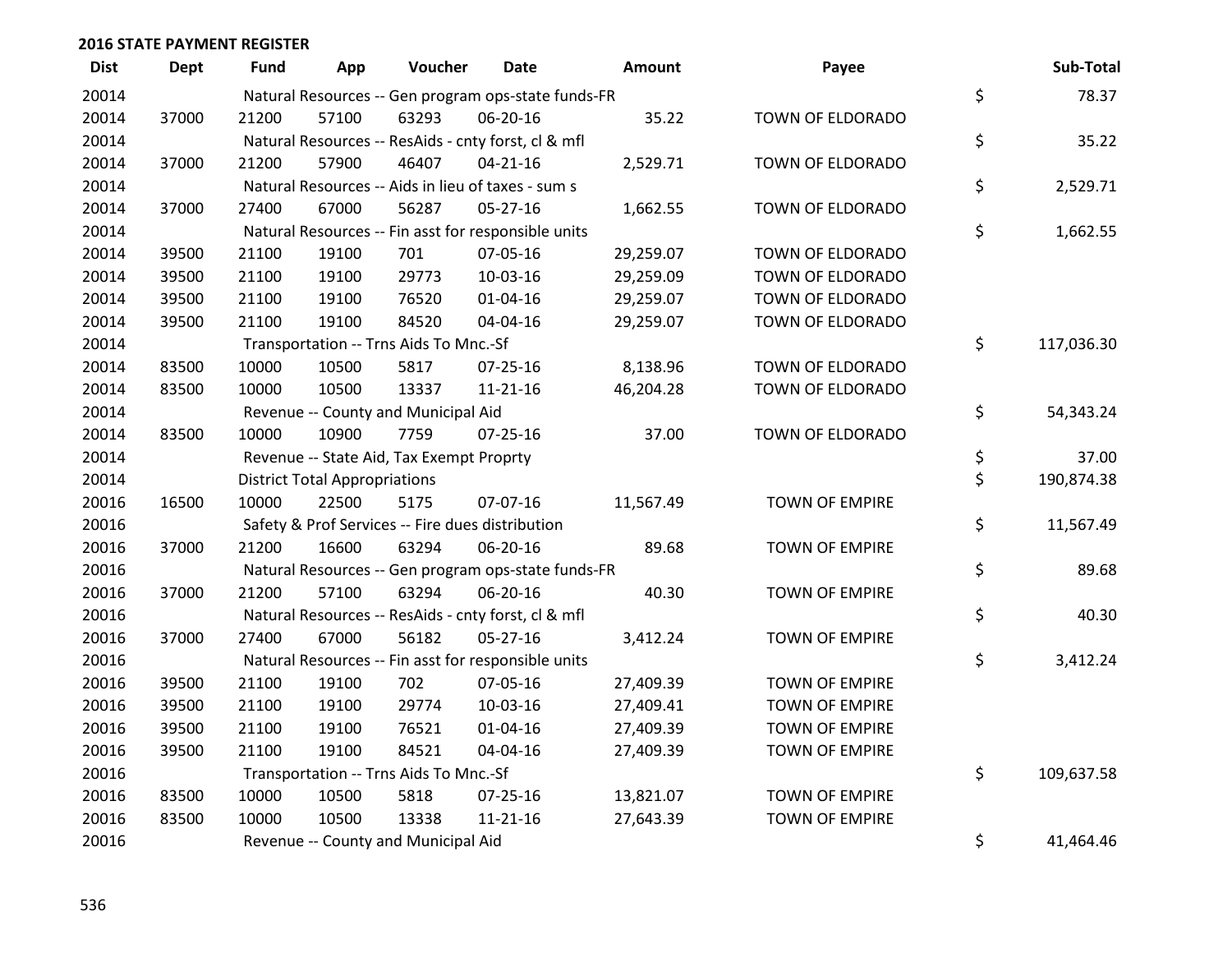| <b>Dist</b> | <b>Dept</b> | Fund  | App                                  | Voucher                                             | <b>Date</b>    | Amount     | Payee                 | Sub-Total        |
|-------------|-------------|-------|--------------------------------------|-----------------------------------------------------|----------------|------------|-----------------------|------------------|
| 20016       | 83500       | 10000 | 10900                                | 7760                                                | $07 - 25 - 16$ | 453.00     | <b>TOWN OF EMPIRE</b> |                  |
| 20016       |             |       |                                      | Revenue -- State Aid, Tax Exempt Proprty            |                |            |                       | \$<br>453.00     |
| 20016       | 83500       | 10000 | 11000                                | 13338                                               | $11 - 21 - 16$ | 50,728.77  | <b>TOWN OF EMPIRE</b> |                  |
| 20016       |             |       |                                      | Revenue -- Public Utility Distribution              |                |            |                       | \$<br>50,728.77  |
| 20016       | 83500       | 52100 | 36300                                | 3044                                                | 03-29-16       | 2,566.54   | <b>TOWN OF EMPIRE</b> |                  |
| 20016       |             |       |                                      | Revenue -- Lottery & Gaming Credit                  |                |            |                       | \$<br>2,566.54   |
| 20016       |             |       | <b>District Total Appropriations</b> |                                                     |                |            |                       | \$<br>219,960.06 |
| 20018       | 16500       | 10000 | 22500                                | 5176                                                | 07-07-16       | 12,379.42  | TOWN OF FOND DU LAC   |                  |
| 20018       |             |       |                                      | Safety & Prof Services -- Fire dues distribution    |                |            |                       | \$<br>12,379.42  |
| 20018       | 37000       | 10000 | 50300                                | 28993                                               | $02 - 12 - 16$ | 195.17     | TOWN OF FOND DU LAC   |                  |
| 20018       | 37000       | 10000 | 50300                                | 45895                                               | $04 - 21 - 16$ | 21.49      | TOWN OF FOND DU LAC   |                  |
| 20018       |             |       |                                      | Natural Resources -- Aids in lieu of taxes - gener  |                |            |                       | \$<br>216.66     |
| 20018       | 37000       | 21200 | 16600                                | 63295                                               | $06 - 21 - 16$ | 40.22      | TOWN OF FOND DU LAC   |                  |
| 20018       |             |       |                                      | Natural Resources -- Gen program ops-state funds-FR |                |            |                       | \$<br>40.22      |
| 20018       | 37000       | 21200 | 57100                                | 63295                                               | $06 - 21 - 16$ | 18.07      | TOWN OF FOND DU LAC   |                  |
| 20018       |             |       |                                      | Natural Resources -- ResAids - cnty forst, cl & mfl |                |            |                       | \$<br>18.07      |
| 20018       | 37000       | 27400 | 67000                                | 56325                                               | 05-27-16       | 6,179.90   | TOWN OF FOND DU LAC   |                  |
| 20018       |             |       |                                      | Natural Resources -- Fin asst for responsible units |                |            |                       | \$<br>6,179.90   |
| 20018       | 39500       | 21100 | 19100                                | 703                                                 | 07-05-16       | 18,771.02  | TOWN OF FOND DU LAC   |                  |
| 20018       | 39500       | 21100 | 19100                                | 29775                                               | 10-03-16       | 18,771.04  | TOWN OF FOND DU LAC   |                  |
| 20018       | 39500       | 21100 | 19100                                | 76522                                               | $01 - 04 - 16$ | 18,771.02  | TOWN OF FOND DU LAC   |                  |
| 20018       | 39500       | 21100 | 19100                                | 84522                                               | 04-04-16       | 18,771.02  | TOWN OF FOND DU LAC   |                  |
| 20018       |             |       |                                      | Transportation -- Trns Aids To Mnc.-Sf              |                |            |                       | \$<br>75,084.10  |
| 20018       | 83500       | 10000 | 10500                                | 5819                                                | 07-25-16       | 61,942.02  | TOWN OF FOND DU LAC   |                  |
| 20018       |             |       |                                      | Revenue -- County and Municipal Aid                 |                |            |                       | \$<br>61,942.02  |
| 20018       | 83500       | 10000 | 10900                                | 7761                                                | $07 - 25 - 16$ | 1,032.00   | TOWN OF FOND DU LAC   |                  |
| 20018       |             |       |                                      | Revenue -- State Aid, Tax Exempt Proprty            |                |            |                       | \$<br>1,032.00   |
| 20018       | 83500       | 10000 | 11000                                | 13339                                               | $11 - 21 - 16$ | 225,933.39 | TOWN OF FOND DU LAC   |                  |
| 20018       |             |       |                                      | Revenue -- Public Utility Distribution              |                |            |                       | \$<br>225,933.39 |
| 20018       | 83500       | 10000 | 50100                                | 2511                                                | $01-29-16$     | 51.51      | TOWN OF FOND DU LAC   |                  |
| 20018       |             |       |                                      | Revenue -- Payments for municipal svcs              |                |            |                       | \$<br>51.51      |
| 20018       | 83500       | 52100 | 36300                                | 3045                                                | 03-29-16       | 2,001.00   | TOWN OF FOND DU LAC   |                  |
| 20018       |             |       |                                      | Revenue -- Lottery & Gaming Credit                  |                |            |                       | \$<br>2,001.00   |
| 20018       |             |       | <b>District Total Appropriations</b> |                                                     |                |            |                       | \$<br>384,878.29 |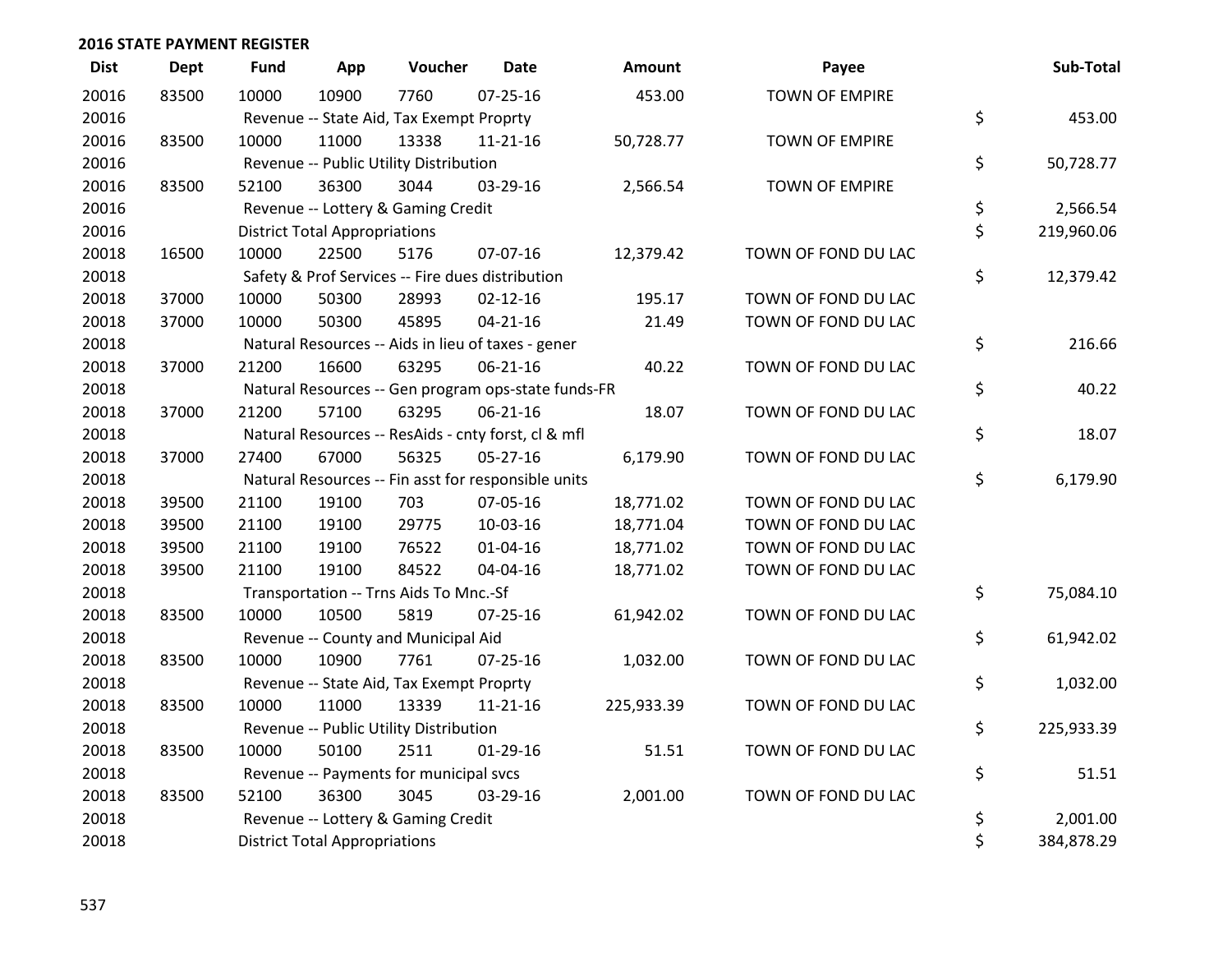| <b>Dist</b> | <b>Dept</b> | <b>Fund</b> | App                                  | Voucher                                             | Date           | Amount    | Payee                     | Sub-Total        |
|-------------|-------------|-------------|--------------------------------------|-----------------------------------------------------|----------------|-----------|---------------------------|------------------|
| 20020       | 16500       | 10000       | 22500                                | 3857                                                | 06-27-16       | 3,895.38  | FOREST, TOWN OF           |                  |
| 20020       |             |             |                                      | Safety & Prof Services -- Fire dues distribution    |                |           |                           | \$<br>3,895.38   |
| 20020       | 37000       | 10000       | 50300                                | 29086                                               | $02 - 12 - 16$ | 724.43    | FOREST, TOWN OF           |                  |
| 20020       | 37000       | 10000       | 50300                                | 46178                                               | $04 - 21 - 16$ | 1,499.85  | FOREST, TOWN OF           |                  |
| 20020       |             |             |                                      | Natural Resources -- Aids in lieu of taxes - gener  |                |           |                           | \$<br>2,224.28   |
| 20020       | 37000       | 21200       | 16600                                | 63296                                               | 06-20-16       | 139.66    | FOREST, TOWN OF           |                  |
| 20020       |             |             |                                      | Natural Resources -- Gen program ops-state funds-FR |                |           |                           | \$<br>139.66     |
| 20020       | 37000       | 21200       | 57100                                | 63296                                               | 06-20-16       | 62.76     | FOREST, TOWN OF           |                  |
| 20020       |             |             |                                      | Natural Resources -- ResAids - cnty forst, cl & mfl |                |           |                           | \$<br>62.76      |
| 20020       | 37000       | 21200       | 57900                                | 46177                                               | $04 - 21 - 16$ | 340.53    | FOREST, TOWN OF           |                  |
| 20020       |             |             |                                      | Natural Resources -- Aids in lieu of taxes - sum s  |                |           |                           | \$<br>340.53     |
| 20020       | 37000       | 27400       | 67000                                | 56036                                               | 05-27-16       | 1,370.31  | FOREST, TOWN OF           |                  |
| 20020       |             |             |                                      | Natural Resources -- Fin asst for responsible units |                |           |                           | \$<br>1,370.31   |
| 20020       | 39500       | 21100       | 19100                                | 704                                                 | 07-05-16       | 27,139.65 | FOREST, TOWN OF           |                  |
| 20020       | 39500       | 21100       | 19100                                | 29776                                               | 10-03-16       | 27,139.65 | FOREST, TOWN OF           |                  |
| 20020       | 39500       | 21100       | 19100                                | 76523                                               | $01 - 04 - 16$ | 27,139.65 | <b>TOWN OF FOREST</b>     |                  |
| 20020       | 39500       | 21100       | 19100                                | 84523                                               | 04-04-16       | 27,139.65 | <b>TOWN OF FOREST</b>     |                  |
| 20020       |             |             |                                      | Transportation -- Trns Aids To Mnc.-Sf              |                |           |                           | \$<br>108,558.60 |
| 20020       | 83500       | 10000       | 10500                                | 5820                                                | 07-25-16       | 3,523.16  | FOREST, TOWN OF           |                  |
| 20020       | 83500       | 10000       | 10500                                | 13340                                               | $11 - 21 - 16$ | 19,636.21 | FOREST, TOWN OF           |                  |
| 20020       |             |             |                                      | Revenue -- County and Municipal Aid                 |                |           |                           | \$<br>23,159.37  |
| 20020       | 83500       | 10000       | 10900                                | 7762                                                | $07 - 25 - 16$ | 102.00    | FOREST, TOWN OF           |                  |
| 20020       |             |             |                                      | Revenue -- State Aid, Tax Exempt Proprty            |                |           |                           | \$<br>102.00     |
| 20020       | 83500       | 10000       | 11000                                | 13340                                               | $11 - 21 - 16$ | 343.60    | FOREST, TOWN OF           |                  |
| 20020       |             |             |                                      | Revenue -- Public Utility Distribution              |                |           |                           | \$<br>343.60     |
| 20020       |             |             | <b>District Total Appropriations</b> |                                                     |                |           |                           | \$<br>140,196.49 |
| 20022       | 16500       | 10000       | 22500                                | 3858                                                | 06-27-16       | 5,799.39  | TOWN OF FRIENDSHIP        |                  |
| 20022       |             |             |                                      | Safety & Prof Services -- Fire dues distribution    |                |           |                           | \$<br>5,799.39   |
| 20022       | 37000       | 21200       | 16600                                | 63297                                               | 06-20-16       | 76.23     | <b>TOWN OF FRIENDSHIP</b> |                  |
| 20022       |             |             |                                      | Natural Resources -- Gen program ops-state funds-FR |                |           |                           | \$<br>76.23      |
| 20022       | 37000       | 21200       | 57100                                | 63297                                               | 06-20-16       | 34.26     | TOWN OF FRIENDSHIP        |                  |
| 20022       |             |             |                                      | Natural Resources -- ResAids - cnty forst, cl & mfl |                |           |                           | \$<br>34.26      |
| 20022       | 37000       | 27400       | 67000                                | 56200                                               | $05 - 27 - 16$ | 7,572.00  | <b>TOWN OF FRIENDSHIP</b> |                  |
| 20022       |             |             |                                      | Natural Resources -- Fin asst for responsible units |                |           |                           | \$<br>7,572.00   |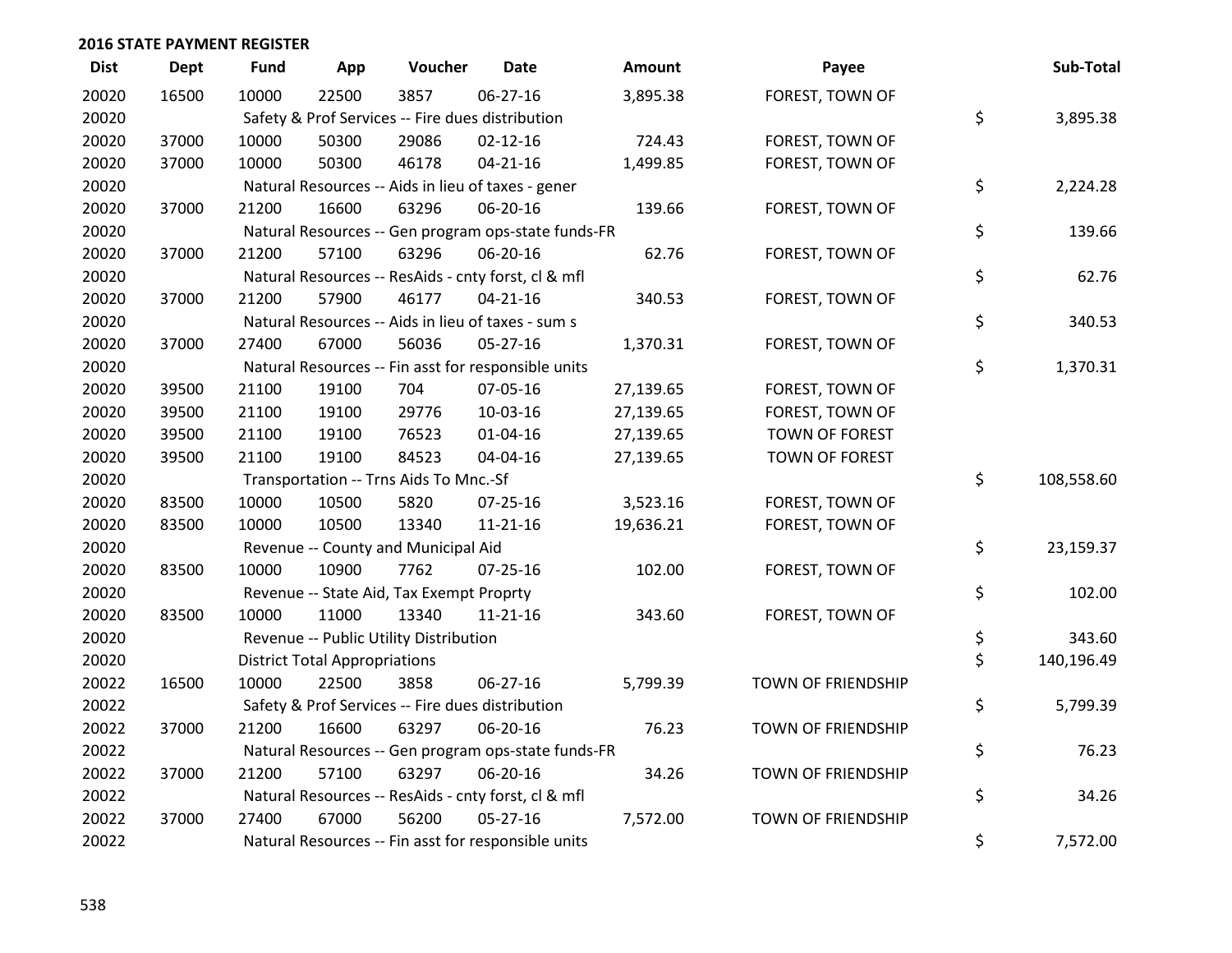| <b>Dist</b> | Dept  | <b>Fund</b> | App                                  | Voucher                                             | <b>Date</b>    | <b>Amount</b> | Payee                     | Sub-Total        |
|-------------|-------|-------------|--------------------------------------|-----------------------------------------------------|----------------|---------------|---------------------------|------------------|
| 20022       | 39500 | 21100       | 19100                                | 705                                                 | 07-05-16       | 12,722.05     | <b>TOWN OF FRIENDSHIP</b> |                  |
| 20022       | 39500 | 21100       | 19100                                | 29777                                               | 10-03-16       | 12,722.07     | TOWN OF FRIENDSHIP        |                  |
| 20022       | 39500 | 21100       | 19100                                | 76524                                               | $01 - 04 - 16$ | 12,722.05     | TOWN OF FRIENDSHIP        |                  |
| 20022       | 39500 | 21100       | 19100                                | 84524                                               | 04-04-16       | 12,722.05     | TOWN OF FRIENDSHIP        |                  |
| 20022       |       |             |                                      | Transportation -- Trns Aids To Mnc.-Sf              |                |               |                           | \$<br>50,888.22  |
| 20022       | 83500 | 10000       | 10500                                | 5821                                                | $07 - 25 - 16$ | 17,090.90     | TOWN OF FRIENDSHIP        |                  |
| 20022       | 83500 | 10000       | 10500                                | 13341                                               | $11 - 21 - 16$ | 96,828.50     | TOWN OF FRIENDSHIP        |                  |
| 20022       |       |             |                                      | Revenue -- County and Municipal Aid                 |                |               |                           | \$<br>113,919.40 |
| 20022       | 83500 | 10000       | 10900                                | 7763                                                | 07-25-16       | 136.00        | TOWN OF FRIENDSHIP        |                  |
| 20022       |       |             |                                      | Revenue -- State Aid, Tax Exempt Proprty            |                |               |                           | \$<br>136.00     |
| 20022       | 83500 | 10000       | 11000                                | 13341                                               | $11 - 21 - 16$ | 20.36         | <b>TOWN OF FRIENDSHIP</b> |                  |
| 20022       |       |             |                                      | Revenue -- Public Utility Distribution              |                |               |                           | \$<br>20.36      |
| 20022       | 83500 | 52100       | 36300                                | 3046                                                | 03-28-16       | 38,464.56     | <b>TOWN OF FRIENDSHIP</b> |                  |
| 20022       |       |             |                                      | Revenue -- Lottery & Gaming Credit                  |                |               |                           | \$<br>38,464.56  |
| 20022       |       |             | <b>District Total Appropriations</b> |                                                     |                |               |                           | \$<br>216,910.42 |
| 20024       | 16500 | 10000       | 22500                                | 3859                                                | $06 - 27 - 16$ | 5,335.37      | TOWN OF LAMARTINE         |                  |
| 20024       |       |             |                                      | Safety & Prof Services -- Fire dues distribution    |                |               |                           | \$<br>5,335.37   |
| 20024       | 37000 | 10000       | 50300                                | 29321                                               | $02 - 12 - 16$ | 103.92        | TOWN OF LAMARTINE         |                  |
| 20024       | 37000 | 10000       | 50300                                | 29322                                               | $02 - 12 - 16$ | 22,827.66     | TOWN OF LAMARTINE         |                  |
| 20024       | 37000 | 10000       | 50300                                | 46945                                               | $04 - 21 - 16$ | 762.14        | TOWN OF LAMARTINE         |                  |
| 20024       |       |             |                                      | Natural Resources -- Aids in lieu of taxes - gener  |                |               |                           | \$<br>23,693.72  |
| 20024       | 37000 | 21200       | 16600                                | 63298                                               | 06-20-16       | 29.82         | TOWN OF LAMARTINE         |                  |
| 20024       |       |             |                                      | Natural Resources -- Gen program ops-state funds-FR |                |               |                           | \$<br>29.82      |
| 20024       | 37000 | 21200       | 57100                                | 63298                                               | 06-20-16       | 13.40         | TOWN OF LAMARTINE         |                  |
| 20024       |       |             |                                      | Natural Resources -- ResAids - cnty forst, cl & mfl |                |               |                           | \$<br>13.40      |
| 20024       | 37000 | 21200       | 57900                                | 46946                                               | $04 - 21 - 16$ | 591.92        | TOWN OF LAMARTINE         |                  |
| 20024       |       |             |                                      | Natural Resources -- Aids in lieu of taxes - sum s  |                |               |                           | \$<br>591.92     |
| 20024       | 37000 | 27400       | 67000                                | 56154                                               | $05 - 27 - 16$ | 2,277.08      | TOWN OF LAMARTINE         |                  |
| 20024       |       |             |                                      | Natural Resources -- Fin asst for responsible units |                |               |                           | \$<br>2,277.08   |
| 20024       | 39500 | 21100       | 19100                                | 706                                                 | 07-05-16       | 24,128.41     | TOWN OF LAMARTINE         |                  |
| 20024       | 39500 | 21100       | 19100                                | 29778                                               | 10-03-16       | 24,128.43     | TOWN OF LAMARTINE         |                  |
| 20024       | 39500 | 21100       | 19100                                | 76525                                               | $01 - 04 - 16$ | 24,128.41     | TOWN OF LAMARTINE         |                  |
| 20024       | 39500 | 21100       | 19100                                | 84525                                               | 04-04-16       | 24,128.41     | TOWN OF LAMARTINE         |                  |
| 20024       |       |             |                                      | Transportation -- Trns Aids To Mnc.-Sf              |                |               |                           | \$<br>96,513.66  |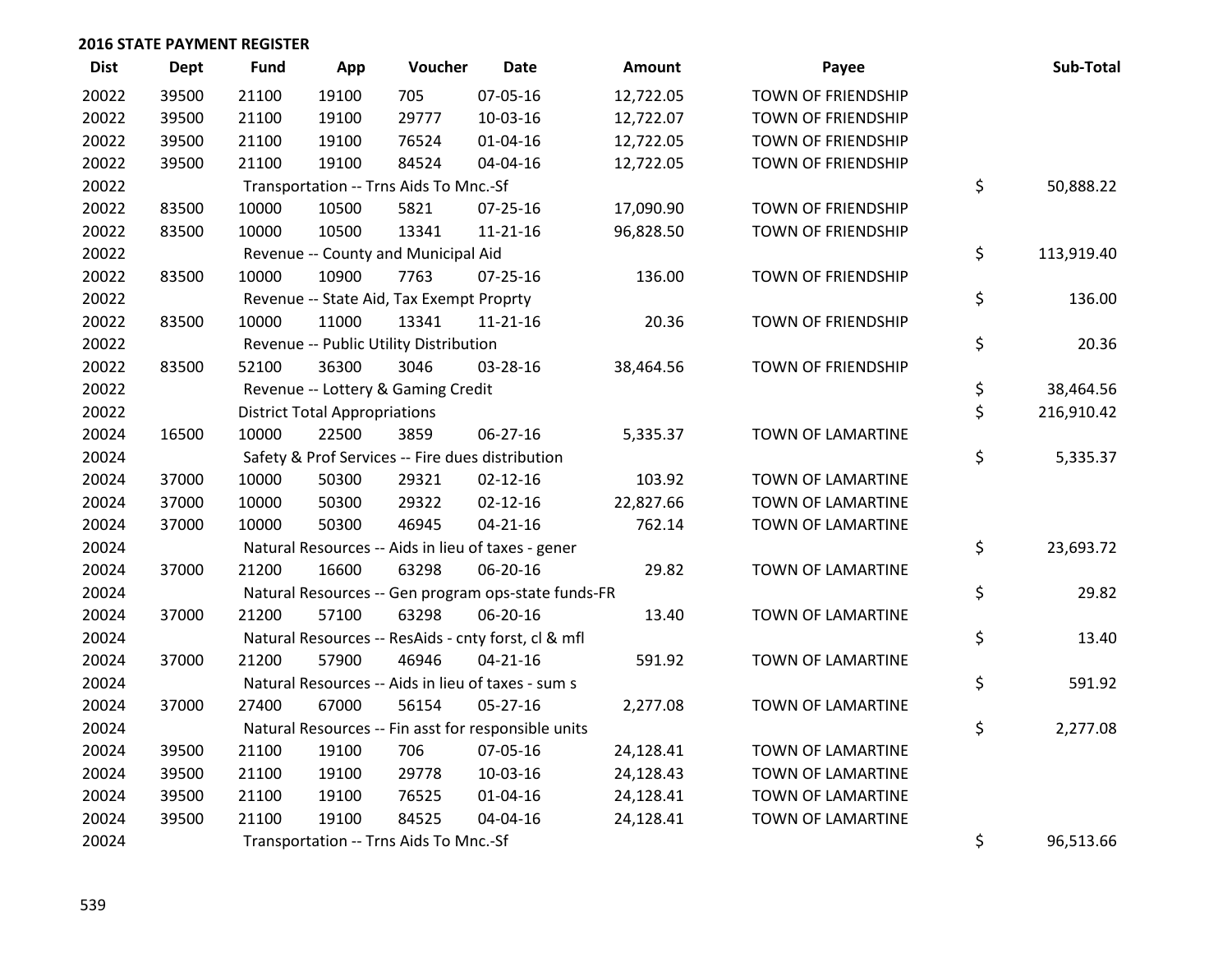| <b>Dist</b> | <b>Dept</b> | <b>Fund</b> | App                                  | Voucher                                          | <b>Date</b>                                         | <b>Amount</b> | Payee                     | Sub-Total        |
|-------------|-------------|-------------|--------------------------------------|--------------------------------------------------|-----------------------------------------------------|---------------|---------------------------|------------------|
| 20024       | 83500       | 10000       | 10500                                | 5822                                             | $07 - 25 - 16$                                      | 6,126.92      | TOWN OF LAMARTINE         |                  |
| 20024       | 83500       | 10000       | 10500                                | 13342                                            | $11 - 21 - 16$                                      | 28,371.29     | TOWN OF LAMARTINE         |                  |
| 20024       |             |             |                                      | Revenue -- County and Municipal Aid              |                                                     |               |                           | \$<br>34,498.21  |
| 20024       | 83500       | 10000       | 10900                                | 7764                                             | $07 - 25 - 16$                                      | 83.00         | TOWN OF LAMARTINE         |                  |
| 20024       |             |             |                                      | Revenue -- State Aid, Tax Exempt Proprty         |                                                     |               |                           | \$<br>83.00      |
| 20024       | 83500       | 10000       | 11000                                | 13342                                            | $11 - 21 - 16$                                      | 6,507.81      | TOWN OF LAMARTINE         |                  |
| 20024       |             |             |                                      | Revenue -- Public Utility Distribution           |                                                     |               |                           | \$<br>6,507.81   |
| 20024       |             |             | <b>District Total Appropriations</b> |                                                  |                                                     |               |                           | \$<br>169,543.99 |
| 20026       | 16500       | 10000       | 22500                                | 3860                                             | 06-27-16                                            | 4,012.84      | TOWN OF MARSHFIELD        |                  |
| 20026       |             |             |                                      | Safety & Prof Services -- Fire dues distribution |                                                     |               |                           | \$<br>4,012.84   |
| 20026       | 37000       | 10000       | 50300                                | 45653                                            | $04 - 21 - 16$                                      | 40.00         | TOWN OF MARSHFIELD        |                  |
| 20026       |             |             |                                      |                                                  | Natural Resources -- Aids in lieu of taxes - gener  |               |                           | \$<br>40.00      |
| 20026       | 37000       | 21200       | 16600                                | 63299                                            | 06-20-16                                            | 200.89        | <b>TOWN OF MARSHFIELD</b> |                  |
| 20026       |             |             |                                      |                                                  | Natural Resources -- Gen program ops-state funds-FR |               |                           | \$<br>200.89     |
| 20026       | 37000       | 21200       | 57100                                | 63299                                            | 06-20-16                                            | 103.07        | <b>TOWN OF MARSHFIELD</b> |                  |
| 20026       |             |             |                                      |                                                  | Natural Resources -- ResAids - cnty forst, cl & mfl |               |                           | \$<br>103.07     |
| 20026       | 37000       | 21200       | 57900                                | 45654                                            | $04 - 21 - 16$                                      | 28.86         | <b>TOWN OF MARSHFIELD</b> |                  |
| 20026       |             |             |                                      |                                                  | Natural Resources -- Aids in lieu of taxes - sum s  |               |                           | \$<br>28.86      |
| 20026       | 37000       | 27400       | 67000                                | 55689                                            | 05-27-16                                            | 1,398.86      | TOWN OF MARSHFIELD        |                  |
| 20026       |             |             |                                      |                                                  | Natural Resources -- Fin asst for responsible units |               |                           | \$<br>1,398.86   |
| 20026       | 39500       | 21100       | 19100                                | 707                                              | 07-05-16                                            | 22,344.79     | TOWN OF MARSHFIELD        |                  |
| 20026       | 39500       | 21100       | 19100                                | 29779                                            | 10-03-16                                            | 22,344.81     | TOWN OF MARSHFIELD        |                  |
| 20026       | 39500       | 21100       | 19100                                | 76526                                            | $01 - 04 - 16$                                      | 22,344.79     | TOWN OF MARSHFIELD        |                  |
| 20026       | 39500       | 21100       | 19100                                | 84526                                            | 04-04-16                                            | 22,344.79     | TOWN OF MARSHFIELD        |                  |
| 20026       |             |             |                                      | Transportation -- Trns Aids To Mnc.-Sf           |                                                     |               |                           | \$<br>89,379.18  |
| 20026       | 83500       | 10000       | 10500                                | 5823                                             | $07 - 25 - 16$                                      | 22,977.63     | TOWN OF MARSHFIELD        |                  |
| 20026       | 83500       | 10000       | 10500                                | 13343                                            | $11 - 21 - 16$                                      | 14,746.17     | TOWN OF MARSHFIELD        |                  |
| 20026       |             |             |                                      | Revenue -- County and Municipal Aid              |                                                     |               |                           | \$<br>37,723.80  |
| 20026       | 83500       | 10000       | 10900                                | 7765                                             | $07 - 25 - 16$                                      | 68.00         | <b>TOWN OF MARSHFIELD</b> |                  |
| 20026       |             |             |                                      | Revenue -- State Aid, Tax Exempt Proprty         |                                                     |               |                           | \$<br>68.00      |
| 20026       | 83500       | 10000       | 11000                                | 13343                                            | $11 - 21 - 16$                                      | 115,367.62    | TOWN OF MARSHFIELD        |                  |
| 20026       |             |             |                                      | Revenue -- Public Utility Distribution           |                                                     |               |                           | \$<br>115,367.62 |
| 20026       |             |             | <b>District Total Appropriations</b> |                                                  |                                                     |               |                           | \$<br>248,323.12 |
| 20028       | 16500       | 10000       | 22500                                | 3861                                             | 06-27-16                                            | 2,388.77      | TOWN OF METOMEN           |                  |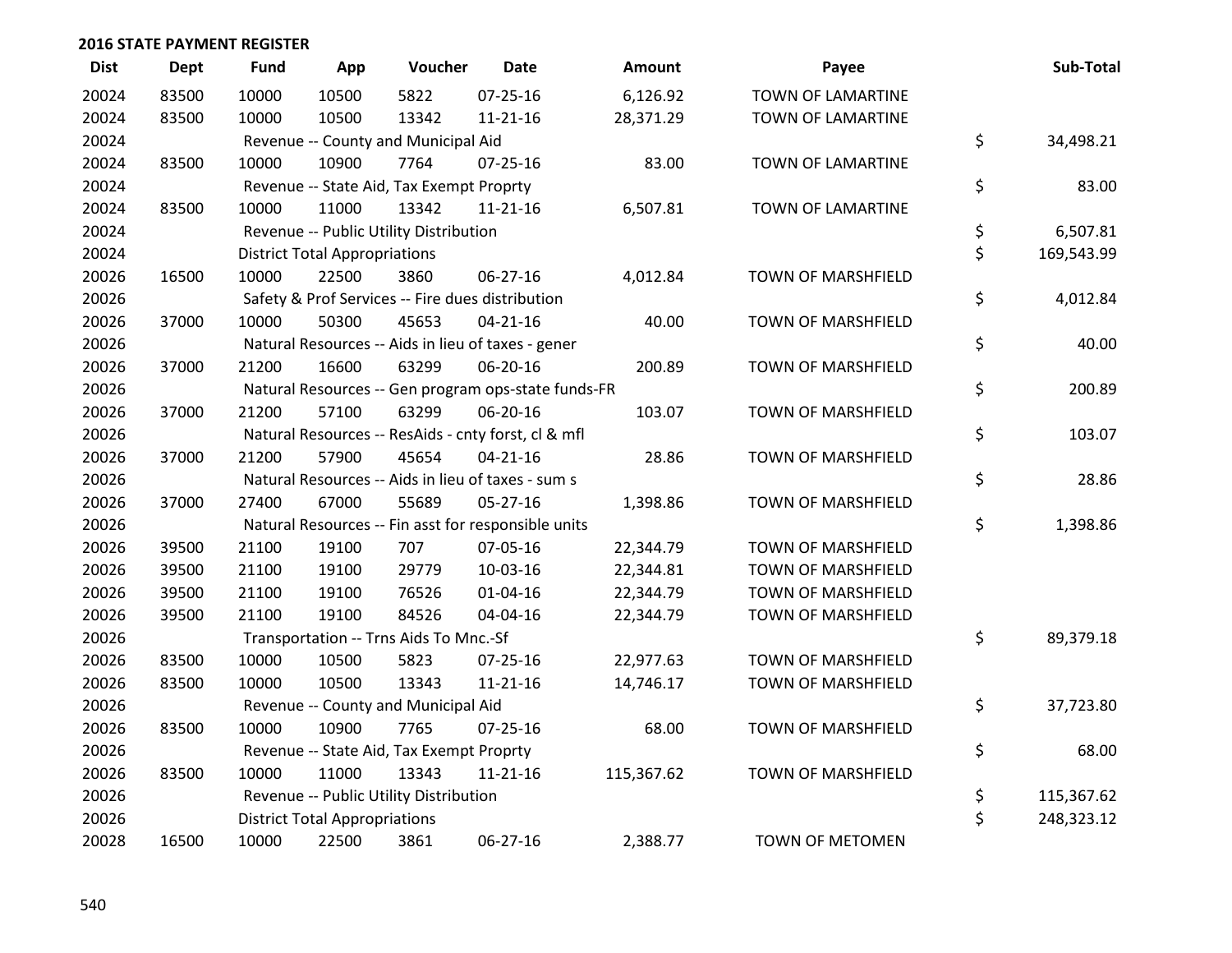| <b>Dist</b> | <b>Dept</b> | <b>Fund</b> | App                                  | Voucher                                  | Date                                                | <b>Amount</b> | Payee                   | Sub-Total        |
|-------------|-------------|-------------|--------------------------------------|------------------------------------------|-----------------------------------------------------|---------------|-------------------------|------------------|
| 20028       |             |             |                                      |                                          | Safety & Prof Services -- Fire dues distribution    |               |                         | \$<br>2,388.77   |
| 20028       | 37000       | 10000       | 50300                                | 28980                                    | $02 - 12 - 16$                                      | 4,795.97      | TOWN OF METOMEN         |                  |
| 20028       |             |             |                                      |                                          | Natural Resources -- Aids in lieu of taxes - gener  |               |                         | \$<br>4,795.97   |
| 20028       | 37000       | 27400       | 67000                                | 56089                                    | 05-27-16                                            | 644.59        | TOWN OF METOMEN         |                  |
| 20028       |             |             |                                      |                                          | Natural Resources -- Fin asst for responsible units |               |                         | \$<br>644.59     |
| 20028       | 39500       | 21100       | 19100                                | 708                                      | 07-05-16                                            | 26,022.13     | <b>TOWN OF METOMEN</b>  |                  |
| 20028       | 39500       | 21100       | 19100                                | 29780                                    | 10-03-16                                            | 26,022.15     | TOWN OF METOMEN         |                  |
| 20028       | 39500       | 21100       | 19100                                | 76527                                    | $01 - 04 - 16$                                      | 26,022.13     | <b>TOWN OF METOMEN</b>  |                  |
| 20028       | 39500       | 21100       | 19100                                | 84527                                    | 04-04-16                                            | 26,022.13     | TOWN OF METOMEN         |                  |
| 20028       |             |             |                                      | Transportation -- Trns Aids To Mnc.-Sf   |                                                     |               |                         | \$<br>104,088.54 |
| 20028       | 83500       | 10000       | 10500                                | 5824                                     | $07 - 25 - 16$                                      | 2,108.41      | <b>TOWN OF METOMEN</b>  |                  |
| 20028       | 83500       | 10000       | 10500                                | 13344                                    | $11 - 21 - 16$                                      | 7,557.26      | TOWN OF METOMEN         |                  |
| 20028       |             |             |                                      | Revenue -- County and Municipal Aid      |                                                     |               |                         | \$<br>9,665.67   |
| 20028       | 83500       | 10000       | 10900                                | 7766                                     | $07 - 25 - 16$                                      | 5.00          | TOWN OF METOMEN         |                  |
| 20028       |             |             |                                      | Revenue -- State Aid, Tax Exempt Proprty |                                                     |               |                         | \$<br>5.00       |
| 20028       | 83500       | 10000       | 11000                                | 13344                                    | 11-21-16                                            | 4,388.00      | <b>TOWN OF METOMEN</b>  |                  |
| 20028       |             |             |                                      | Revenue -- Public Utility Distribution   |                                                     |               |                         | \$<br>4,388.00   |
| 20028       |             |             | <b>District Total Appropriations</b> |                                          |                                                     |               |                         | \$<br>125,976.54 |
| 20030       | 16500       | 10000       | 22500                                | 3862                                     | 06-27-16                                            | 2,254.26      | TOWN OF OAKFIELD        |                  |
| 20030       |             |             |                                      |                                          | Safety & Prof Services -- Fire dues distribution    |               |                         | \$<br>2,254.26   |
| 20030       | 37000       | 10000       | 50300                                | 29201                                    | $02 - 12 - 16$                                      | 1,546.78      | <b>TOWN OF OAKFIELD</b> |                  |
| 20030       | 37000       | 10000       | 50300                                | 29202                                    | $02 - 12 - 16$                                      | 51,713.88     | <b>TOWN OF OAKFIELD</b> |                  |
| 20030       | 37000       | 10000       | 50300                                | 46569                                    | $04 - 21 - 16$                                      | 183.41        | TOWN OF OAKFIELD        |                  |
| 20030       |             |             |                                      |                                          | Natural Resources -- Aids in lieu of taxes - gener  |               |                         | \$<br>53,444.07  |
| 20030       | 37000       | 21200       | 16600                                | 63300                                    | 06-20-16                                            | 131.74        | <b>TOWN OF OAKFIELD</b> |                  |
| 20030       |             |             |                                      |                                          | Natural Resources -- Gen program ops-state funds-FR |               |                         | \$<br>131.74     |
| 20030       | 37000       | 21200       | 57100                                | 63300                                    | 06-20-16                                            | 59.20         | TOWN OF OAKFIELD        |                  |
| 20030       |             |             |                                      |                                          | Natural Resources -- ResAids - cnty forst, cl & mfl |               |                         | \$<br>59.20      |
| 20030       | 37000       | 27400       | 67000                                | 55921                                    | $05 - 27 - 16$                                      | 2,291.86      | <b>TOWN OF OAKFIELD</b> |                  |
| 20030       |             |             |                                      |                                          | Natural Resources -- Fin asst for responsible units |               |                         | \$<br>2,291.86   |
| 20030       | 39500       | 21100       | 19100                                | 709                                      | 07-05-16                                            | 19,669.36     | <b>TOWN OF OAKFIELD</b> |                  |
| 20030       | 39500       | 21100       | 19100                                | 29781                                    | 10-03-16                                            | 19,669.38     | TOWN OF OAKFIELD        |                  |
| 20030       | 39500       | 21100       | 19100                                | 76528                                    | $01 - 04 - 16$                                      | 19,669.36     | <b>TOWN OF OAKFIELD</b> |                  |
| 20030       | 39500       | 21100       | 19100                                | 84528                                    | 04-04-16                                            | 19,669.36     | <b>TOWN OF OAKFIELD</b> |                  |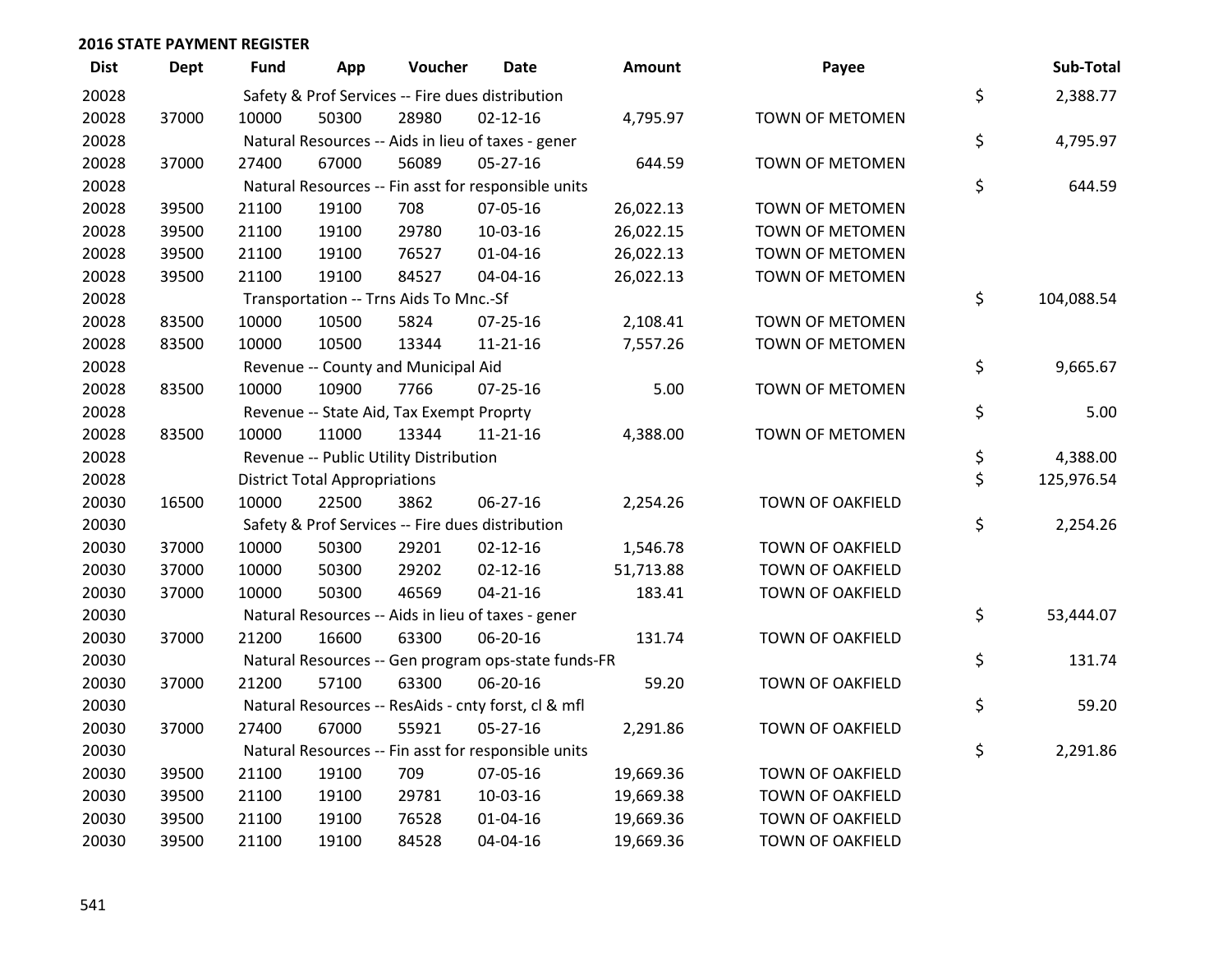| <b>Dist</b> | <b>Dept</b> | <b>Fund</b> | App                                  | Voucher                                  | <b>Date</b>                                         | Amount    | Payee                   | Sub-Total        |
|-------------|-------------|-------------|--------------------------------------|------------------------------------------|-----------------------------------------------------|-----------|-------------------------|------------------|
| 20030       |             |             |                                      | Transportation -- Trns Aids To Mnc.-Sf   |                                                     |           |                         | \$<br>78,677.46  |
| 20030       | 83500       | 10000       | 10500                                | 5825                                     | $07 - 25 - 16$                                      | 10,486.86 | TOWN OF OAKFIELD        |                  |
| 20030       | 83500       | 10000       | 10500                                | 13345                                    | $11 - 21 - 16$                                      | 23,216.34 | TOWN OF OAKFIELD        |                  |
| 20030       |             |             |                                      | Revenue -- County and Municipal Aid      |                                                     |           |                         | \$<br>33,703.20  |
| 20030       | 83500       | 10000       | 10900                                | 7767                                     | $07 - 25 - 16$                                      | 61.00     | <b>TOWN OF OAKFIELD</b> |                  |
| 20030       |             |             |                                      | Revenue -- State Aid, Tax Exempt Proprty |                                                     |           |                         | \$<br>61.00      |
| 20030       | 83500       | 10000       | 11000                                | 13345                                    | $11 - 21 - 16$                                      | 36,215.10 | TOWN OF OAKFIELD        |                  |
| 20030       |             |             |                                      | Revenue -- Public Utility Distribution   |                                                     |           |                         | \$<br>36,215.10  |
| 20030       |             |             | <b>District Total Appropriations</b> |                                          |                                                     |           |                         | \$<br>206,837.89 |
| 20032       | 16500       | 10000       | 22500                                | 3863                                     | 06-27-16                                            | 6,562.54  | TOWN OF OSCEOLA         |                  |
| 20032       |             |             |                                      |                                          | Safety & Prof Services -- Fire dues distribution    |           |                         | \$<br>6,562.54   |
| 20032       | 37000       | 10000       | 50300                                | 29019                                    | $02 - 12 - 16$                                      | 918.39    | TOWN OF OSCEOLA         |                  |
| 20032       |             |             |                                      |                                          | Natural Resources -- Aids in lieu of taxes - gener  |           |                         | \$<br>918.39     |
| 20032       | 37000       | 21200       | 16600                                | 63301                                    | 06-20-16                                            | 272.24    | TOWN OF OSCEOLA         |                  |
| 20032       |             |             |                                      |                                          | Natural Resources -- Gen program ops-state funds-FR |           |                         | \$<br>272.24     |
| 20032       | 37000       | 21200       | 38100                                | 37693                                    | $03 - 22 - 16$                                      | 544.32    | TOWN OF OSCEOLA         |                  |
| 20032       |             |             |                                      | Natural Resources -- GPO -federal funds  |                                                     |           |                         | \$<br>544.32     |
| 20032       | 37000       | 21200       | 55000                                | 37693                                    | $03 - 22 - 16$                                      | 1,886.06  | TOWN OF OSCEOLA         |                  |
| 20032       |             |             |                                      |                                          | Natural Resources -- Enf A - boating enforcement    |           |                         | \$<br>1,886.06   |
| 20032       | 37000       | 21200       | 57100                                | 63301                                    | 06-20-16                                            | 122.33    | TOWN OF OSCEOLA         |                  |
| 20032       |             |             |                                      |                                          | Natural Resources -- ResAids - cnty forst, cl & mfl |           |                         | \$<br>122.33     |
| 20032       | 37000       | 21200       | 57900                                | 45992                                    | $04 - 21 - 16$                                      | 3,104.18  | TOWN OF OSCEOLA         |                  |
| 20032       |             |             |                                      |                                          | Natural Resources -- Aids in lieu of taxes - sum s  |           |                         | \$<br>3,104.18   |
| 20032       | 37000       | 27400       | 67000                                | 55524                                    | 05-27-16                                            | 1,602.45  | TOWN OF OSCEOLA         |                  |
| 20032       |             |             |                                      |                                          | Natural Resources -- Fin asst for responsible units |           |                         | \$<br>1,602.45   |
| 20032       | 39500       | 21100       | 19100                                | 710                                      | 07-05-16                                            | 23,511.85 | TOWN OF OSCEOLA         |                  |
| 20032       | 39500       | 21100       | 19100                                | 29782                                    | 10-03-16                                            | 23,511.87 | TOWN OF OSCEOLA         |                  |
| 20032       | 39500       | 21100       | 19100                                | 76529                                    | $01 - 04 - 16$                                      | 23,511.85 | TOWN OF OSCEOLA         |                  |
| 20032       | 39500       | 21100       | 19100                                | 84529                                    | 04-04-16                                            | 23,511.85 | TOWN OF OSCEOLA         |                  |
| 20032       |             |             |                                      | Transportation -- Trns Aids To Mnc.-Sf   |                                                     |           |                         | \$<br>94,047.42  |
| 20032       | 83500       | 10000       | 10500                                | 5826                                     | $07 - 25 - 16$                                      | 3,289.73  | TOWN OF OSCEOLA         |                  |
| 20032       | 83500       | 10000       | 10500                                | 13346                                    | $11 - 21 - 16$                                      | 18,684.95 | TOWN OF OSCEOLA         |                  |
| 20032       |             |             |                                      | Revenue -- County and Municipal Aid      |                                                     |           |                         | \$<br>21,974.68  |
| 20032       | 83500       | 10000       | 10900                                | 7768                                     | 07-25-16                                            | 61.00     | TOWN OF OSCEOLA         |                  |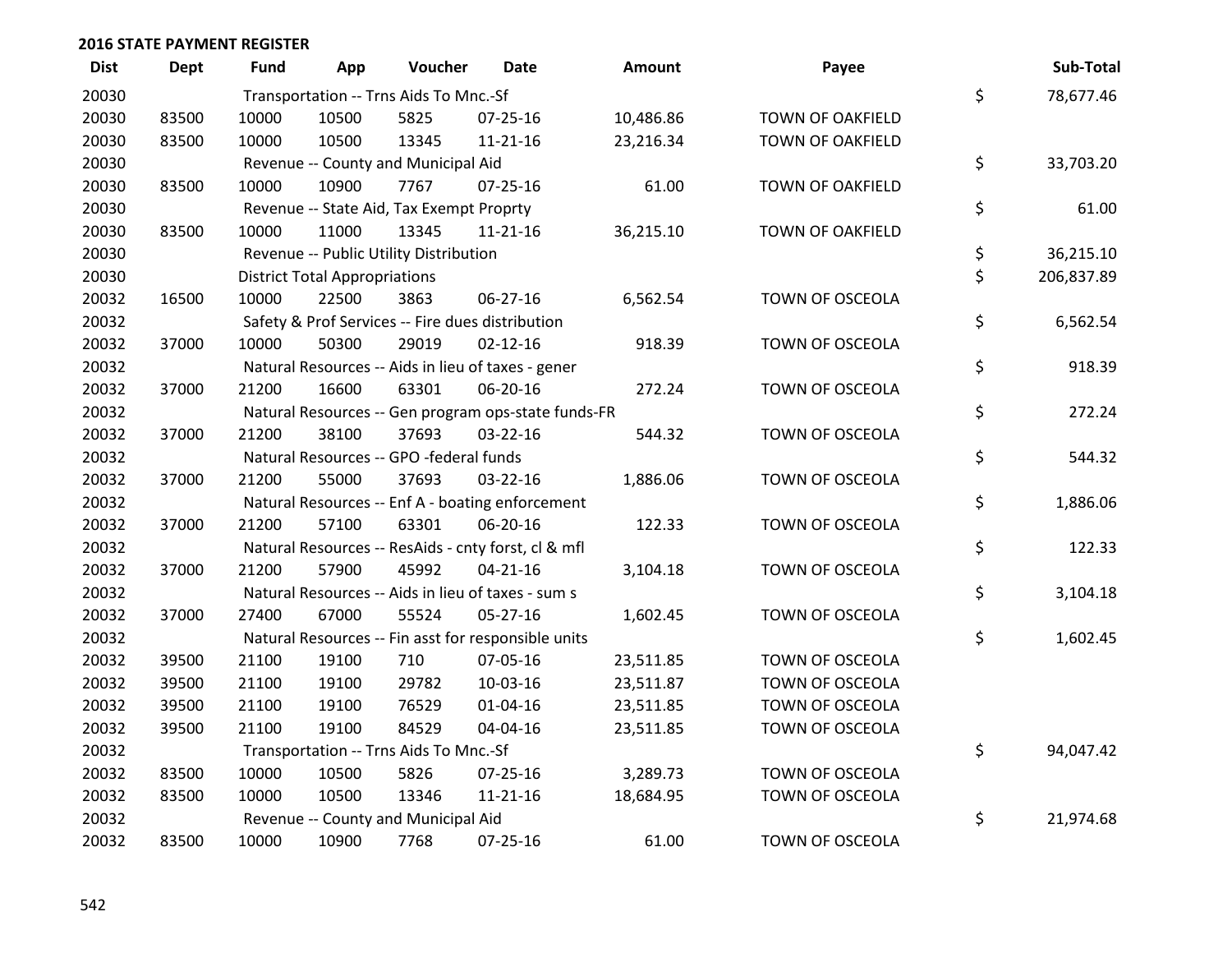| <b>Dist</b> | <b>Dept</b> | <b>Fund</b> | App                                  | Voucher                                             | <b>Date</b>    | <b>Amount</b> | Payee                  | Sub-Total        |
|-------------|-------------|-------------|--------------------------------------|-----------------------------------------------------|----------------|---------------|------------------------|------------------|
| 20032       |             |             |                                      | Revenue -- State Aid, Tax Exempt Proprty            |                |               |                        | \$<br>61.00      |
| 20032       | 83500       | 10000       | 11000                                | 13346                                               | $11 - 21 - 16$ | 78.10         | <b>TOWN OF OSCEOLA</b> |                  |
| 20032       |             |             |                                      | Revenue -- Public Utility Distribution              |                |               |                        | \$<br>78.10      |
| 20032       | 83500       | 10000       | 50100                                | 2512                                                | $01-29-16$     | 563.37        | TOWN OF OSCEOLA        |                  |
| 20032       |             |             |                                      | Revenue -- Payments for municipal svcs              |                |               |                        | \$<br>563.37     |
| 20032       |             |             | <b>District Total Appropriations</b> |                                                     |                |               |                        | \$<br>131,737.08 |
| 20034       | 16500       | 10000       | 22500                                | 3864                                                | 06-27-16       | 4,471.84      | <b>TOWN OF RIPON</b>   |                  |
| 20034       |             |             |                                      | Safety & Prof Services -- Fire dues distribution    |                |               |                        | \$<br>4,471.84   |
| 20034       | 37000       | 10000       | 50300                                | 29225                                               | $02 - 12 - 16$ | 2,014.00      | <b>TOWN OF RIPON</b>   |                  |
| 20034       |             |             |                                      | Natural Resources -- Aids in lieu of taxes - gener  |                |               |                        | \$<br>2,014.00   |
| 20034       | 37000       | 21200       | 57900                                | 46630                                               | $04 - 21 - 16$ | 14.87         | <b>TOWN OF RIPON</b>   |                  |
| 20034       |             |             |                                      | Natural Resources -- Aids in lieu of taxes - sum s  |                |               |                        | \$<br>14.87      |
| 20034       | 37000       | 27400       | 67000                                | 56159                                               | $05 - 27 - 16$ | 2,944.96      | <b>TOWN OF RIPON</b>   |                  |
| 20034       |             |             |                                      | Natural Resources -- Fin asst for responsible units |                |               |                        | \$<br>2,944.96   |
| 20034       | 39500       | 21100       | 18500                                | 58261                                               | 12-05-16       | 1,135.88      | <b>TOWN OF RIPON</b>   |                  |
| 20034       | 39500       | 21100       | 18500                                | 60561                                               | 12-12-16       | 1,515.19      | <b>TOWN OF RIPON</b>   |                  |
| 20034       | 39500       | 21100       | 18500                                | 63865                                               | 12-22-16       | 1,252.94      | <b>TOWN OF RIPON</b>   |                  |
| 20034       |             |             |                                      | Transportation -- Hwy Sfty Loc Aid Ffd              |                |               |                        | \$<br>3,904.01   |
| 20034       | 39500       | 21100       | 19100                                | 711                                                 | 07-05-16       | 23,440.29     | <b>TOWN OF RIPON</b>   |                  |
| 20034       | 39500       | 21100       | 19100                                | 29783                                               | 10-03-16       | 23,440.29     | <b>TOWN OF RIPON</b>   |                  |
| 20034       |             |             |                                      | Transportation -- Trns Aids To Mnc.-Sf              |                |               |                        | \$<br>46,880.58  |
| 20034       | 39500       | 21100       | 18500                                | 82598                                               | 05-23-16       | 720.94        | TREAS TN RIPON         |                  |
| 20034       | 39500       | 21100       | 18500                                | 85363                                               | 06-22-16       | 1,133.73      | TREAS TN RIPON         |                  |
| 20034       | 39500       | 21100       | 18500                                | 87593                                               | $07 - 14 - 16$ | 1,135.43      | TREAS TN RIPON         |                  |
| 20034       |             |             |                                      | Transportation -- Hwy Sfty Loc Aid Ffd              |                |               |                        | \$<br>2,990.10   |
| 20034       | 39500       | 21100       | 19100                                | 76530                                               | $01 - 04 - 16$ | 23,440.29     | <b>TOWN OF RIPON</b>   |                  |
| 20034       | 39500       | 21100       | 19100                                | 84530                                               | 04-04-16       | 23,440.29     | <b>TOWN OF RIPON</b>   |                  |
| 20034       |             |             |                                      | Transportation -- Trns Aids To Mnc.-Sf              |                |               |                        | \$<br>46,880.58  |
| 20034       | 45500       | 10000       | 23100                                | 20609                                               | 12-09-16       | 320.00        | <b>TOWN OF RIPON</b>   |                  |
| 20034       |             |             |                                      | Justice -- Law enforcement train, local             |                |               |                        | \$<br>320.00     |
| 20034       | 83500       | 10000       | 10500                                | 5827                                                | $07 - 25 - 16$ | 4,875.51      | <b>TOWN OF RIPON</b>   |                  |
| 20034       | 83500       | 10000       | 10500                                | 13347                                               | $11 - 21 - 16$ | 27,627.74     | <b>TOWN OF RIPON</b>   |                  |
| 20034       |             |             |                                      | Revenue -- County and Municipal Aid                 |                |               |                        | \$<br>32,503.25  |
| 20034       | 83500       | 10000       | 10900                                | 7769                                                | $07 - 25 - 16$ | 1,031.00      | <b>TOWN OF RIPON</b>   |                  |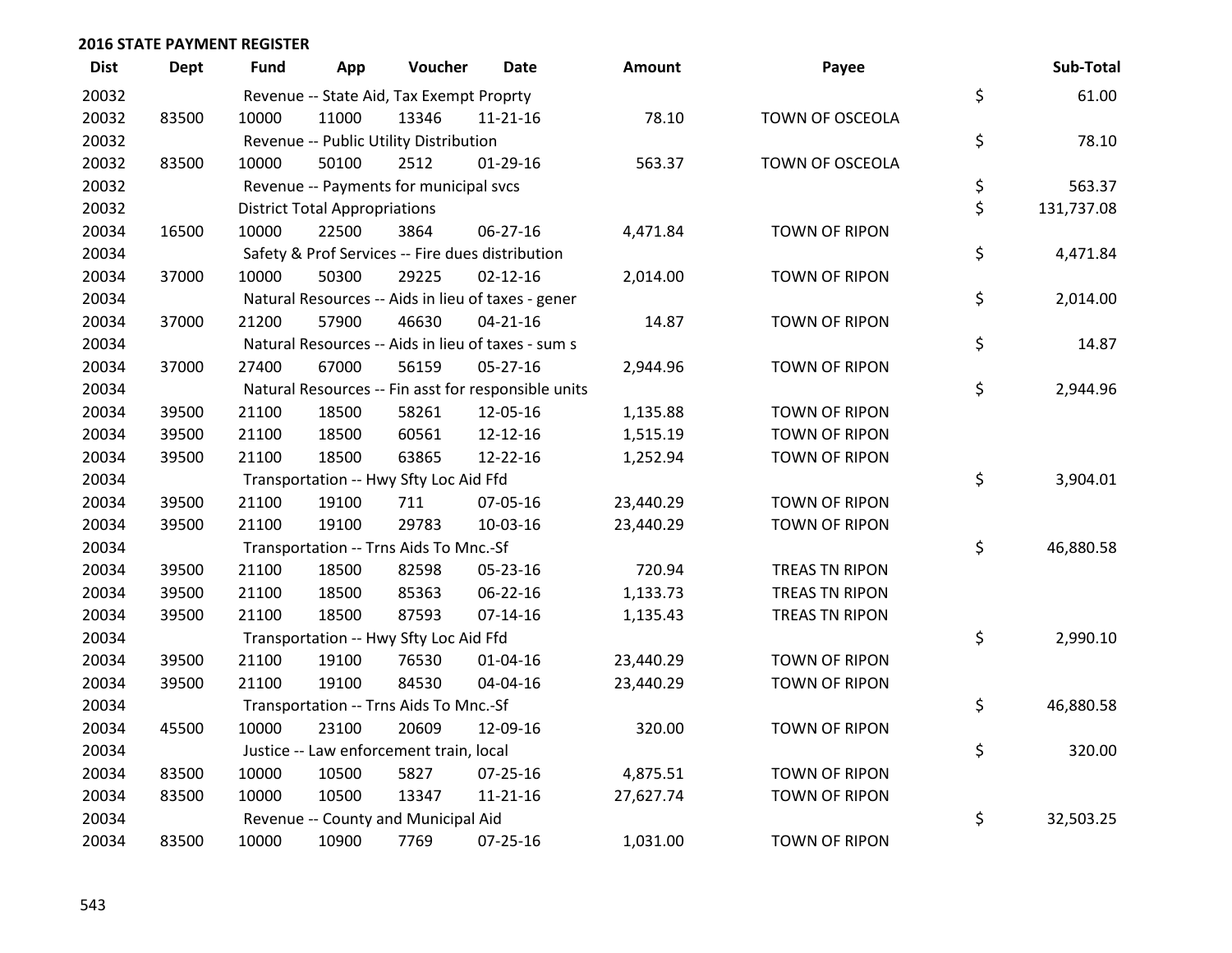| <b>Dist</b> | <b>Dept</b> | Fund  | App                                  | Voucher                                  | Date                                                | Amount    | Payee                | Sub-Total        |
|-------------|-------------|-------|--------------------------------------|------------------------------------------|-----------------------------------------------------|-----------|----------------------|------------------|
| 20034       |             |       |                                      | Revenue -- State Aid, Tax Exempt Proprty |                                                     |           |                      | \$<br>1,031.00   |
| 20034       | 83500       | 10000 | 11000                                | 13347                                    | $11 - 21 - 16$                                      | 0.16      | <b>TOWN OF RIPON</b> |                  |
| 20034       |             |       |                                      | Revenue -- Public Utility Distribution   |                                                     |           |                      | \$<br>0.16       |
| 20034       |             |       | <b>District Total Appropriations</b> |                                          |                                                     |           |                      | \$<br>143,955.35 |
| 20036       | 16500       | 10000 | 22500                                | 3865                                     | 06-27-16                                            | 2,695.11  | TOWN OF ROSENDALE    |                  |
| 20036       |             |       |                                      |                                          | Safety & Prof Services -- Fire dues distribution    |           |                      | \$<br>2,695.11   |
| 20036       | 37000       | 10000 | 50300                                | 28908                                    | $02 - 12 - 16$                                      | 109.18    | TOWN OF ROSENDALE    |                  |
| 20036       | 37000       | 10000 | 50300                                | 28909                                    | $02 - 12 - 16$                                      | 15,004.58 | TOWN OF ROSENDALE    |                  |
| 20036       |             |       |                                      |                                          | Natural Resources -- Aids in lieu of taxes - gener  |           |                      | \$<br>15,113.76  |
| 20036       | 37000       | 21200 | 16600                                | 63302                                    | 06-20-16                                            | 89.59     | TOWN OF ROSENDALE    |                  |
| 20036       |             |       |                                      |                                          | Natural Resources -- Gen program ops-state funds-FR |           |                      | \$<br>89.59      |
| 20036       | 37000       | 21200 | 57100                                | 63302                                    | 06-20-16                                            | 40.26     | TOWN OF ROSENDALE    |                  |
| 20036       |             |       |                                      |                                          | Natural Resources -- ResAids - cnty forst, cl & mfl |           |                      | \$<br>40.26      |
| 20036       | 37000       | 27400 | 67000                                | 55504                                    | $05 - 27 - 16$                                      | 2,401.79  | TOWN OF ROSENDALE    |                  |
| 20036       |             |       |                                      |                                          | Natural Resources -- Fin asst for responsible units |           |                      | \$<br>2,401.79   |
| 20036       | 39500       | 21100 | 19100                                | 712                                      | 07-05-16                                            | 23,401.75 | TOWN OF ROSENDALE    |                  |
| 20036       | 39500       | 21100 | 19100                                | 29784                                    | 10-03-16                                            | 23,401.77 | TOWN OF ROSENDALE    |                  |
| 20036       | 39500       | 21100 | 19100                                | 76531                                    | $01 - 04 - 16$                                      | 23,401.75 | TOWN OF ROSENDALE    |                  |
| 20036       | 39500       | 21100 | 19100                                | 84531                                    | 04-04-16                                            | 23,401.75 | TOWN OF ROSENDALE    |                  |
| 20036       |             |       |                                      | Transportation -- Trns Aids To Mnc.-Sf   |                                                     |           |                      | \$<br>93,607.02  |
| 20036       | 83500       | 10000 | 10500                                | 5828                                     | 07-25-16                                            | 1,662.85  | TOWN OF ROSENDALE    |                  |
| 20036       | 83500       | 10000 | 10500                                | 13348                                    | $11 - 21 - 16$                                      | 9,422.83  | TOWN OF ROSENDALE    |                  |
| 20036       |             |       |                                      | Revenue -- County and Municipal Aid      |                                                     |           |                      | \$<br>11,085.68  |
| 20036       | 83500       | 10000 | 10900                                | 7770                                     | $07 - 25 - 16$                                      | 4.00      | TOWN OF ROSENDALE    |                  |
| 20036       |             |       |                                      | Revenue -- State Aid, Tax Exempt Proprty |                                                     |           |                      | \$<br>4.00       |
| 20036       |             |       | <b>District Total Appropriations</b> |                                          |                                                     |           |                      | \$<br>125,037.21 |
| 20038       | 16500       | 10000 | 22500                                | 3866                                     | 06-27-16                                            | 2,080.84  | TOWN OF SPRINGVALE   |                  |
| 20038       |             |       |                                      |                                          | Safety & Prof Services -- Fire dues distribution    |           |                      | \$<br>2,080.84   |
| 20038       | 37000       | 10000 | 50300                                | 28926                                    | $02 - 12 - 16$                                      | 4,934.45  | TOWN OF SPRINGVALE   |                  |
| 20038       | 37000       | 10000 | 50300                                | 45740                                    | $04 - 21 - 16$                                      | 2.50      | TOWN OF SPRINGVALE   |                  |
| 20038       |             |       |                                      |                                          | Natural Resources -- Aids in lieu of taxes - gener  |           |                      | \$<br>4,936.95   |
| 20038       | 37000       | 21200 | 16600                                | 63303                                    | 06-20-16                                            | 12.91     | TOWN OF SPRINGVALE   |                  |
| 20038       |             |       |                                      |                                          | Natural Resources -- Gen program ops-state funds-FR |           |                      | \$<br>12.91      |
| 20038       | 37000       | 21200 | 57100                                | 63303                                    | 06-20-16                                            | 5.80      | TOWN OF SPRINGVALE   |                  |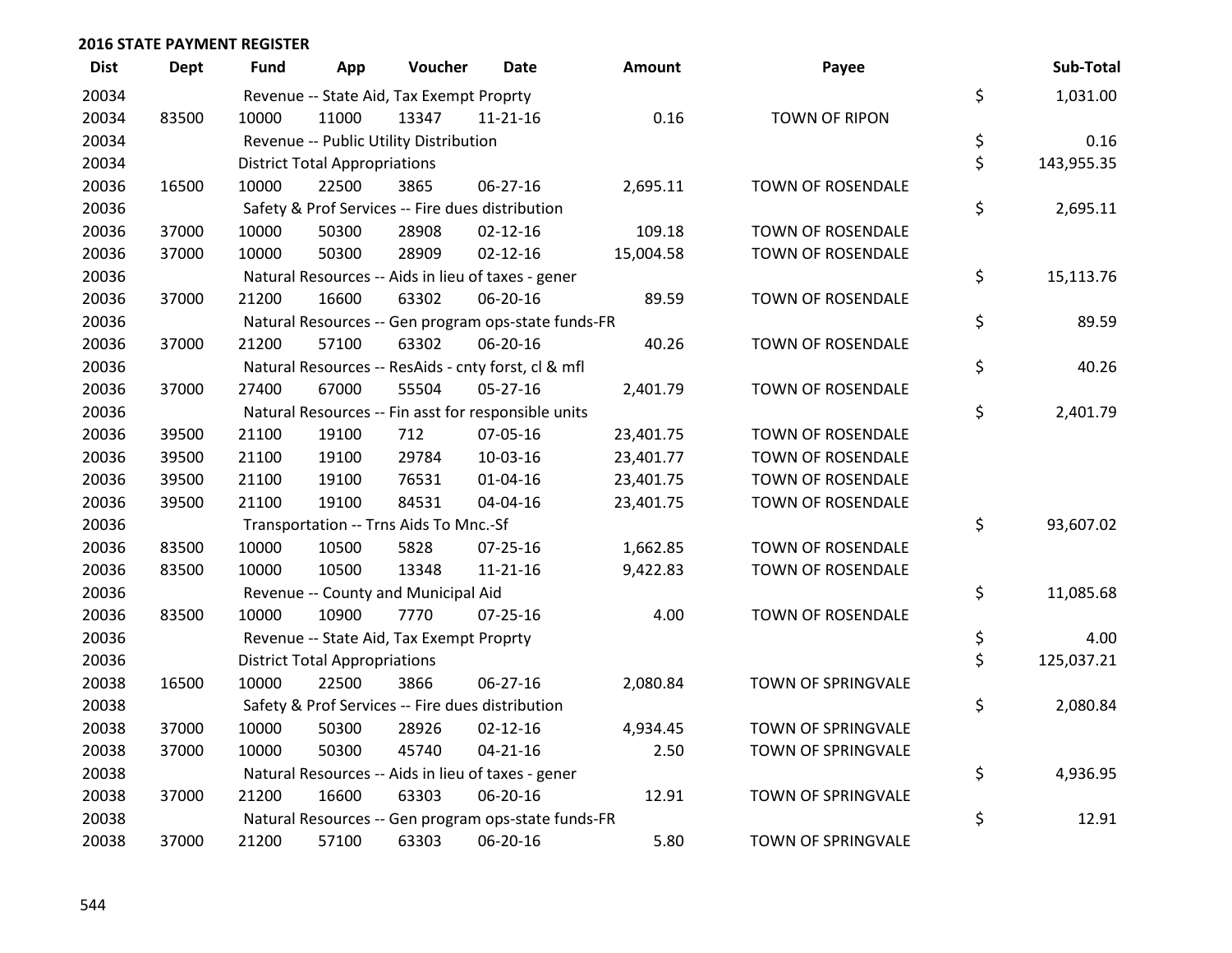| <b>Dist</b> | Dept  | <b>Fund</b> | App                                  | Voucher                                             | Date           | <b>Amount</b> | Payee                     | Sub-Total        |
|-------------|-------|-------------|--------------------------------------|-----------------------------------------------------|----------------|---------------|---------------------------|------------------|
| 20038       |       |             |                                      | Natural Resources -- ResAids - cnty forst, cl & mfl |                |               |                           | \$<br>5.80       |
| 20038       | 37000 | 21200       | 57900                                | 45739                                               | $04 - 21 - 16$ | 59.40         | TOWN OF SPRINGVALE        |                  |
| 20038       |       |             |                                      | Natural Resources -- Aids in lieu of taxes - sum s  |                |               |                           | \$<br>59.40      |
| 20038       | 37000 | 27400       | 67000                                | 56211                                               | $05 - 27 - 16$ | 470.29        | TOWN OF SPRINGVALE        |                  |
| 20038       |       |             |                                      | Natural Resources -- Fin asst for responsible units |                |               |                           | \$<br>470.29     |
| 20038       | 39500 | 21100       | 19100                                | 713                                                 | 07-05-16       | 20,632.74     | TOWN OF SPRINGVALE        |                  |
| 20038       | 39500 | 21100       | 19100                                | 29785                                               | 10-03-16       | 20,632.74     | TOWN OF SPRINGVALE        |                  |
| 20038       | 39500 | 21100       | 19100                                | 76532                                               | $01 - 04 - 16$ | 20,632.74     | TOWN OF SPRINGVALE        |                  |
| 20038       | 39500 | 21100       | 19100                                | 84532                                               | 04-04-16       | 20,632.74     | TOWN OF SPRINGVALE        |                  |
| 20038       |       |             |                                      | Transportation -- Trns Aids To Mnc.-Sf              |                |               |                           | \$<br>82,530.96  |
| 20038       | 83500 | 10000       | 10500                                | 5829                                                | $07 - 25 - 16$ | 3,146.04      | TOWN OF SPRINGVALE        |                  |
| 20038       | 83500 | 10000       | 10500                                | 13349                                               | $11 - 21 - 16$ | 16,739.47     | TOWN OF SPRINGVALE        |                  |
| 20038       |       |             |                                      | Revenue -- County and Municipal Aid                 |                |               |                           | \$<br>19,885.51  |
| 20038       | 83500 | 10000       | 10900                                | 7771                                                | $07 - 25 - 16$ | 9.00          | TOWN OF SPRINGVALE        |                  |
| 20038       |       |             |                                      | Revenue -- State Aid, Tax Exempt Proprty            |                |               |                           | \$<br>9.00       |
| 20038       | 83500 | 10000       | 11000                                | 13349                                               | $11 - 21 - 16$ | 488.87        | TOWN OF SPRINGVALE        |                  |
| 20038       |       |             |                                      | Revenue -- Public Utility Distribution              |                |               |                           | \$<br>488.87     |
| 20038       |       |             | <b>District Total Appropriations</b> |                                                     |                |               |                           | \$<br>110,480.53 |
| 20040       | 16500 | 10000       | 22500                                | 3867                                                | 06-27-16       | 19,138.02     | TOWN OF TAYCHEEDAH        |                  |
| 20040       |       |             |                                      | Safety & Prof Services -- Fire dues distribution    |                |               |                           | \$<br>19,138.02  |
| 20040       | 37000 | 21200       | 16600                                | 63304                                               | 06-20-16       | 40.06         | TOWN OF TAYCHEEDAH        |                  |
| 20040       |       |             |                                      | Natural Resources -- Gen program ops-state funds-FR |                |               |                           | \$<br>40.06      |
| 20040       | 37000 | 21200       | 57100                                | 63304                                               | 06-20-16       | 18.00         | TOWN OF TAYCHEEDAH        |                  |
| 20040       |       |             |                                      | Natural Resources -- ResAids - cnty forst, cl & mfl |                |               |                           | \$<br>18.00      |
| 20040       | 37000 | 21200       | 58900                                | 102251                                              | 11-18-16       | 106.46        | <b>TOWN OF TAYCHEEDAH</b> |                  |
| 20040       |       |             |                                      | Natural Resources -- Resource aids - distribution o |                |               |                           | \$<br>106.46     |
| 20040       | 37000 | 27400       | 67000                                | 55526                                               | $05 - 27 - 16$ | 6,603.62      | TOWN OF TAYCHEEDAH        |                  |
| 20040       |       |             |                                      | Natural Resources -- Fin asst for responsible units |                |               |                           | \$<br>6,603.62   |
| 20040       | 39500 | 21100       | 19100                                | 714                                                 | 07-05-16       | 36,338.50     | TOWN OF TAYCHEEDAH        |                  |
| 20040       | 39500 | 21100       | 19100                                | 29786                                               | $10-03-16$     | 36,338.52     | <b>TOWN OF TAYCHEEDAH</b> |                  |
| 20040       | 39500 | 21100       | 19100                                | 76533                                               | $01 - 04 - 16$ | 36,338.50     | TOWN OF TAYCHEEDAH        |                  |
| 20040       | 39500 | 21100       | 19100                                | 84533                                               | 04-04-16       | 36,338.50     | TOWN OF TAYCHEEDAH        |                  |
| 20040       |       |             |                                      | Transportation -- Trns Aids To Mnc.-Sf              |                |               |                           | \$<br>145,354.02 |
| 20040       | 83500 | 10000       | 10500                                | 5830                                                | $07 - 25 - 16$ | 6,824.53      | TOWN OF TAYCHEEDAH        |                  |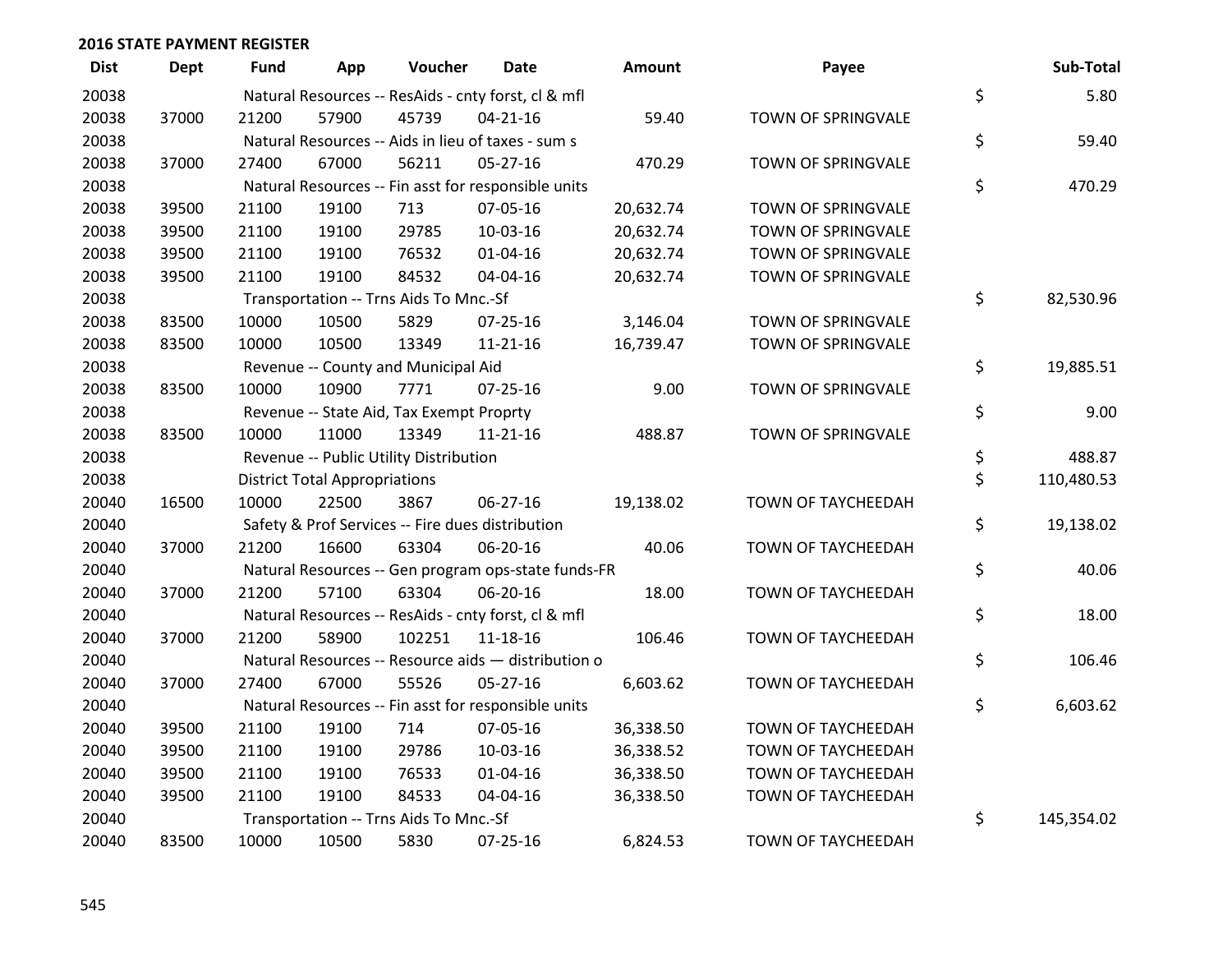| <b>Dist</b> | <b>Dept</b> | <b>Fund</b> | App                                  | Voucher                                  | <b>Date</b>                                         | <b>Amount</b> | Payee                     | Sub-Total        |
|-------------|-------------|-------------|--------------------------------------|------------------------------------------|-----------------------------------------------------|---------------|---------------------------|------------------|
| 20040       | 83500       | 10000       | 10500                                | 13350                                    | $11 - 21 - 16$                                      | 38,672.31     | <b>TOWN OF TAYCHEEDAH</b> |                  |
| 20040       |             |             |                                      | Revenue -- County and Municipal Aid      |                                                     |               |                           | \$<br>45,496.84  |
| 20040       | 83500       | 10000       | 10900                                | 7772                                     | 07-25-16                                            | 349.00        | TOWN OF TAYCHEEDAH        |                  |
| 20040       |             |             |                                      | Revenue -- State Aid, Tax Exempt Proprty |                                                     |               |                           | \$<br>349.00     |
| 20040       |             |             | <b>District Total Appropriations</b> |                                          |                                                     |               |                           | \$<br>217,106.02 |
| 20042       | 16500       | 10000       | 22500                                | 3868                                     | 06-27-16                                            | 4,541.09      | TOWN OF WAUPUN            |                  |
| 20042       |             |             |                                      |                                          | Safety & Prof Services -- Fire dues distribution    |               |                           | \$<br>4,541.09   |
| 20042       | 37000       | 10000       | 50300                                | 28922                                    | $02 - 12 - 16$                                      | 144.45        | <b>TOWN OF WAUPUN</b>     |                  |
| 20042       | 37000       | 10000       | 50300                                | 28923                                    | $02 - 12 - 16$                                      | 18,820.59     | <b>TOWN OF WAUPUN</b>     |                  |
| 20042       | 37000       | 10000       | 50300                                | 45733                                    | $04 - 21 - 16$                                      | 19.11         | <b>TOWN OF WAUPUN</b>     |                  |
| 20042       | 37000       | 10000       | 50300                                | 45735                                    | $04 - 21 - 16$                                      | 47.58         | TOWN OF WAUPUN            |                  |
| 20042       |             |             |                                      |                                          | Natural Resources -- Aids in lieu of taxes - gener  |               |                           | \$<br>19,031.73  |
| 20042       | 37000       | 21200       | 16600                                | 63305                                    | 06-20-16                                            | 10.24         | TOWN OF WAUPUN            |                  |
| 20042       |             |             |                                      |                                          | Natural Resources -- Gen program ops-state funds-FR |               |                           | \$<br>10.24      |
| 20042       | 37000       | 21200       | 57100                                | 63305                                    | 06-20-16                                            | 4.60          | <b>TOWN OF WAUPUN</b>     |                  |
| 20042       |             |             |                                      |                                          | Natural Resources -- ResAids - cnty forst, cl & mfl |               |                           | \$<br>4.60       |
| 20042       | 37000       | 21200       | 57900                                | 45734                                    | $04 - 21 - 16$                                      | 120.14        | <b>TOWN OF WAUPUN</b>     |                  |
| 20042       |             |             |                                      |                                          | Natural Resources -- Aids in lieu of taxes - sum s  |               |                           | \$<br>120.14     |
| 20042       | 37000       | 27400       | 67000                                | 56368                                    | 05-27-16                                            | 915.04        | TOWN OF WAUPUN            |                  |
| 20042       |             |             |                                      |                                          | Natural Resources -- Fin asst for responsible units |               |                           | \$<br>915.04     |
| 20042       | 39500       | 21100       | 19100                                | 715                                      | 07-05-16                                            | 26,379.96     | <b>TOWN OF WAUPUN</b>     |                  |
| 20042       | 39500       | 21100       | 19100                                | 29787                                    | 10-03-16                                            | 26,379.96     | <b>TOWN OF WAUPUN</b>     |                  |
| 20042       | 39500       | 21100       | 19100                                | 76534                                    | $01 - 04 - 16$                                      | 26,379.96     | TOWN OF WAUPUN            |                  |
| 20042       | 39500       | 21100       | 19100                                | 84534                                    | 04-04-16                                            | 26,379.96     | <b>TOWN OF WAUPUN</b>     |                  |
| 20042       |             |             |                                      | Transportation -- Trns Aids To Mnc.-Sf   |                                                     |               |                           | \$<br>105,519.84 |
| 20042       | 83500       | 10000       | 10500                                | 5831                                     | $07 - 25 - 16$                                      | 2,658.25      | <b>TOWN OF WAUPUN</b>     |                  |
| 20042       | 83500       | 10000       | 10500                                | 13351                                    | $11 - 21 - 16$                                      | 15,062.19     | TOWN OF WAUPUN            |                  |
| 20042       |             |             |                                      | Revenue -- County and Municipal Aid      |                                                     |               |                           | \$<br>17,720.44  |
| 20042       | 83500       | 10000       | 10900                                | 7773                                     | $07 - 25 - 16$                                      | 17.00         | TOWN OF WAUPUN            |                  |
| 20042       |             |             |                                      | Revenue -- State Aid, Tax Exempt Proprty |                                                     |               |                           | \$<br>17.00      |
| 20042       | 83500       | 10000       | 11000                                | 13351                                    | $11 - 21 - 16$                                      | 1.46          | <b>TOWN OF WAUPUN</b>     |                  |
| 20042       |             |             |                                      | Revenue -- Public Utility Distribution   |                                                     |               |                           | \$<br>1.46       |
| 20042       |             |             | <b>District Total Appropriations</b> |                                          |                                                     |               |                           | \$<br>147,881.58 |
| 20106       | 16500       | 10000       | 22500                                | 3869                                     | 06-27-16                                            | 1,852.34      | <b>VILLAGE OF BRANDON</b> |                  |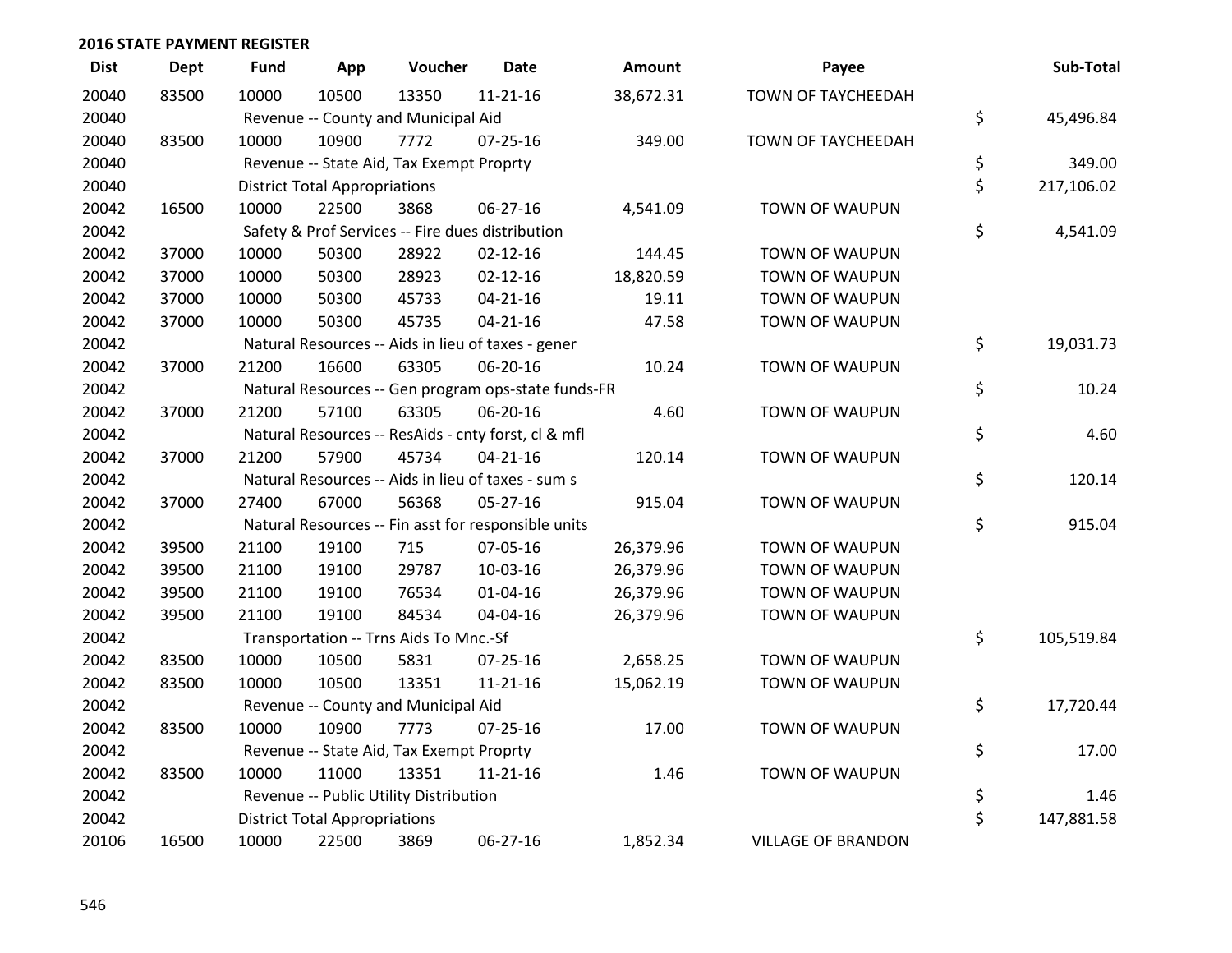| <b>Dist</b> | <b>Dept</b> | <b>Fund</b> | App                                  | Voucher                                        | <b>Date</b>                                         | <b>Amount</b> | Payee                     | Sub-Total        |
|-------------|-------------|-------------|--------------------------------------|------------------------------------------------|-----------------------------------------------------|---------------|---------------------------|------------------|
| 20106       |             |             |                                      |                                                | Safety & Prof Services -- Fire dues distribution    |               |                           | \$<br>1,852.34   |
| 20106       | 37000       | 27400       | 67000                                | 55532                                          | 05-27-16                                            | 2,987.03      | <b>VILLAGE OF BRANDON</b> |                  |
| 20106       |             |             |                                      |                                                | Natural Resources -- Fin asst for responsible units |               |                           | \$<br>2,987.03   |
| 20106       | 39500       | 21100       | 18500                                | 26488                                          | 09-21-16                                            | 843.30        | <b>VILLAGE OF BRANDON</b> |                  |
| 20106       | 39500       | 21100       | 18500                                | 45042                                          | 11-18-16                                            | 1,321.17      | <b>VILLAGE OF BRANDON</b> |                  |
| 20106       | 39500       | 21100       | 18500                                | 58828                                          | 12-05-16                                            | 1,208.73      | <b>VILLAGE OF BRANDON</b> |                  |
| 20106       |             |             |                                      | Transportation -- Hwy Sfty Loc Aid Ffd         |                                                     |               |                           | \$<br>3,373.20   |
| 20106       | 39500       | 21100       | 19100                                | 716                                            | 07-05-16                                            | 9,105.56      | <b>VILLAGE OF BRANDON</b> |                  |
| 20106       | 39500       | 21100       | 19100                                | 29788                                          | 10-03-16                                            | 9,105.56      | <b>VILLAGE OF BRANDON</b> |                  |
| 20106       |             |             |                                      | Transportation -- Trns Aids To Mnc.-Sf         |                                                     |               |                           | \$<br>18,211.12  |
| 20106       | 39500       | 21100       | 18500                                | 83887                                          | 06-08-16                                            | 4,000.00      | TREAS VIL BRANDON         |                  |
| 20106       | 39500       | 21100       | 18500                                | 86811                                          | 07-08-16                                            | 674.64        | TREAS VIL BRANDON         |                  |
| 20106       |             |             |                                      | Transportation -- Hwy Sfty Loc Aid Ffd         |                                                     |               |                           | \$<br>4,674.64   |
| 20106       | 39500       | 21100       | 19100                                | 76535                                          | $01 - 04 - 16$                                      | 9,105.56      | <b>VILLAGE OF BRANDON</b> |                  |
| 20106       | 39500       | 21100       | 19100                                | 84535                                          | 04-04-16                                            | 9,105.56      | <b>VILLAGE OF BRANDON</b> |                  |
| 20106       |             |             |                                      | Transportation -- Trns Aids To Mnc.-Sf         |                                                     |               |                           | \$<br>18,211.12  |
| 20106       | 45500       | 10000       | 23100                                | 20824                                          | 12-16-16                                            | 320.00        | <b>VILLAGE OF BRANDON</b> |                  |
| 20106       |             |             |                                      | Justice -- Law enforcement train, local        |                                                     |               |                           | \$<br>320.00     |
| 20106       | 46500       | 27200       | 36500                                | 17039                                          | 10-26-16                                            | 7,762.17      | <b>VILLAGE OF BRANDON</b> |                  |
| 20106       |             |             |                                      | Military Affairs -- Major disaster assist; PIF |                                                     |               |                           | \$<br>7,762.17   |
| 20106       | 83500       | 10000       | 10500                                | 5832                                           | $07 - 25 - 16$                                      | 39,376.57     | <b>VILLAGE OF BRANDON</b> |                  |
| 20106       | 83500       | 10000       | 10500                                | 13352                                          | $11 - 21 - 16$                                      | 162,527.52    | <b>VILLAGE OF BRANDON</b> |                  |
| 20106       |             |             |                                      | Revenue -- County and Municipal Aid            |                                                     |               |                           | \$<br>201,904.09 |
| 20106       | 83500       | 10000       | 10900                                | 7774                                           | $07 - 25 - 16$                                      | 236.00        | <b>VILLAGE OF BRANDON</b> |                  |
| 20106       | 83500       | 10000       | 10900                                | 9650                                           | 07-25-16                                            | 1,383.00      | <b>VILLAGE OF BRANDON</b> |                  |
| 20106       |             |             |                                      | Revenue -- State Aid, Tax Exempt Proprty       |                                                     |               |                           | \$<br>1,619.00   |
| 20106       |             |             | <b>District Total Appropriations</b> |                                                |                                                     |               |                           | \$<br>260,914.71 |
| 20111       | 16500       | 10000       | 22500                                | 3870                                           | $06 - 27 - 16$                                      | 4,644.60      | CAMPBELLSPORT, VILLAGE OF |                  |
| 20111       |             |             |                                      |                                                | Safety & Prof Services -- Fire dues distribution    |               |                           | \$<br>4,644.60   |
| 20111       | 37000       | 10000       | 50300                                | 29272                                          | $02 - 12 - 16$                                      | 1,319.44      | CAMPBELLSPORT, VILLAGE OF |                  |
| 20111       |             |             |                                      |                                                | Natural Resources -- Aids in lieu of taxes - gener  |               |                           | \$<br>1,319.44   |
| 20111       | 37000       | 27400       | 67000                                | 55657                                          | 05-27-16                                            | 6,853.86      | CAMPBELLSPORT, VILLAGE OF |                  |
| 20111       |             |             |                                      |                                                | Natural Resources -- Fin asst for responsible units |               |                           | \$<br>6,853.86   |
| 20111       | 39500       | 21100       | 18500                                | 63959                                          | 12-21-16                                            | 3,431.00      | CAMPBELLSPORT, VILLAGE OF |                  |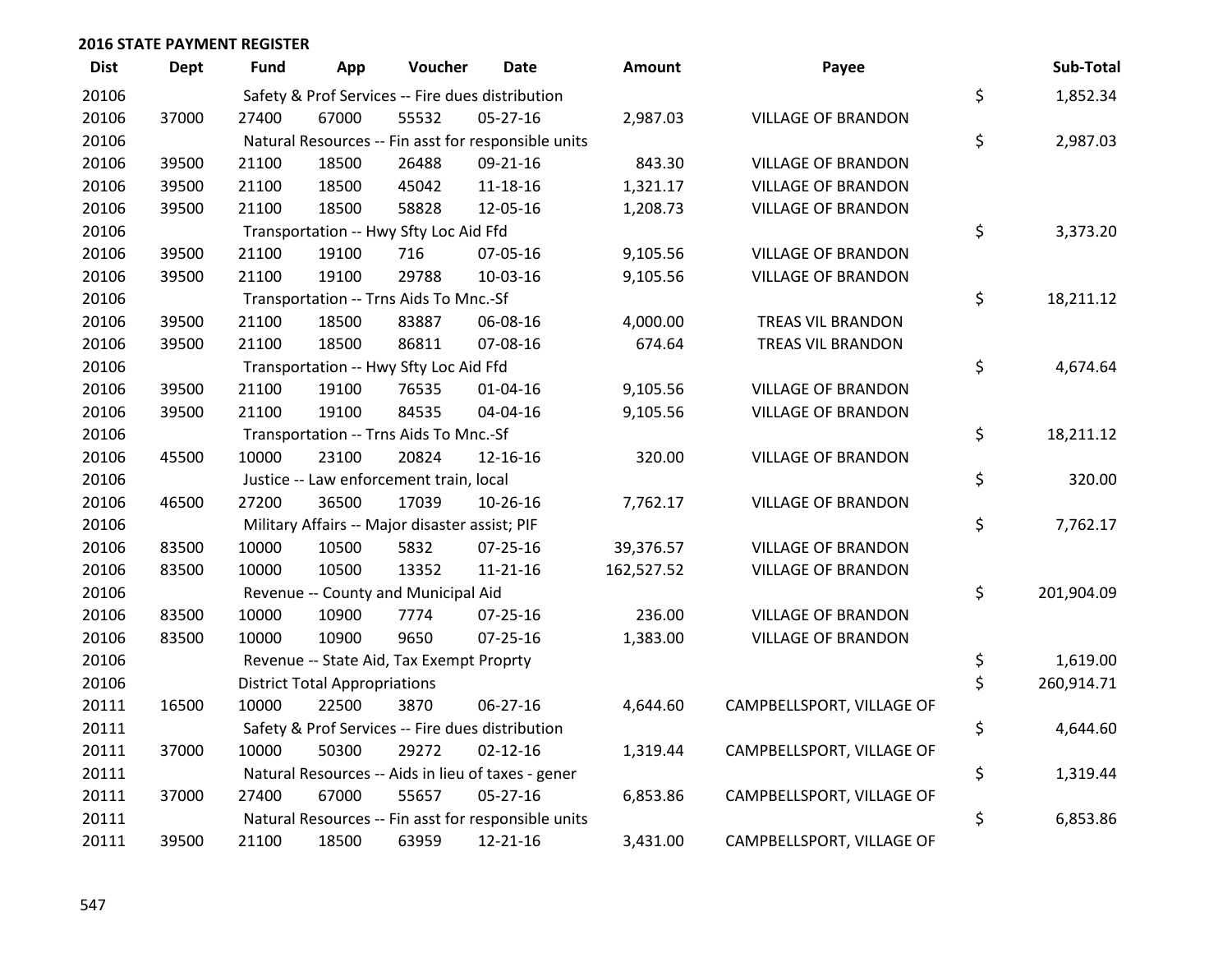| <b>Dist</b> | <b>Dept</b> | <b>Fund</b> | App                                  | Voucher                                  | <b>Date</b>                                         | <b>Amount</b> | Payee                     | Sub-Total        |
|-------------|-------------|-------------|--------------------------------------|------------------------------------------|-----------------------------------------------------|---------------|---------------------------|------------------|
| 20111       |             |             |                                      | Transportation -- Hwy Sfty Loc Aid Ffd   |                                                     |               |                           | \$<br>3,431.00   |
| 20111       | 39500       | 21100       | 19100                                | 717                                      | 07-05-16                                            | 25,586.49     | CAMPBELLSPORT, VILLAGE OF |                  |
| 20111       | 39500       | 21100       | 19100                                | 29789                                    | 10-03-16                                            | 25,586.51     | CAMPBELLSPORT, VILLAGE OF |                  |
| 20111       | 39500       | 21100       | 19100                                | 76536                                    | 01-04-16                                            | 25,586.49     | VILLAGE OF CAMPBELLSPORT  |                  |
| 20111       | 39500       | 21100       | 19100                                | 84536                                    | 04-04-16                                            | 25,586.49     | VILLAGE OF CAMPBELLSPORT  |                  |
| 20111       |             |             |                                      | Transportation -- Trns Aids To Mnc.-Sf   |                                                     |               |                           | \$<br>102,345.98 |
| 20111       | 43500       | 10000       | 11900                                | 72154                                    | 09-02-16                                            | 3,886.62      | CAMPBELLSPORT, VILLAGE OF |                  |
| 20111       |             |             |                                      |                                          | Health Services -- Emergency medical services, ai   |               |                           | \$<br>3,886.62   |
| 20111       | 45500       | 10000       | 23100                                | 11309                                    | 06-08-16                                            | 480.00        | CAMPBELLSPORT, VILLAGE OF |                  |
| 20111       |             |             |                                      | Justice -- Law enforcement train, local  |                                                     |               |                           | \$<br>480.00     |
| 20111       | 83500       | 10000       | 10500                                | 5833                                     | $07 - 25 - 16$                                      | 74,170.86     | CAMPBELLSPORT, VILLAGE OF |                  |
| 20111       | 83500       | 10000       | 10500                                | 13353                                    | $11 - 21 - 16$                                      | 234,337.49    | CAMPBELLSPORT, VILLAGE OF |                  |
| 20111       |             |             |                                      | Revenue -- County and Municipal Aid      |                                                     |               |                           | \$<br>308,508.35 |
| 20111       | 83500       | 10000       | 10900                                | 7775                                     | 07-25-16                                            | 2,801.00      | CAMPBELLSPORT, VILLAGE OF |                  |
| 20111       |             |             |                                      | Revenue -- State Aid, Tax Exempt Proprty |                                                     |               |                           | \$<br>2,801.00   |
| 20111       | 83500       | 52100       | 36300                                | 3047                                     | 03-29-16                                            | 226.48        | CAMPBELLSPORT, VILLAGE OF |                  |
| 20111       |             |             |                                      | Revenue -- Lottery & Gaming Credit       |                                                     |               |                           | \$<br>226.48     |
| 20111       |             |             | <b>District Total Appropriations</b> |                                          |                                                     |               |                           | \$<br>434,497.33 |
| 20121       | 16500       | 10000       | 22500                                | 3871                                     | 06-27-16                                            | 2,025.23      | <b>VILLAGE OF EDEN</b>    |                  |
| 20121       |             |             |                                      |                                          | Safety & Prof Services -- Fire dues distribution    |               |                           | \$<br>2,025.23   |
| 20121       | 37000       | 10000       | 50300                                | 29338                                    | $02 - 12 - 16$                                      | 433.53        | <b>VILLAGE OF EDEN</b>    |                  |
| 20121       |             |             |                                      |                                          | Natural Resources -- Aids in lieu of taxes - gener  |               |                           | \$<br>433.53     |
| 20121       | 37000       | 27400       | 67000                                | 56294                                    | 05-27-16                                            | 1,874.41      | <b>VILLAGE OF EDEN</b>    |                  |
| 20121       |             |             |                                      |                                          | Natural Resources -- Fin asst for responsible units |               |                           | \$<br>1,874.41   |
| 20121       | 39500       | 21100       | 19100                                | 718                                      | 07-05-16                                            | 3,517.21      | <b>VILLAGE OF EDEN</b>    |                  |
| 20121       | 39500       | 21100       | 19100                                | 29790                                    | 10-03-16                                            | 3,517.22      | <b>VILLAGE OF EDEN</b>    |                  |
| 20121       | 39500       | 21100       | 19100                                | 76537                                    | 01-04-16                                            | 3,517.21      | VILLAGE OF EDEN           |                  |
| 20121       | 39500       | 21100       | 19100                                | 84537                                    | 04-04-16                                            | 3,517.21      | VILLAGE OF EDEN           |                  |
| 20121       |             |             |                                      | Transportation -- Trns Aids To Mnc.-Sf   |                                                     |               |                           | \$<br>14,068.85  |
| 20121       | 83500       | 10000       | 10500                                | 5834                                     | 07-25-16                                            | 16,027.93     | <b>VILLAGE OF EDEN</b>    |                  |
| 20121       | 83500       | 10000       | 10500                                | 13354                                    | $11 - 21 - 16$                                      | 90,824.92     | VILLAGE OF EDEN           |                  |
| 20121       |             |             |                                      | Revenue -- County and Municipal Aid      |                                                     |               |                           | \$<br>106,852.85 |
| 20121       | 83500       | 10000       | 10900                                | 7776                                     | $07 - 25 - 16$                                      | 51.00         | <b>VILLAGE OF EDEN</b>    |                  |
| 20121       |             |             |                                      | Revenue -- State Aid, Tax Exempt Proprty |                                                     |               |                           | \$<br>51.00      |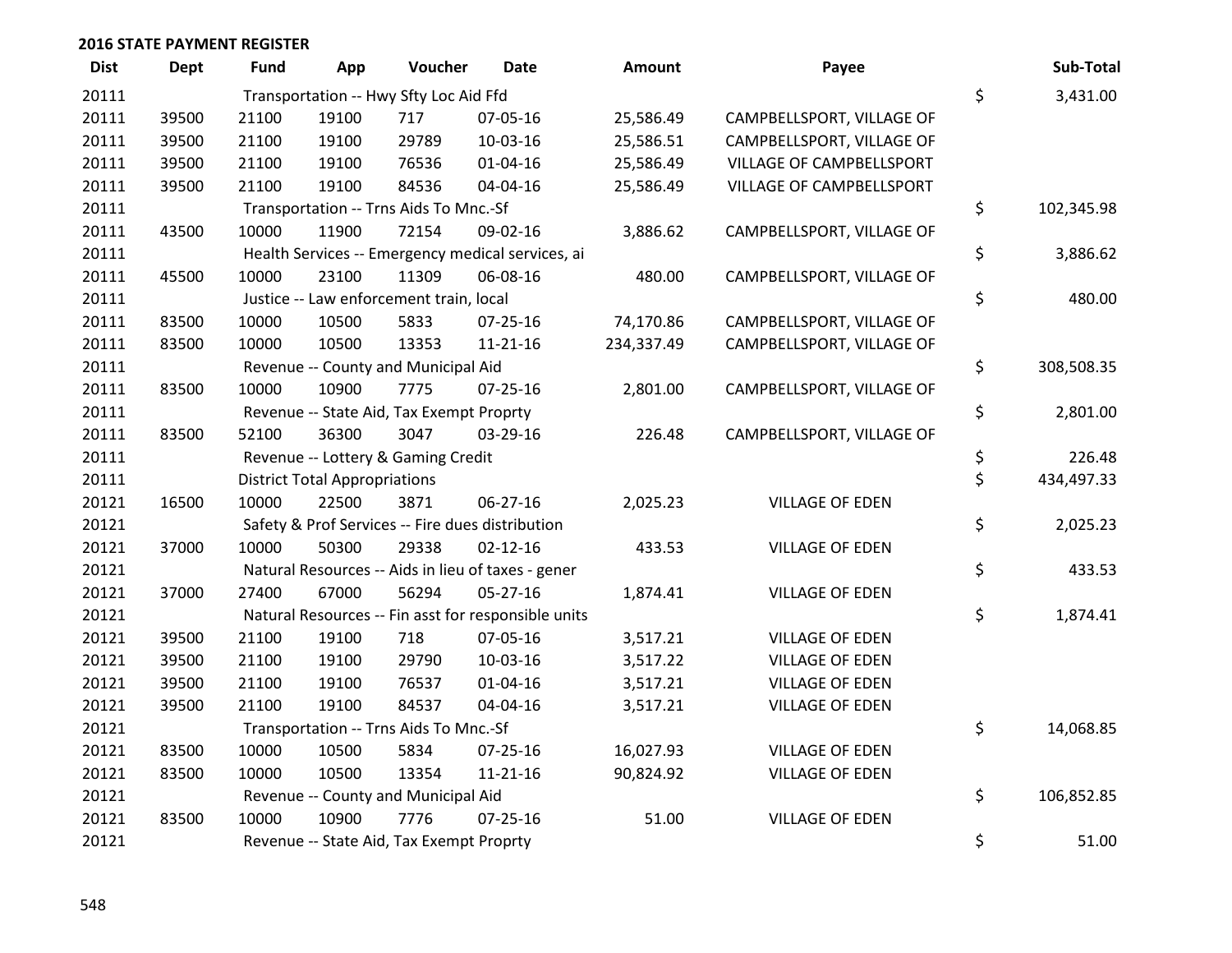| <b>Dist</b> | <b>Dept</b> | <b>Fund</b> | App                                  | Voucher                                  | <b>Date</b>                                         | Amount    | Payee                       | Sub-Total        |
|-------------|-------------|-------------|--------------------------------------|------------------------------------------|-----------------------------------------------------|-----------|-----------------------------|------------------|
| 20121       | 83500       | 52100       | 36300                                | 3048                                     | 03-29-16                                            | 10,817.86 | <b>VILLAGE OF EDEN</b>      |                  |
| 20121       |             |             |                                      | Revenue -- Lottery & Gaming Credit       |                                                     |           |                             | \$<br>10,817.86  |
| 20121       |             |             | <b>District Total Appropriations</b> |                                          |                                                     |           |                             | \$<br>136,123.73 |
| 20126       | 16500       | 10000       | 22500                                | 3872                                     | 06-27-16                                            | 912.54    | <b>VILLAGE OF FAIRWATER</b> |                  |
| 20126       |             |             |                                      |                                          | Safety & Prof Services -- Fire dues distribution    |           |                             | \$<br>912.54     |
| 20126       | 37000       | 27400       | 67000                                | 55696                                    | $05 - 27 - 16$                                      | 960.87    | <b>VILLAGE OF FAIRWATER</b> |                  |
| 20126       |             |             |                                      |                                          | Natural Resources -- Fin asst for responsible units |           |                             | \$<br>960.87     |
| 20126       | 39500       | 21100       | 19100                                | 719                                      | 07-05-16                                            | 1,062.97  | <b>VILLAGE OF FAIRWATER</b> |                  |
| 20126       | 39500       | 21100       | 19100                                | 29791                                    | 10-03-16                                            | 1,062.98  | <b>VILLAGE OF FAIRWATER</b> |                  |
| 20126       | 39500       | 21100       | 19100                                | 76538                                    | $01 - 04 - 16$                                      | 1,062.97  | <b>VILLAGE OF FAIRWATER</b> |                  |
| 20126       | 39500       | 21100       | 19100                                | 84538                                    | 04-04-16                                            | 1,062.97  | <b>VILLAGE OF FAIRWATER</b> |                  |
| 20126       |             |             |                                      | Transportation -- Trns Aids To Mnc.-Sf   |                                                     |           |                             | \$<br>4,251.89   |
| 20126       | 83500       | 10000       | 10500                                | 5835                                     | 07-25-16                                            | 12,130.99 | <b>VILLAGE OF FAIRWATER</b> |                  |
| 20126       | 83500       | 10000       | 10500                                | 13355                                    | $11 - 21 - 16$                                      | 61,864.86 | <b>VILLAGE OF FAIRWATER</b> |                  |
| 20126       |             |             |                                      | Revenue -- County and Municipal Aid      |                                                     |           |                             | \$<br>73,995.85  |
| 20126       | 83500       | 10000       | 10900                                | 7777                                     | 07-25-16                                            | 52.00     | <b>VILLAGE OF FAIRWATER</b> |                  |
| 20126       | 83500       | 10000       | 10900                                | 9651                                     | $07 - 25 - 16$                                      | 1,032.00  | <b>VILLAGE OF FAIRWATER</b> |                  |
| 20126       |             |             |                                      | Revenue -- State Aid, Tax Exempt Proprty |                                                     |           |                             | \$<br>1,084.00   |
| 20126       | 83500       | 10000       | 11000                                | 13355                                    | $11 - 21 - 16$                                      | 7,065.66  | <b>VILLAGE OF FAIRWATER</b> |                  |
| 20126       |             |             |                                      | Revenue -- Public Utility Distribution   |                                                     |           |                             | \$<br>7,065.66   |
| 20126       | 83500       | 52100       | 36300                                | 3049                                     | 03-29-16                                            | 110.89    | <b>VILLAGE OF FAIRWATER</b> |                  |
| 20126       |             |             |                                      | Revenue -- Lottery & Gaming Credit       |                                                     |           |                             | \$<br>110.89     |
| 20126       |             |             | <b>District Total Appropriations</b> |                                          |                                                     |           |                             | \$<br>88,381.70  |
| 20142       | 16500       | 10000       | 22500                                | 5321                                     | $07 - 11 - 16$                                      | 11,531.41 | VILLAGE OF KEWASKUM         |                  |
| 20142       |             |             |                                      |                                          | Safety & Prof Services -- Fire dues distribution    |           |                             | \$<br>11,531.41  |
| 20142       | 37000       | 10000       | 50300                                | 29276                                    | $02 - 12 - 16$                                      | 3,393.07  | VILLAGE OF KEWASKUM         |                  |
| 20142       |             |             |                                      |                                          | Natural Resources -- Aids in lieu of taxes - gener  |           |                             | \$<br>3,393.07   |
| 20142       | 37000       | 27400       | 67000                                | 55692                                    | $05 - 27 - 16$                                      | 9,468.19  | VILLAGE OF KEWASKUM         |                  |
| 20142       |             |             |                                      |                                          | Natural Resources -- Fin asst for responsible units |           |                             | \$<br>9,468.19   |
| 20142       | 43500       | 10000       | 11900                                | 72341                                    | 09-02-16                                            | 5,846.58  | VILLAGE OF KEWASKUM         |                  |
| 20142       |             |             |                                      |                                          | Health Services -- Emergency medical services, ai   |           |                             | \$<br>5,846.58   |
| 20142       | 45500       | 10000       | 23100                                | 17201                                    | 10-03-16                                            | 1,120.00  | <b>VILLAGE OF KEWASKUM</b>  |                  |
| 20142       |             |             |                                      | Justice -- Law enforcement train, local  |                                                     |           |                             | \$<br>1,120.00   |
| 20142       |             |             | <b>District Total Appropriations</b> |                                          |                                                     |           |                             | \$<br>31,359.25  |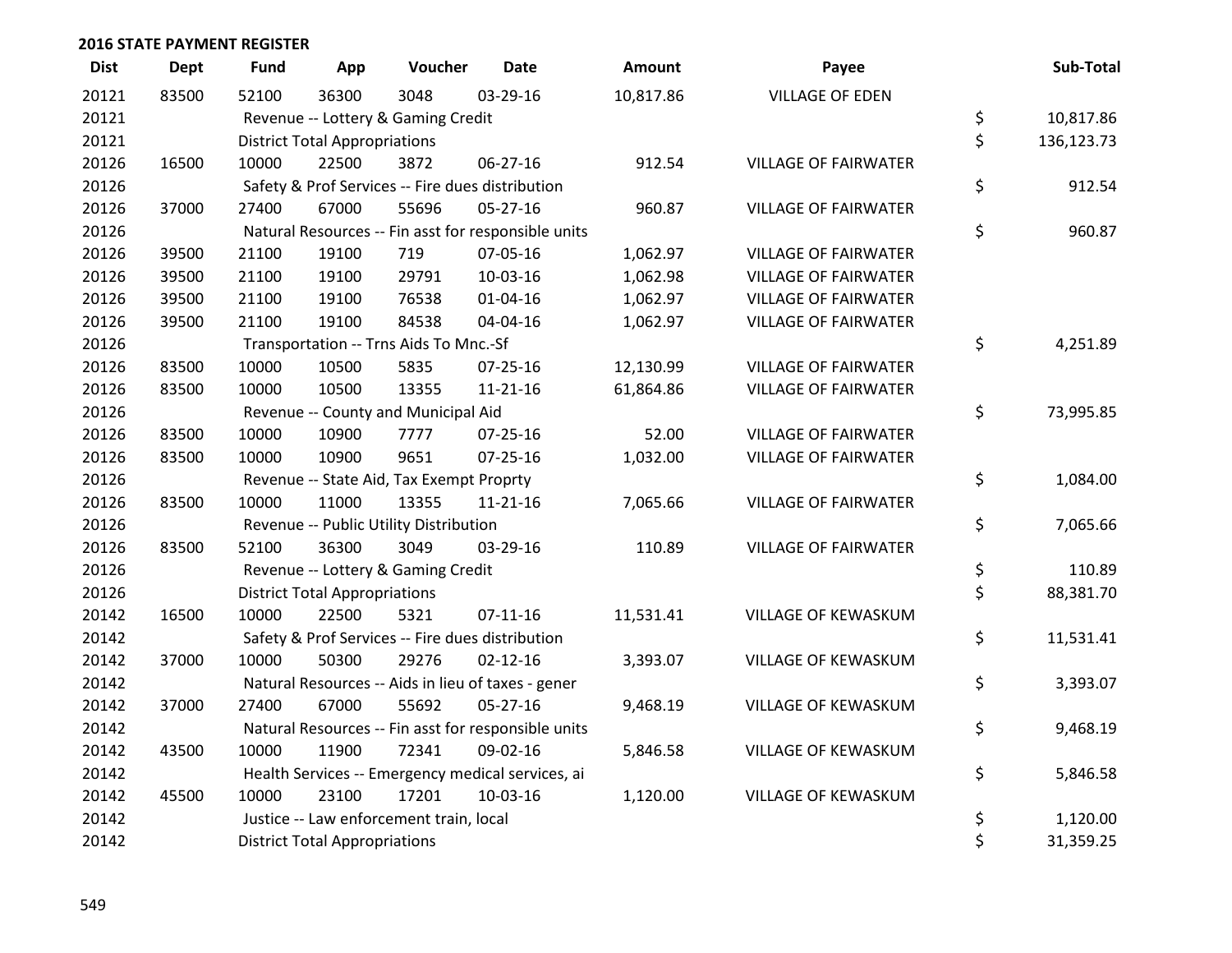| <b>Dist</b> | <b>Dept</b> | <b>Fund</b> | App                                  | Voucher                                  | <b>Date</b>                                         | Amount       | Payee                        | Sub-Total          |
|-------------|-------------|-------------|--------------------------------------|------------------------------------------|-----------------------------------------------------|--------------|------------------------------|--------------------|
| 20151       | 16500       | 10000       | 22500                                | 3873                                     | 06-27-16                                            | 1,477.01     | VILLAGE OF MOUNT CALVARY     |                    |
| 20151       |             |             |                                      |                                          | Safety & Prof Services -- Fire dues distribution    |              |                              | \$<br>1,477.01     |
| 20151       | 37000       | 27400       | 67000                                | 55783                                    | $05 - 27 - 16$                                      | 1,328.99     | VILLAGE OF MOUNT CALVARY     |                    |
| 20151       |             |             |                                      |                                          | Natural Resources -- Fin asst for responsible units |              |                              | \$<br>1,328.99     |
| 20151       | 39500       | 21100       | 19100                                | 720                                      | 07-05-16                                            | 2,091.90     | VILLAGE OF MOUNT CALVARY     |                    |
| 20151       | 39500       | 21100       | 19100                                | 29792                                    | 10-03-16                                            | 2,091.90     | VILLAGE OF MOUNT CALVARY     |                    |
| 20151       | 39500       | 21100       | 19100                                | 76539                                    | $01 - 04 - 16$                                      | 2,091.90     | VILLAGE OF MOUNT CALVARY     |                    |
| 20151       | 39500       | 21100       | 19100                                | 84539                                    | 04-04-16                                            | 2,091.90     | VILLAGE OF MOUNT CALVARY     |                    |
| 20151       |             |             |                                      | Transportation -- Trns Aids To Mnc.-Sf   |                                                     |              |                              | \$<br>8,367.60     |
| 20151       | 83500       | 10000       | 10500                                | 5836                                     | $07 - 25 - 16$                                      | 12,287.63    | VILLAGE OF MOUNT CALVARY     |                    |
| 20151       | 83500       | 10000       | 10500                                | 13356                                    | $11 - 21 - 16$                                      | 69,629.88    | VILLAGE OF MOUNT CALVARY     |                    |
| 20151       |             |             |                                      | Revenue -- County and Municipal Aid      |                                                     |              |                              | \$<br>81,917.51    |
| 20151       | 83500       | 10000       | 10900                                | 7778                                     | $07 - 25 - 16$                                      | 240.00       | VILLAGE OF MOUNT CALVARY     |                    |
| 20151       |             |             |                                      | Revenue -- State Aid, Tax Exempt Proprty |                                                     |              |                              | \$<br>240.00       |
| 20151       |             |             | <b>District Total Appropriations</b> |                                          |                                                     |              |                              | \$<br>93,331.11    |
| 20161       | 16500       | 10000       | 22500                                | 3874                                     | 06-27-16                                            | 8,528.35     | VILLAGE OF NORTH FOND DU LAC |                    |
| 20161       |             |             |                                      |                                          | Safety & Prof Services -- Fire dues distribution    |              |                              | \$<br>8,528.35     |
| 20161       | 37000       | 27400       | 67000                                | 56201                                    | $05 - 27 - 16$                                      | 15,524.13    | VILLAGE OF NORTH FOND DU LAC |                    |
| 20161       |             |             |                                      |                                          | Natural Resources -- Fin asst for responsible units |              |                              | \$<br>15,524.13    |
| 20161       | 39500       | 21100       | 19100                                | 721                                      | 07-05-16                                            | 66,428.00    | VILLAGE OF NORTH FOND DU LAC |                    |
| 20161       | 39500       | 21100       | 19100                                | 29793                                    | 10-03-16                                            | 66,428.03    | VILLAGE OF NORTH FOND DU LAC |                    |
| 20161       | 39500       | 21100       | 19100                                | 76540                                    | $01 - 04 - 16$                                      | 66,428.00    | VILLAGE OF NORTH FOND DU     |                    |
| 20161       | 39500       | 21100       | 19100                                | 84540                                    | 04-04-16                                            | 66,428.00    | VILLAGE OF NORTH FOND DU     |                    |
| 20161       |             |             |                                      | Transportation -- Trns Aids To Mnc.-Sf   |                                                     |              |                              | \$<br>265,712.03   |
| 20161       | 43500       | 10000       | 11900                                | 72156                                    | 09-02-16                                            | 3,930.87     | VILLAGE OF NORTH FOND DU LAC |                    |
| 20161       |             |             |                                      |                                          | Health Services -- Emergency medical services, ai   |              |                              | \$<br>3,930.87     |
| 20161       | 45500       | 10000       | 23100                                | 17190                                    | 10-03-16                                            | 1,600.00     | VILLAGE OF NORTH FOND DU LAC |                    |
| 20161       |             |             |                                      | Justice -- Law enforcement train, local  |                                                     |              |                              | \$<br>1,600.00     |
| 20161       | 83500       | 10000       | 10500                                | 5837                                     | 07-25-16                                            | 255,576.39   | VILLAGE OF NORTH FOND DU LAC |                    |
| 20161       | 83500       | 10000       | 10500                                | 13357                                    | $11 - 21 - 16$                                      | 1,160,908.16 | VILLAGE OF NORTH FOND DU LAC |                    |
| 20161       |             |             |                                      | Revenue -- County and Municipal Aid      |                                                     |              |                              | \$<br>1,416,484.55 |
| 20161       | 83500       | 10000       | 10900                                | 7779                                     | 07-25-16                                            | 2,024.00     | VILLAGE OF NORTH FOND DU LAC |                    |
| 20161       | 83500       | 10000       | 10900                                | 9652                                     | $07 - 25 - 16$                                      | 2,278.00     | VILLAGE OF NORTH FOND DU LAC |                    |
| 20161       |             |             |                                      | Revenue -- State Aid, Tax Exempt Proprty |                                                     |              |                              | \$<br>4,302.00     |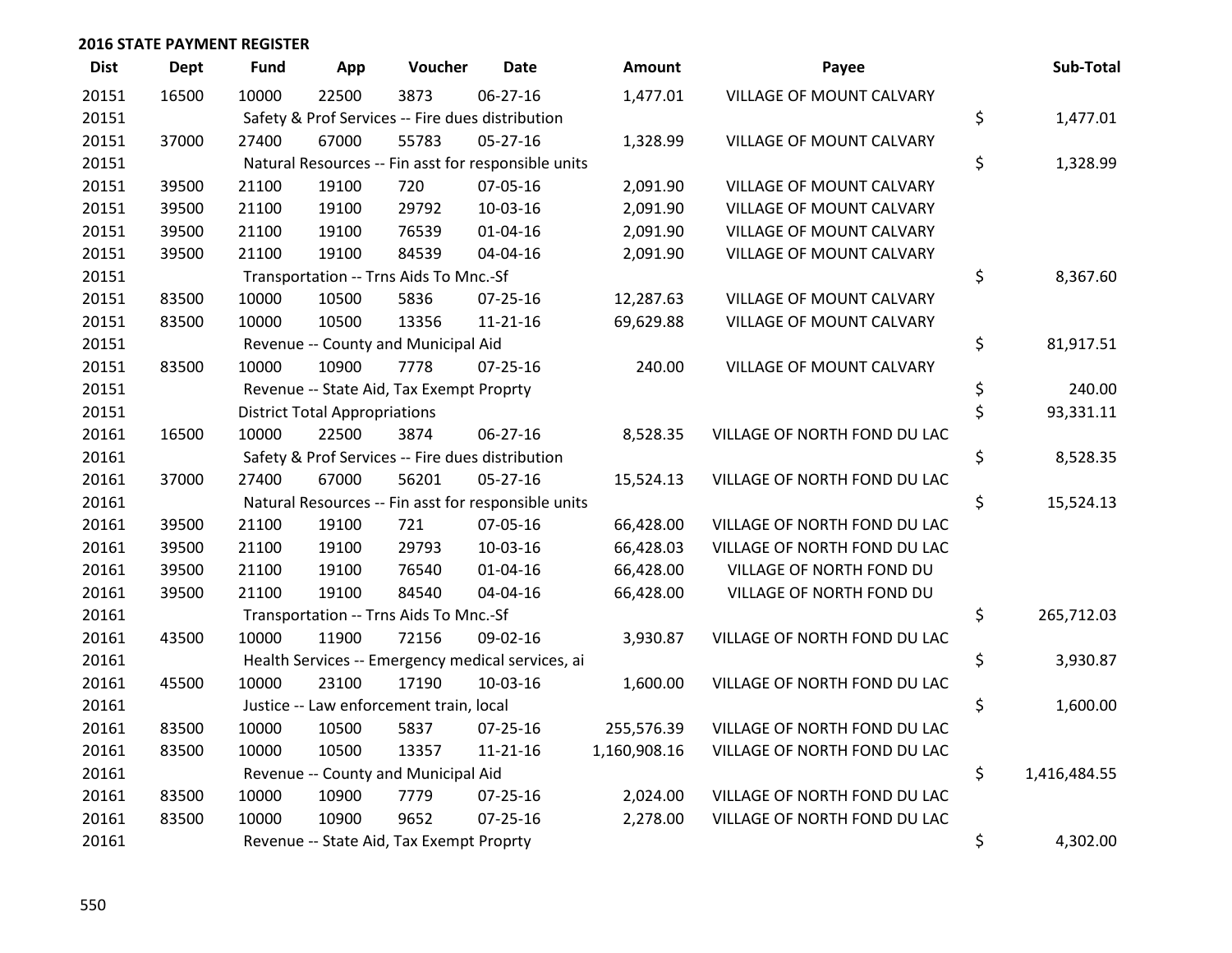| <b>Dist</b> | <b>Dept</b> | <b>Fund</b> | App                                  | Voucher                                  | <b>Date</b>                                         | Amount     | Payee                        | Sub-Total          |
|-------------|-------------|-------------|--------------------------------------|------------------------------------------|-----------------------------------------------------|------------|------------------------------|--------------------|
| 20161       | 83500       | 10000       | 11000                                | 13357                                    | $11 - 21 - 16$                                      | 31,608.19  | VILLAGE OF NORTH FOND DU LAC |                    |
| 20161       |             |             |                                      | Revenue -- Public Utility Distribution   |                                                     |            |                              | \$<br>31,608.19    |
| 20161       | 83500       | 52100       | 36300                                | 3050                                     | 03-28-16                                            | 25,661.92  | VILLAGE OF NORTH FOND DU LAC |                    |
| 20161       |             |             |                                      | Revenue -- Lottery & Gaming Credit       |                                                     |            |                              | \$<br>25,661.92    |
| 20161       | 85500       | 21100       | 46100                                | 254                                      | 12-08-16                                            | 31,288.72  | VILLAGE OF NORTH FOND DU LAC |                    |
| 20161       |             |             |                                      | Revenue -- Terminal tax distribution     |                                                     |            |                              | \$<br>31,288.72    |
| 20161       |             |             | <b>District Total Appropriations</b> |                                          |                                                     |            |                              | \$<br>1,804,640.76 |
| 20165       | 16500       | 10000       | 22500                                | 3875                                     | $06 - 27 - 16$                                      | 2,704.16   | <b>VILLAGE OF OAKFIELD</b>   |                    |
| 20165       |             |             |                                      |                                          | Safety & Prof Services -- Fire dues distribution    |            |                              | \$<br>2,704.16     |
| 20165       | 37000       | 10000       | 50300                                | 46800                                    | $04 - 21 - 16$                                      | 49.47      | <b>VILLAGE OF OAKFIELD</b>   |                    |
| 20165       |             |             |                                      |                                          | Natural Resources -- Aids in lieu of taxes - gener  |            |                              | \$<br>49.47        |
| 20165       | 37000       | 27400       | 67000                                | 55566                                    | $05 - 27 - 16$                                      | 3,305.56   | <b>VILLAGE OF OAKFIELD</b>   |                    |
| 20165       |             |             |                                      |                                          | Natural Resources -- Fin asst for responsible units |            |                              | \$<br>3,305.56     |
| 20165       | 39500       | 21100       | 19100                                | 722                                      | 07-05-16                                            | 6,542.79   | <b>VILLAGE OF OAKFIELD</b>   |                    |
| 20165       | 39500       | 21100       | 19100                                | 29794                                    | 10-03-16                                            | 6,542.82   | <b>VILLAGE OF OAKFIELD</b>   |                    |
| 20165       | 39500       | 21100       | 19100                                | 76541                                    | $01 - 04 - 16$                                      | 6,542.79   | <b>VILLAGE OF OAKFIELD</b>   |                    |
| 20165       | 39500       | 21100       | 19100                                | 84541                                    | 04-04-16                                            | 6,542.79   | <b>VILLAGE OF OAKFIELD</b>   |                    |
| 20165       |             |             |                                      | Transportation -- Trns Aids To Mnc.-Sf   |                                                     |            |                              | \$<br>26,171.19    |
| 20165       | 83500       | 10000       | 10500                                | 5838                                     | 07-25-16                                            | 31,624.48  | <b>VILLAGE OF OAKFIELD</b>   |                    |
| 20165       | 83500       | 10000       | 10500                                | 13358                                    | 11-21-16                                            | 112,776.46 | <b>VILLAGE OF OAKFIELD</b>   |                    |
| 20165       |             |             |                                      | Revenue -- County and Municipal Aid      |                                                     |            |                              | \$<br>144,400.94   |
| 20165       | 83500       | 10000       | 10900                                | 7780                                     | 07-25-16                                            | 911.00     | <b>VILLAGE OF OAKFIELD</b>   |                    |
| 20165       | 83500       | 10000       | 10900                                | 9653                                     | $07 - 25 - 16$                                      | 198.00     | <b>VILLAGE OF OAKFIELD</b>   |                    |
| 20165       |             |             |                                      | Revenue -- State Aid, Tax Exempt Proprty |                                                     |            |                              | \$<br>1,109.00     |
| 20165       |             |             | <b>District Total Appropriations</b> |                                          |                                                     |            |                              | \$<br>177,740.32   |
| 20176       | 16500       | 10000       | 22500                                | 3876                                     | $06 - 27 - 16$                                      | 2,571.84   | <b>VILLAGE OF ROSENDALE</b>  |                    |
| 20176       |             |             |                                      |                                          | Safety & Prof Services -- Fire dues distribution    |            |                              | \$<br>2,571.84     |
| 20176       | 37000       | 10000       | 50300                                | 28864                                    | $02 - 12 - 16$                                      | 121.22     | <b>VILLAGE OF ROSENDALE</b>  |                    |
| 20176       |             |             |                                      |                                          | Natural Resources -- Aids in lieu of taxes - gener  |            |                              | \$<br>121.22       |
| 20176       | 37000       | 27400       | 67000                                | 55923                                    | $05 - 27 - 16$                                      | 5,550.55   | <b>VILLAGE OF ROSENDALE</b>  |                    |
| 20176       |             |             |                                      |                                          | Natural Resources -- Fin asst for responsible units |            |                              | \$<br>5,550.55     |
| 20176       | 39500       | 21100       | 18500                                | 45043                                    | 11-07-16                                            | 570.50     | <b>VILLAGE OF ROSENDALE</b>  |                    |
| 20176       | 39500       | 21100       | 18500                                | 60562                                    | 12-12-16                                            | 896.80     | <b>VILLAGE OF ROSENDALE</b>  |                    |
| 20176       | 39500       | 21100       | 18500                                | 63866                                    | 12-22-16                                            | 1,036.20   | <b>VILLAGE OF ROSENDALE</b>  |                    |

| <b>GE OF NORTH FOND DU LAC</b>                           |          |                           |
|----------------------------------------------------------|----------|---------------------------|
| <b>GE OF NORTH FOND DU LAC</b>                           | \$       | 31,608.19                 |
|                                                          | \$       | 25,661.92                 |
| GE OF NORTH FOND DU LAC                                  |          |                           |
|                                                          | \$<br>\$ | 31,288.72<br>1,804,640.76 |
| <b>VILLAGE OF OAKFIELD</b>                               |          |                           |
|                                                          | \$       | 2,704.16                  |
| <b>VILLAGE OF OAKFIELD</b>                               | \$       | 49.47                     |
| <b>VILLAGE OF OAKFIELD</b>                               |          |                           |
|                                                          | \$       | 3,305.56                  |
| <b>VILLAGE OF OAKFIELD</b>                               |          |                           |
| <b>VILLAGE OF OAKFIELD</b>                               |          |                           |
| <b>VILLAGE OF OAKFIELD</b><br><b>VILLAGE OF OAKFIELD</b> |          |                           |
|                                                          | \$       | 26,171.19                 |
| <b>VILLAGE OF OAKFIELD</b>                               |          |                           |
| <b>VILLAGE OF OAKFIELD</b>                               |          |                           |
|                                                          | \$       | 144,400.94                |
| <b>VILLAGE OF OAKFIELD</b><br><b>VILLAGE OF OAKFIELD</b> |          |                           |
|                                                          | \$       | 1,109.00                  |
|                                                          | \$       | 177,740.32                |
| <b>ILLAGE OF ROSENDALE</b>                               |          |                           |
| <b>ILLAGE OF ROSENDALE</b>                               | \$       | 2,571.84                  |
|                                                          | \$       | 121.22                    |
| <b>ILLAGE OF ROSENDALE</b>                               |          |                           |
|                                                          | \$       | 5,550.55                  |
| <b>ILLAGE OF ROSENDALE</b>                               |          |                           |
| <b>ILLAGE OF ROSENDALE</b>                               |          |                           |
| <b>ILLAGE OF ROSENDALE</b>                               |          |                           |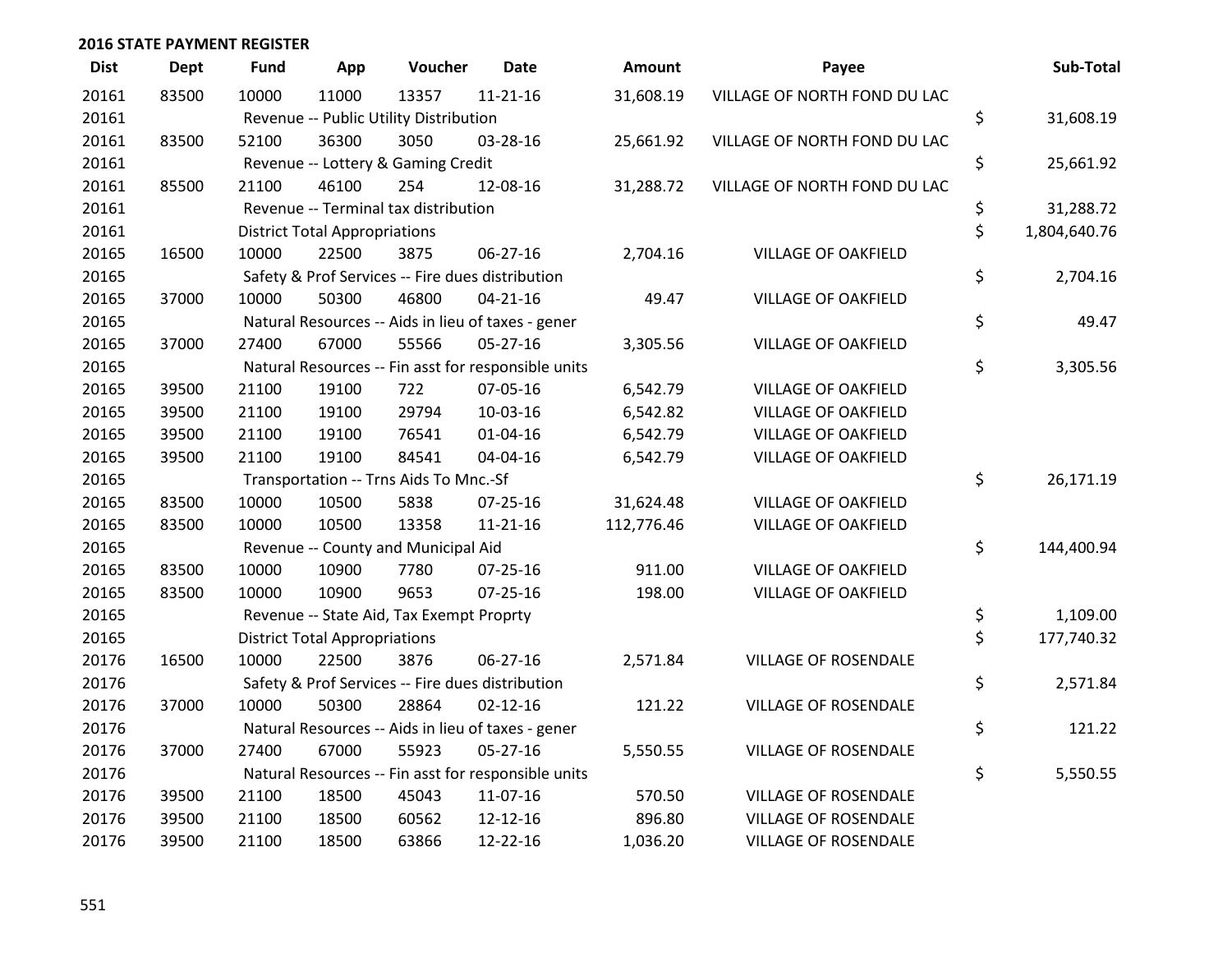| <b>Dist</b> | <b>Dept</b> | Fund  | App                                  | Voucher                                  | <b>Date</b>                                         | Amount     | Payee                         | Sub-Total        |
|-------------|-------------|-------|--------------------------------------|------------------------------------------|-----------------------------------------------------|------------|-------------------------------|------------------|
| 20176       |             |       |                                      | Transportation -- Hwy Sfty Loc Aid Ffd   |                                                     |            |                               | \$<br>2,503.50   |
| 20176       | 39500       | 21100 | 19100                                | 723                                      | 07-05-16                                            | 7,254.33   | <b>VILLAGE OF ROSENDALE</b>   |                  |
| 20176       | 39500       | 21100 | 19100                                | 29795                                    | 10-03-16                                            | 7,254.34   | <b>VILLAGE OF ROSENDALE</b>   |                  |
| 20176       |             |       |                                      | Transportation -- Trns Aids To Mnc.-Sf   |                                                     |            |                               | \$<br>14,508.67  |
| 20176       | 39500       | 21100 | 18500                                | 75455                                    | 03-03-16                                            | 3,999.98   | TREAS VIL ROSENDALE           |                  |
| 20176       | 39500       | 21100 | 18500                                | 78319                                    | 04-05-16                                            | 766.45     | TREAS VIL ROSENDALE           |                  |
| 20176       | 39500       | 21100 | 18500                                | 81582                                    | $05-11-16$                                          | 1,060.74   | TREAS VIL ROSENDALE           |                  |
| 20176       | 39500       | 21100 | 18500                                | 84256                                    | $06-13-16$                                          | 2,118.40   | TREAS VIL ROSENDALE           |                  |
| 20176       | 39500       | 21100 | 18500                                | 87398                                    | $07 - 14 - 16$                                      | 2,825.40   | TREAS VIL ROSENDALE           |                  |
| 20176       |             |       |                                      | Transportation -- Hwy Sfty Loc Aid Ffd   |                                                     |            |                               | \$<br>10,770.97  |
| 20176       | 39500       | 21100 | 19100                                | 76542                                    | $01 - 04 - 16$                                      | 7,254.33   | <b>VILLAGE OF ROSENDALE</b>   |                  |
| 20176       | 39500       | 21100 | 19100                                | 84542                                    | 04-04-16                                            | 7,254.33   | <b>VILLAGE OF ROSENDALE</b>   |                  |
| 20176       |             |       |                                      | Transportation -- Trns Aids To Mnc.-Sf   |                                                     |            |                               | \$<br>14,508.66  |
| 20176       | 45500       | 10000 | 23100                                | 14769                                    | 08-03-16                                            | 800.00     | <b>VILLAGE OF ROSENDALE</b>   |                  |
| 20176       |             |       |                                      | Justice -- Law enforcement train, local  |                                                     |            |                               | \$<br>800.00     |
| 20176       | 83500       | 10000 | 10500                                | 5839                                     | 07-25-16                                            | 17,555.29  | VILLAGE OF ROSENDALE          |                  |
| 20176       | 83500       | 10000 | 10500                                | 13359                                    | $11 - 21 - 16$                                      | 100,034.46 | VILLAGE OF ROSENDALE          |                  |
| 20176       |             |       |                                      | Revenue -- County and Municipal Aid      |                                                     |            |                               | \$<br>117,589.75 |
| 20176       | 83500       | 10000 | 10900                                | 7781                                     | $07 - 25 - 16$                                      | 120.00     | <b>VILLAGE OF ROSENDALE</b>   |                  |
| 20176       | 83500       | 10000 | 10900                                | 9654                                     | $07 - 25 - 16$                                      | 236.00     | VILLAGE OF ROSENDALE          |                  |
| 20176       |             |       |                                      | Revenue -- State Aid, Tax Exempt Proprty |                                                     |            |                               | \$<br>356.00     |
| 20176       |             |       | <b>District Total Appropriations</b> |                                          |                                                     |            |                               | \$<br>169,281.16 |
| 20181       | 16500       | 10000 | 22500                                | 3877                                     | 06-27-16                                            | 1,232.35   | VILLAGE OF SAINT CLOUD        |                  |
| 20181       |             |       |                                      |                                          | Safety & Prof Services -- Fire dues distribution    |            |                               | \$<br>1,232.35   |
| 20181       | 37000       | 27400 | 67000                                | 55576                                    | $05 - 27 - 16$                                      | 770.05     | VILLAGE OF SAINT CLOUD        |                  |
| 20181       |             |       |                                      |                                          | Natural Resources -- Fin asst for responsible units |            |                               | \$<br>770.05     |
| 20181       | 39500       | 21100 | 19100                                | 724                                      | 07-05-16                                            | 1,893.72   | VILLAGE OF SAINT CLOUD        |                  |
| 20181       | 39500       | 21100 | 19100                                | 29796                                    | 10-03-16                                            | 1,893.72   | VILLAGE OF SAINT CLOUD        |                  |
| 20181       | 39500       | 21100 | 19100                                | 76543                                    | $01 - 04 - 16$                                      | 1,893.72   | <b>VILLAGE OF SAINT CLOUD</b> |                  |
| 20181       | 39500       | 21100 | 19100                                | 84543                                    | 04-04-16                                            | 1,893.72   | VILLAGE OF SAINT CLOUD        |                  |
| 20181       |             |       |                                      | Transportation -- Trns Aids To Mnc.-Sf   |                                                     |            |                               | \$<br>7,574.88   |
| 20181       | 83500       | 10000 | 10500                                | 5840                                     | $07 - 25 - 16$                                      | 10,807.15  | <b>VILLAGE OF SAINT CLOUD</b> |                  |
| 20181       | 83500       | 10000 | 10500                                | 13360                                    | $11 - 21 - 16$                                      | 59,647.44  | VILLAGE OF SAINT CLOUD        |                  |
| 20181       |             |       |                                      | Revenue -- County and Municipal Aid      |                                                     |            |                               | \$<br>70,454.59  |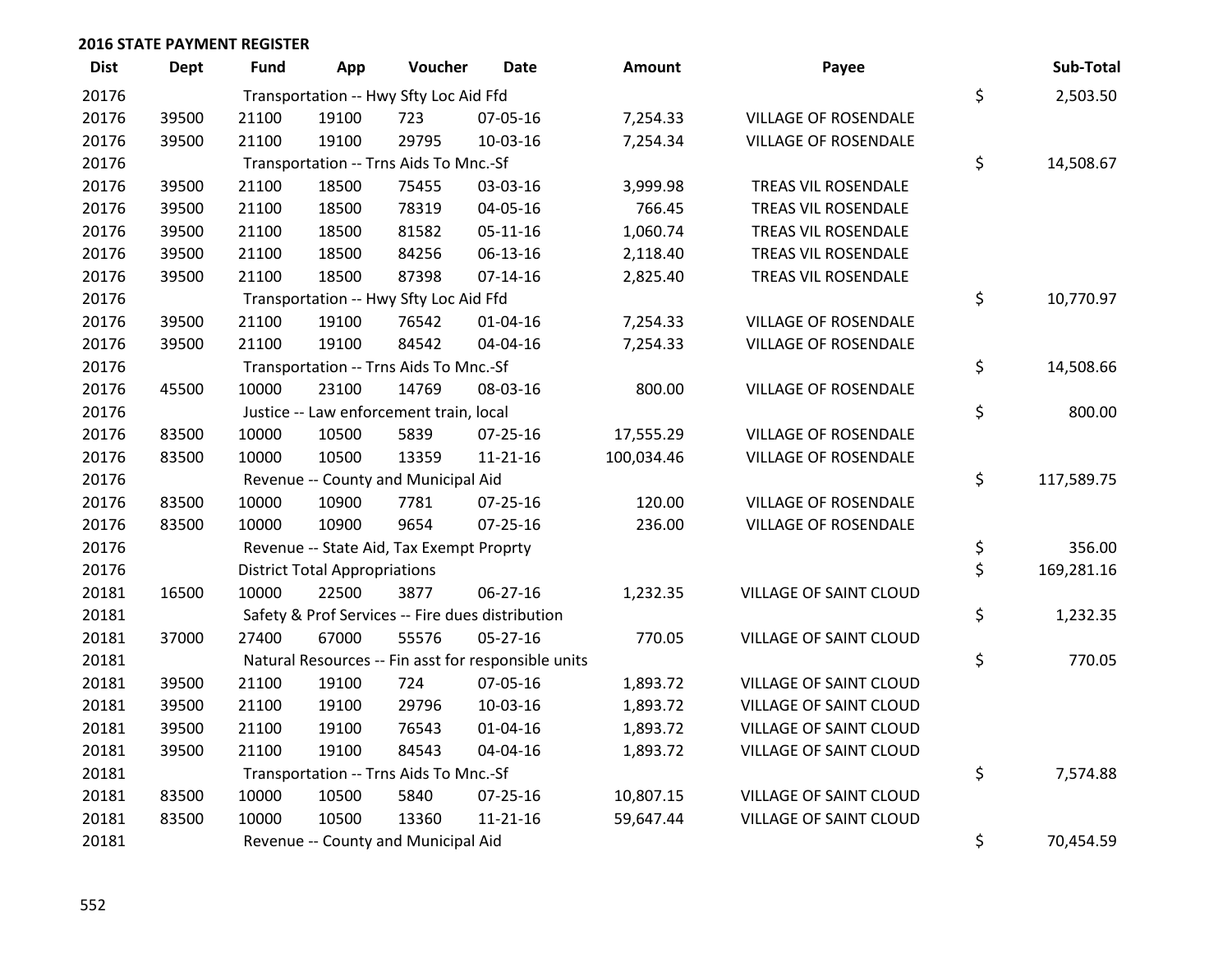| <b>Dist</b> | <b>Dept</b> | <b>Fund</b> | App                                  | Voucher                                             | <b>Date</b>    | <b>Amount</b> | Payee                         | Sub-Total        |
|-------------|-------------|-------------|--------------------------------------|-----------------------------------------------------|----------------|---------------|-------------------------------|------------------|
| 20181       | 83500       | 10000       | 10900                                | 7782                                                | $07 - 25 - 16$ | 195.00        | <b>VILLAGE OF SAINT CLOUD</b> |                  |
| 20181       |             |             |                                      | Revenue -- State Aid, Tax Exempt Proprty            |                |               |                               | \$<br>195.00     |
| 20181       |             |             | <b>District Total Appropriations</b> |                                                     |                |               |                               | \$<br>80,226.87  |
| 20226       | 16500       | 10000       | 22500                                | 3878                                                | 06-27-16       | 109,965.63    | FOND DU LAC, CITY OF          |                  |
| 20226       |             |             |                                      | Safety & Prof Services -- Fire dues distribution    |                |               |                               | \$<br>109,965.63 |
| 20226       | 37000       | 10000       | 50300                                | 29098                                               | $02 - 12 - 16$ | 878.57        | FOND DU LAC, CITY OF          |                  |
| 20226       | 37000       | 10000       | 50300                                | 46217                                               | $04 - 21 - 16$ | 87.71         | FOND DU LAC, CITY OF          |                  |
| 20226       | 37000       | 10000       | 50300                                | 46218                                               | $04 - 21 - 16$ | 6.30          | FOND DU LAC, CITY OF          |                  |
| 20226       |             |             |                                      | Natural Resources -- Aids in lieu of taxes - gener  |                |               |                               | \$<br>972.58     |
| 20226       | 37000       | 21200       | 57600                                | 79279                                               | 07-28-16       | 6,908.25      | FOND DU LAC, CITY OF          |                  |
| 20226       | 37000       | 21200       | 57600                                | 79282                                               | 07-28-16       | 4,260.86      | FOND DU LAC, CITY OF          |                  |
| 20226       |             |             |                                      | Natural Resources -- RA- atv prj aids, gas tax pymt |                |               |                               | \$<br>11,169.11  |
| 20226       | 37000       | 27400       | 67000                                | 55971                                               | $05 - 27 - 16$ | 137,943.48    | FOND DU LAC, CITY OF          |                  |
| 20226       |             |             |                                      | Natural Resources -- Fin asst for responsible units |                |               |                               | \$<br>137,943.48 |
| 20226       | 37000       | 27400       | 67300                                | 55971                                               | $05 - 27 - 16$ | 11,382.37     | FOND DU LAC, CITY OF          |                  |
| 20226       |             |             |                                      | Natural Resources -- Recycling consolidation grants |                |               |                               | \$<br>11,382.37  |
| 20226       | 37000       | 36300       | <b>TA100</b>                         | 21576                                               | $01 - 15 - 16$ | 60,188.00     | FOND DU LAC, CITY OF          |                  |
| 20226       |             |             |                                      | Natural Resources -- LAND ACQUISITION               |                |               |                               | \$<br>60,188.00  |
| 20226       | 39500       | 21100       | 16200                                | 2057                                                | 07-05-16       | 48,141.94     | FOND DU LAC, CITY OF          |                  |
| 20226       | 39500       | 21100       | 16200                                | 29159                                               | 10-03-16       | 48,141.94     | FOND DU LAC, CITY OF          |                  |
| 20226       |             |             |                                      | Transportation -- Conn Hwy Aids St Fds              |                |               |                               | \$<br>96,283.88  |
| 20226       | 39500       | 21100       | 17600                                | 6056                                                | 07-29-16       | 109,380.00    | FOND DU LAC, CITY OF          |                  |
| 20226       | 39500       | 21100       | 17600                                | 32887                                               | 10-05-16       | 109,380.00    | FOND DU LAC, CITY OF          |                  |
| 20226       | 39500       | 21100       | 17600                                | 68142                                               | 12-29-16       | 65,628.00     | FOND DU LAC, CITY OF          |                  |
| 20226       |             |             |                                      | Transportation -- Tb, Trns Oper Aid Sf              |                |               |                               | \$<br>284,388.00 |
| 20226       | 39500       | 21100       | 19100                                | 725                                                 | 07-05-16       | 425,983.87    | FOND DU LAC, CITY OF          |                  |
| 20226       | 39500       | 21100       | 19100                                | 29797                                               | 10-03-16       | 425,983.90    | FOND DU LAC, CITY OF          |                  |
| 20226       |             |             |                                      | Transportation -- Trns Aids To Mnc.-Sf              |                |               |                               | \$<br>851,967.77 |
| 20226       | 39500       | 21100       | 16200                                | 78024                                               | $01 - 04 - 16$ | 48,141.94     | CITY OF FOND DU LAC           |                  |
| 20226       | 39500       | 21100       | 16200                                | 82024                                               | 04-04-16       | 48,141.94     | CITY OF FOND DU LAC           |                  |
| 20226       |             |             |                                      | Transportation -- Conn Hwy Aids St Fds              |                |               |                               | \$<br>96,283.88  |
| 20226       | 39500       | 21100       | 17500                                | 82599                                               | 05-23-16       | 20,551.00     | TREAS CITY FOND DU LAC        |                  |
| 20226       |             |             |                                      | Transportation -- Paratransit Aids, Sf              |                |               |                               | \$<br>20,551.00  |
| 20226       | 39500       | 21100       | 17600                                | 72018                                               | $01 - 04 - 16$ | 79,617.00     | CITY OF FOND DU LAC           |                  |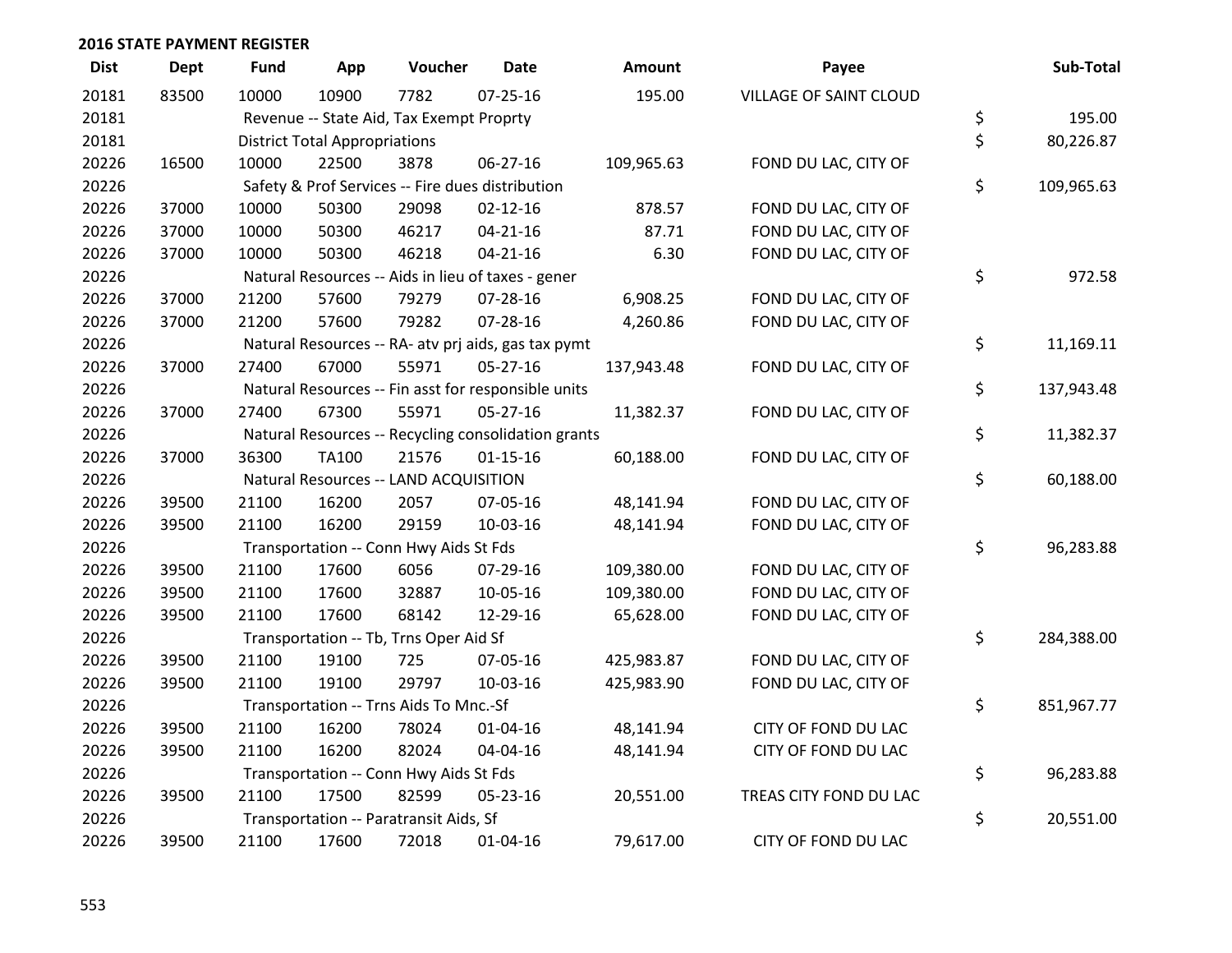| <b>Dist</b> | <b>Dept</b> | <b>Fund</b> | App                                  | Voucher                                            | <b>Date</b>    | Amount             | Payee                | Sub-Total          |
|-------------|-------------|-------------|--------------------------------------|----------------------------------------------------|----------------|--------------------|----------------------|--------------------|
| 20226       | 39500       | 21100       | 17600                                | 90018                                              | $05-27-16$     | 109,380.00         | CITY OF FOND DU LAC  |                    |
| 20226       |             |             |                                      | Transportation -- Tb, Trns Oper Aid Sf             |                |                    |                      | \$<br>188,997.00   |
| 20226       | 39500       | 21100       | 19100                                | 76544                                              | 01-04-16       | 425,983.87         | CITY OF FOND DU LAC  |                    |
| 20226       | 39500       | 21100       | 19100                                | 84544                                              | 04-04-16       | 425,983.87         | CITY OF FOND DU LAC  |                    |
| 20226       |             |             |                                      | Transportation -- Trns Aids To Mnc.-Sf             |                |                    |                      | \$<br>851,967.74   |
| 20226       | 43500       | 10000       | 11900                                | 72508                                              | 09-02-16       | 9,815.16           | FOND DU LAC, CITY OF |                    |
| 20226       |             |             |                                      | Health Services -- Emergency medical services, ai  |                |                    |                      | \$<br>9,815.16     |
| 20226       | 45500       | 10000       | 23100                                | 13374                                              | $07 - 01 - 16$ | 11,200.00          | FOND DU LAC, CITY OF |                    |
| 20226       |             |             |                                      | Justice -- Law enforcement train, local            |                |                    |                      | \$<br>11,200.00    |
| 20226       | 45500       | 10000       | 27500                                | 4906                                               | $01 - 20 - 16$ | 60,717.00          | FOND DU LAC, CITY OF |                    |
| 20226       | 45500       | 10000       | 27500                                | 11443                                              | 06-09-16       | 60,717.00          | FOND DU LAC, CITY OF |                    |
| 20226       |             |             |                                      | Justice -- Law enf officer suplmnt grants          |                |                    |                      | \$<br>121,434.00   |
| 20226       | 46500       | 10000       | 30600                                | 5953                                               | 02-05-16       | 4,128.61           | FOND DU LAC, CITY OF |                    |
| 20226       | 46500       | 10000       | 30600                                | 8218                                               | $04 - 11 - 16$ | 4,128.61           | FOND DU LAC, CITY OF |                    |
| 20226       | 46500       | 10000       | 30600                                | 11364                                              | $06 - 15 - 16$ | 4,128.61           | FOND DU LAC, CITY OF |                    |
| 20226       | 46500       | 10000       | 30600                                | 17735                                              | $11 - 14 - 16$ | 4,128.61           | FOND DU LAC, CITY OF |                    |
| 20226       |             |             |                                      | Military Affairs -- Regional emergency response tm |                |                    |                      | \$<br>16,514.44    |
| 20226       | 46500       | 10000       | 35000                                | 5659                                               | 02-05-16       | 14,400.00          | FOND DU LAC, CITY OF |                    |
| 20226       |             |             |                                      | Military Affairs -- Federal aid, homeland security |                |                    |                      | \$<br>14,400.00    |
| 20226       | 50500       | 10000       | 74500                                | 21138                                              | 06-08-16       | 187,252.26         | FOND DU LAC, CITY OF |                    |
| 20226       |             |             |                                      | Administration -- Federal aid; individ and orgs    |                |                    |                      | \$<br>187,252.26   |
| 20226       | 83500       | 10000       | 10500                                | 5841                                               | 07-25-16       | 1,522,154.98       | FOND DU LAC, CITY OF |                    |
| 20226       | 83500       | 10000       | 10500                                | 13361                                              | $11 - 21 - 16$ | 4,485,503.45       | FOND DU LAC, CITY OF |                    |
| 20226       |             |             |                                      | Revenue -- County and Municipal Aid                |                |                    |                      | \$<br>6,007,658.43 |
| 20226       | 83500       | 10000       | 10900                                | 7783                                               | $07 - 25 - 16$ | 253,921.00         | FOND DU LAC, CITY OF |                    |
| 20226       | 83500       | 10000       | 10900                                | 9655                                               | $07 - 25 - 16$ | 16,925.00          | FOND DU LAC, CITY OF |                    |
| 20226       |             |             |                                      | Revenue -- State Aid, Tax Exempt Proprty           |                |                    |                      | \$<br>270,846.00   |
| 20226       | 83500       | 10000       | 11000                                | 13361                                              | $11 - 21 - 16$ | 112,309.93         | FOND DU LAC, CITY OF |                    |
| 20226       |             |             |                                      | Revenue -- Public Utility Distribution             |                |                    |                      | \$<br>112,309.93   |
| 20226       | 83500       | 10000       | 50100                                | 2513                                               | 01-29-16       | 157,502.46         | FOND DU LAC, CITY OF |                    |
| 20226       |             |             |                                      | Revenue -- Payments for municipal svcs             |                |                    |                      | \$<br>157,502.46   |
| 20226       | 83500       | 52100       | 36300                                | 3051                                               | 03-28-16       | 13,619.47          | FOND DU LAC, CITY OF |                    |
| 20226       |             |             | Revenue -- Lottery & Gaming Credit   | \$<br>13,619.47                                    |                |                    |                      |                    |
| 20226       |             |             | <b>District Total Appropriations</b> |                                                    |                | \$<br>9,644,612.59 |                      |                    |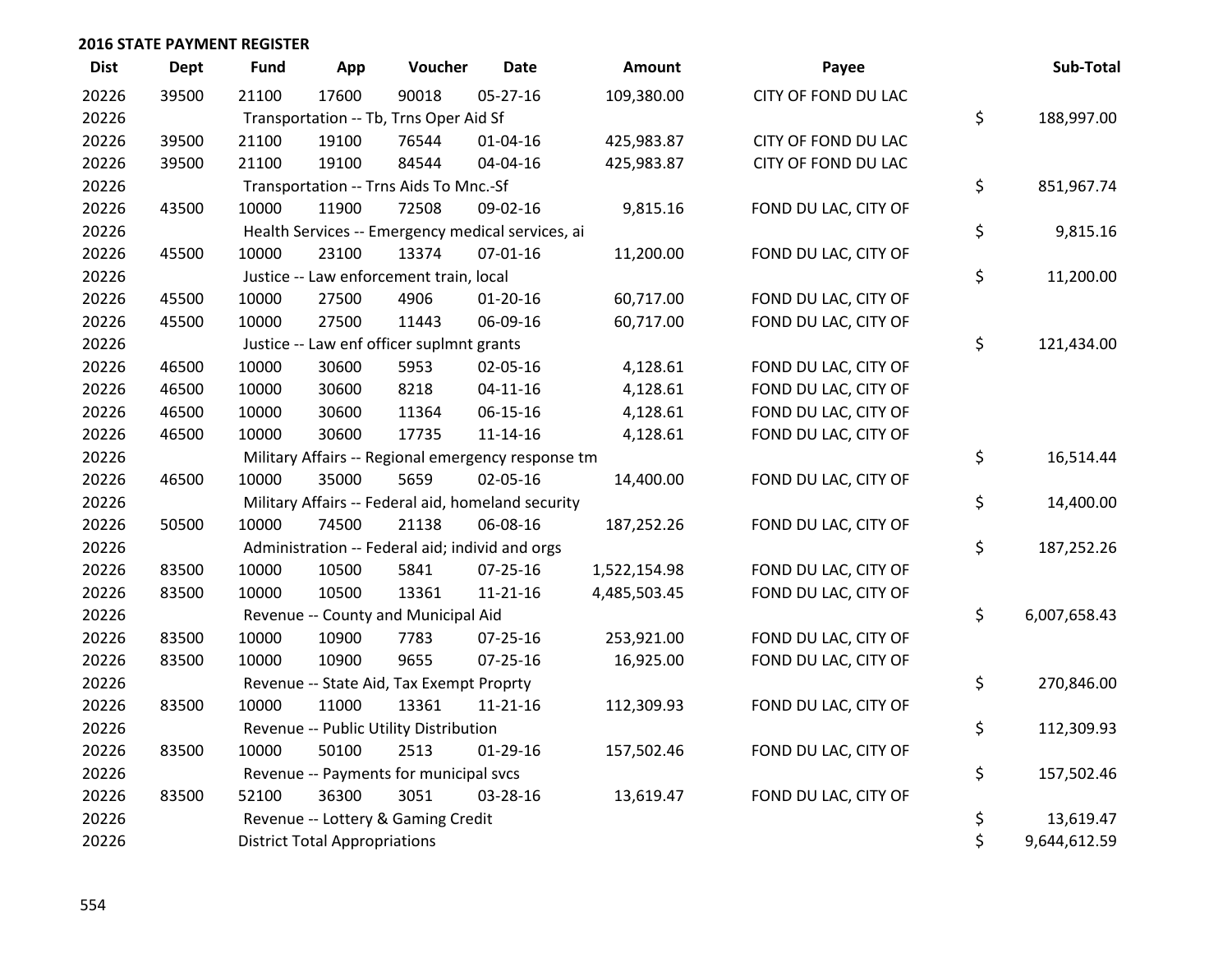| <b>Dist</b> | <b>Dept</b> | <b>Fund</b> | App   | Voucher                                 | <b>Date</b>                                         | Amount    | Payee                | Sub-Total        |
|-------------|-------------|-------------|-------|-----------------------------------------|-----------------------------------------------------|-----------|----------------------|------------------|
| 20276       | 16500       | 10000       | 22500 | 3879                                    | 06-27-16                                            | 19,500.03 | <b>CITY OF RIPON</b> |                  |
| 20276       |             |             |       |                                         | Safety & Prof Services -- Fire dues distribution    |           |                      | \$<br>19,500.03  |
| 20276       | 37000       | 27400       | 67000 | 55587                                   | $05 - 27 - 16$                                      | 25,404.02 | <b>CITY OF RIPON</b> |                  |
| 20276       |             |             |       |                                         | Natural Resources -- Fin asst for responsible units |           |                      | \$<br>25,404.02  |
| 20276       | 39500       | 21100       | 16200 | 2058                                    | 07-05-16                                            | 19,487.85 | <b>CITY OF RIPON</b> |                  |
| 20276       | 39500       | 21100       | 16200 | 29160                                   | 10-03-16                                            | 19,487.85 | <b>CITY OF RIPON</b> |                  |
| 20276       |             |             |       | Transportation -- Conn Hwy Aids St Fds  |                                                     |           |                      | \$<br>38,975.70  |
| 20276       | 39500       | 21100       | 17700 | 6417                                    | 07-29-16                                            | 17,231.00 | <b>CITY OF RIPON</b> |                  |
| 20276       | 39500       | 21100       | 17700 | 32955                                   | 10-05-16                                            | 17,231.00 | <b>CITY OF RIPON</b> |                  |
| 20276       | 39500       | 21100       | 17700 | 69125                                   | 12-29-16                                            | 10,339.00 | <b>CITY OF RIPON</b> |                  |
| 20276       |             |             |       | Transportation -- Tc, Trns Oper Aid Sf  |                                                     |           |                      | \$<br>44,801.00  |
| 20276       | 39500       | 21100       | 18200 | 32907                                   | 10-03-16                                            | 46,615.00 | <b>CITY OF RIPON</b> |                  |
| 20276       | 39500       | 21100       | 18200 | 57904                                   | 12-05-16                                            | 18,778.00 | <b>CITY OF RIPON</b> |                  |
| 20276       |             |             |       | Transportation -- Trnst/Trns-Rel Aid F  |                                                     |           |                      | \$<br>65,393.00  |
| 20276       | 39500       | 21100       | 18500 | 31933                                   | 09-29-16                                            | 3,796.00  | <b>CITY OF RIPON</b> |                  |
| 20276       |             |             |       | Transportation -- Hwy Sfty Loc Aid Ffd  |                                                     |           |                      | \$<br>3,796.00   |
| 20276       | 39500       | 21100       | 19100 | 726                                     | 07-05-16                                            | 96,605.15 | <b>CITY OF RIPON</b> |                  |
| 20276       | 39500       | 21100       | 19100 | 29798                                   | 10-03-16                                            | 96,605.16 | <b>CITY OF RIPON</b> |                  |
| 20276       |             |             |       | Transportation -- Trns Aids To Mnc.-Sf  |                                                     |           |                      | \$<br>193,210.31 |
| 20276       | 39500       | 21100       | 16200 | 78025                                   | $01 - 04 - 16$                                      | 19,487.85 | <b>CITY OF RIPON</b> |                  |
| 20276       | 39500       | 21100       | 16200 | 82025                                   | 04-04-16                                            | 19,487.85 | <b>CITY OF RIPON</b> |                  |
| 20276       |             |             |       | Transportation -- Conn Hwy Aids St Fds  |                                                     |           |                      | \$<br>38,975.70  |
| 20276       | 39500       | 21100       | 17700 | 72019                                   | $01 - 04 - 16$                                      | 10,675.00 | <b>CITY OF RIPON</b> |                  |
| 20276       | 39500       | 21100       | 17700 | 90019                                   | 05-27-16                                            | 17,231.00 | <b>CITY OF RIPON</b> |                  |
| 20276       |             |             |       | Transportation -- Tc, Trns Oper Aid Sf  |                                                     |           |                      | \$<br>27,906.00  |
| 20276       | 39500       | 21100       | 18200 | 74713                                   | $02 - 25 - 16$                                      | 18,410.00 | TREAS CITY RIPON     |                  |
| 20276       |             |             |       | Transportation -- Trnst/Trns-Rel Aid F  |                                                     |           |                      | \$<br>18,410.00  |
| 20276       | 39500       | 21100       | 19100 | 76545                                   | $01 - 04 - 16$                                      | 96,605.15 | <b>CITY OF RIPON</b> |                  |
| 20276       | 39500       | 21100       | 19100 | 84545                                   | 04-04-16                                            | 96,605.15 | <b>CITY OF RIPON</b> |                  |
| 20276       |             |             |       | Transportation -- Trns Aids To Mnc.-Sf  |                                                     |           |                      | \$<br>193,210.30 |
| 20276       | 43500       | 10000       | 11900 | 72392                                   | 09-02-16                                            | 6,178.00  | <b>CITY OF RIPON</b> |                  |
| 20276       |             |             |       |                                         | Health Services -- Emergency medical services, ai   |           |                      | \$<br>6,178.00   |
| 20276       | 45500       | 10000       | 23100 | 17214                                   | 10-03-16                                            | 2,080.00  | <b>CITY OF RIPON</b> |                  |
| 20276       |             |             |       | Justice -- Law enforcement train, local |                                                     |           |                      | \$<br>2,080.00   |